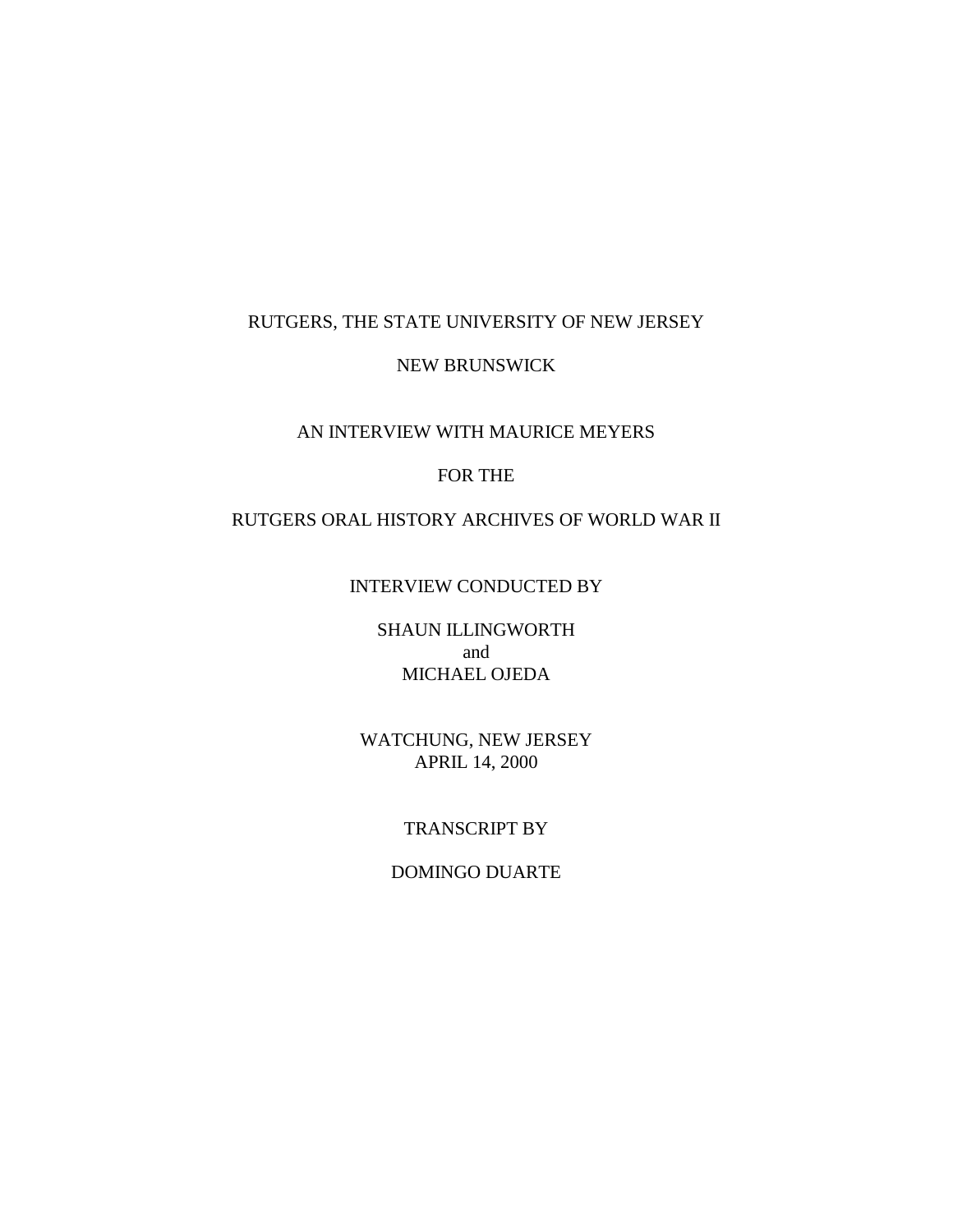Shaun Illingworth: This begins an interview with Dr. Maurice Meyers on April 14, 2000, in Watchung, New Jersey, with Shaun Illingworth and ...

Michael Ojeda: Michael Ojeda.

SI: First, we would like to thank you for consenting to this interview, Dr. Meyers.

Maurice Meyers: You're welcome.

SI: We would like to begin by asking you a few questions about your parents. Your father emigrated from Russia, correct?

MM: Yes. He immigrated, … I think, [when] he was about thirteen years old, and he came in the wave of immigrants at the beginning of the 20th Century, or at the end of the 19th Century. I'm not even sure, and I don't know a lot about how many of his family came over at one time or not, but, he was from the old country. Want to know about my mother?

SI: I have one more question about your father. Do you know why he emigrated? Was he motivated by the *pogroms*?

MM: Well, I guess that was it. ... The Jews of Russia and that area got out ... as many as they could over the period of years that these immigrations went on, and I think it was a combination of ... persecution there, but, also, the opportunity that the New World, or United States, offered to these people.

SI: Where was your mother born?

MM: My mother was born in the United States, in Pennsylvania, ... in a small town, and she went to high school, graduated high school, and that's about all the education that she had. My father, on the other hand, I think, when he got here, he went to either [the] third or fifth grade and that was the limit of his education.

SI: How long has your mother's family lived in the United States?

MM: I don't know, but, I think they came roughly in that same era of migration. They came from a different area, I'm not sure if it was Poland or Lithuania. Some of them were actually born in Europe, some of her brothers and sisters, but, I don't know which ones.

SI: Did the majority of her family move to the United States?

MM: Yes, her whole family came over, as far as I know, yes.

SI: What about your father's family?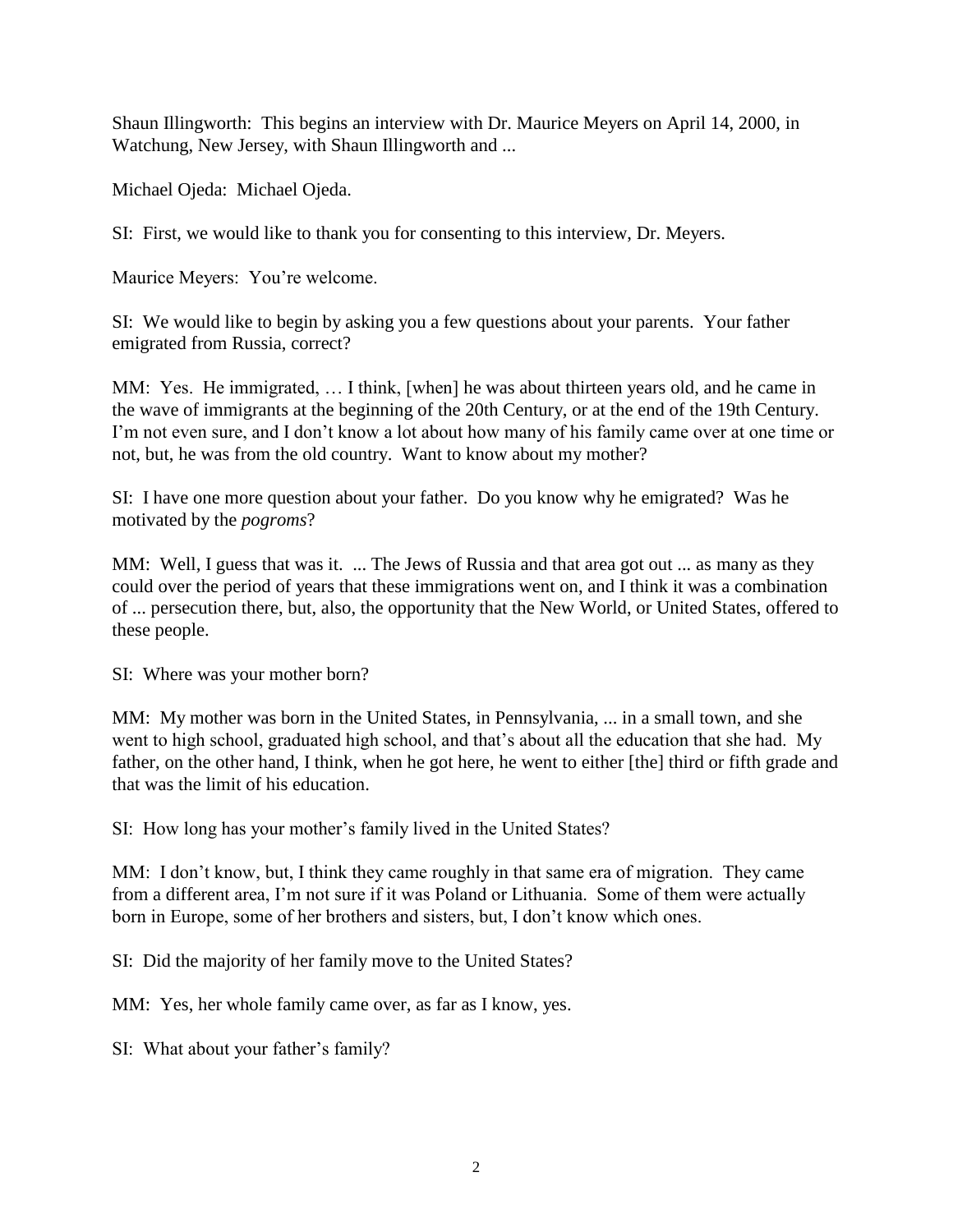MM: [My] father's also, yes, but, ... his uncles and aunts were not always here, so, I don't know about all of them.

SI: Where in the United States did your father's family settle down?

MM: They settled [in], I don't know. There were a few different places, including Long Island. I don't know why they went to Long Island, but, apparently, they came to this area of New Jersey because there was an opportunity to buy a business, I think it was a coal business, and I think that's why they moved here. Some of them, ... my father's brothers and sisters, lived in New York State, and the others were in New Jersey. They were all, as far as I can remember, ... within this New York-New Jersey area, and [my] mother's family was all in Pennsylvania.

SI: Your father went into the coal business.

MM: Yes, he was in the coal business, and they later, also, were in real estate in the area, and ... they eventually got into the oil business, also. ...

SI: Did they enter the oil business here?

MM: Yes, well, they were in the coal business and people in the coal business, eventually, had to all go into the oil business as well. So, they were in both and that, … along with the real estate, was the essence of their livelihood, you know.

SI: How did your family fare during the Great Depression?

MM: Not well at all, no, no. ... They lost all their real estate and, actually, we were in rather dire straits for a good many years. We had lived in a nice home in the, I guess, early '30s, and then, ... we lost that someplace along the line, had to move into a rental house, where we lived for many years. So, actually, my parents never were terribly well off. We struggled [for] most of our lives, financially, despite that fact that he was always in his own business, but, he still didn't do well.

SI: Did your mother ever work outside of the home?

MM: No, my mother never worked, as far as I can remember. She was ... a housewife and raised the three of us, two brothers and myself.

SI: How did your father and mother meet?

MM: It was through relatives, but, I don't know the details. The families were separated, you know, by maybe one hundred miles, but, some relatives made the [connection], somehow, I don't know how, ... but, they recommended one to the other, and so on, and so forth.

SI: Did your family maintain an orthodox household?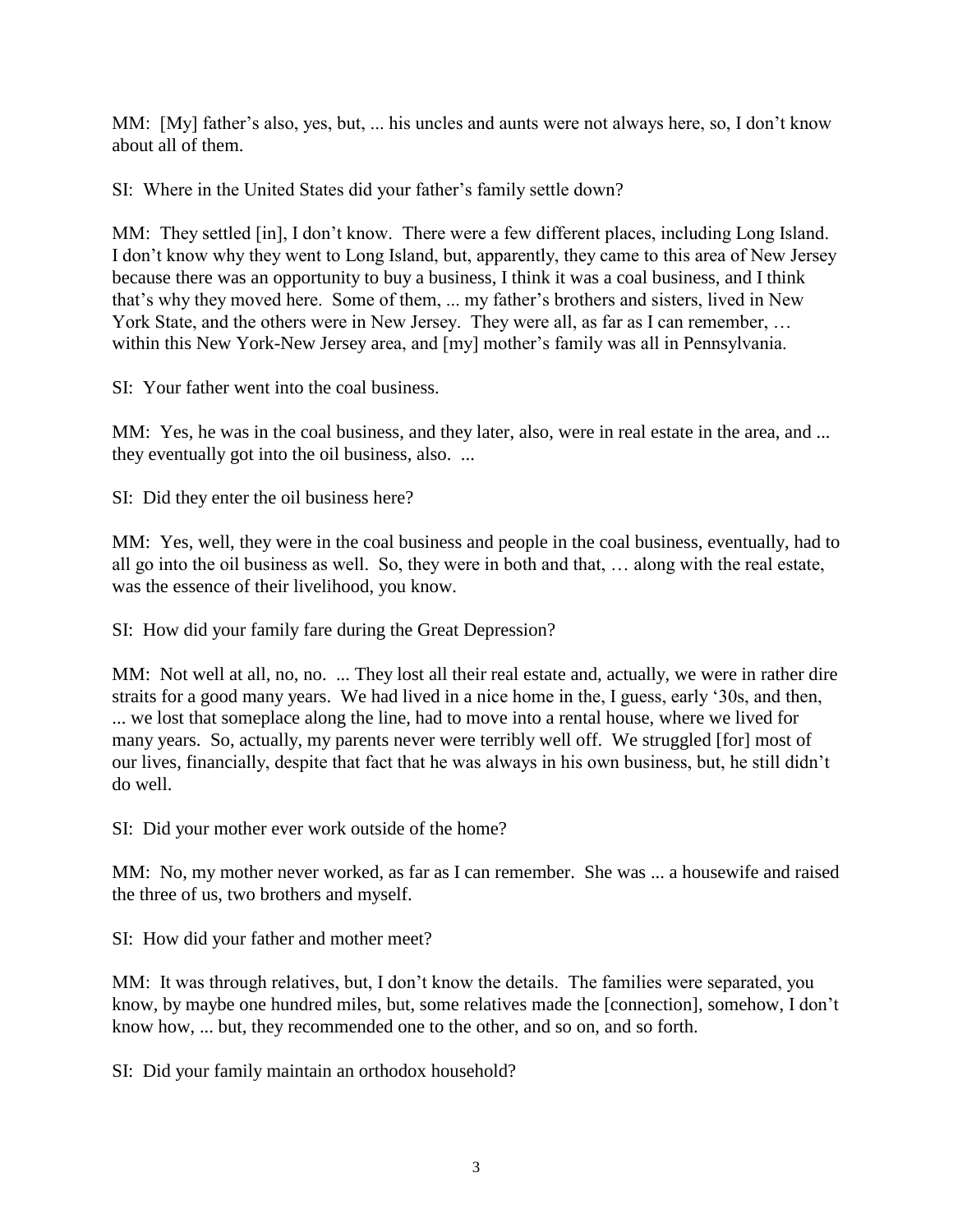MM: Yes, very orthodox, extremely orthodox, and I never ate out until I went to the Army. We had many restrictions, which we actually didn't mind, because ... so many of our friends were in the same situation. … Like I said, we didn't eat out and the Sabbath was observed very strictly. We didn't turn lights on and off and so on, we didn't listen to the radio, we didn't have television in those days, we had radio, and we didn't listen to that on the Sabbath, and we didn't drive, and so on. Later on, I did some of those things myself, but, not when I was in my parents' home.

SI: Was there a significant Jewish community in Plainfield?

MM: Yes, yes. ... Plainfield had, in fact, at one time, … something like six or eight kosher butchers in one town, which is ... quite something, yes. In those days, everybody was not necessarily orthodox, but, … it was interesting, because they all observed the buying of kosher meat, and chicken, and so on, ... but, of course, that has changed a good deal since then.

SI: How would you describe the teachings of your rabbi and your synagogue?

MM: Well, it was ... all orthodox. We all went to Hebrew school. That was after school. I think it was something like three days a week or something, ... afternoons and Sunday, and [on] Saturday, we went to services and so on, but, ... everybody else was doing the same thing, not everybody, but, a great many people, so, you don't feel [like] you're left out. ... It was part of the community life, and it wasn't terribly unusual, and that was it.

SI: Which section of Plainfield did you live in?

MM: Well, you mean as a child?

SI: Yes.

MM: Well, I was born on Liberty Street, which is a terribly run down street now. It's an awful street. I was born at home and I lived there until I was about five years old. It was right near the downtown of Plainfield. It was in a terrible area, but, in those days, again, areas were not that particularly poor. It was a mixture; we had every kind of person within two, three blocks, everything, and we moved from there into a very beautiful home ... on Sheridan Avenue in Plainfield, which was ... a new area, and we lived there for a number of years, until we were hit by the Depression and we lost the house. … Then, we moved to the West End, where we rented a house for many years, and that was the house that I went to the Army from. ... Of course, when I came home from the Army, from the war, they lived in another new home they had bought, but, [it] was an old house, and I've been in Plainfield, in practice, my medical practice, in the Plainfield area, [for] my whole life. So, even where I live now, Watchung, my whole life has been spent approximately [with]in about five miles ... [of] the area [where I was born].

SI: You have watched as the entire area has changed.

MM: Yes, yes, yes. I've seen this area change and I've been here all the time.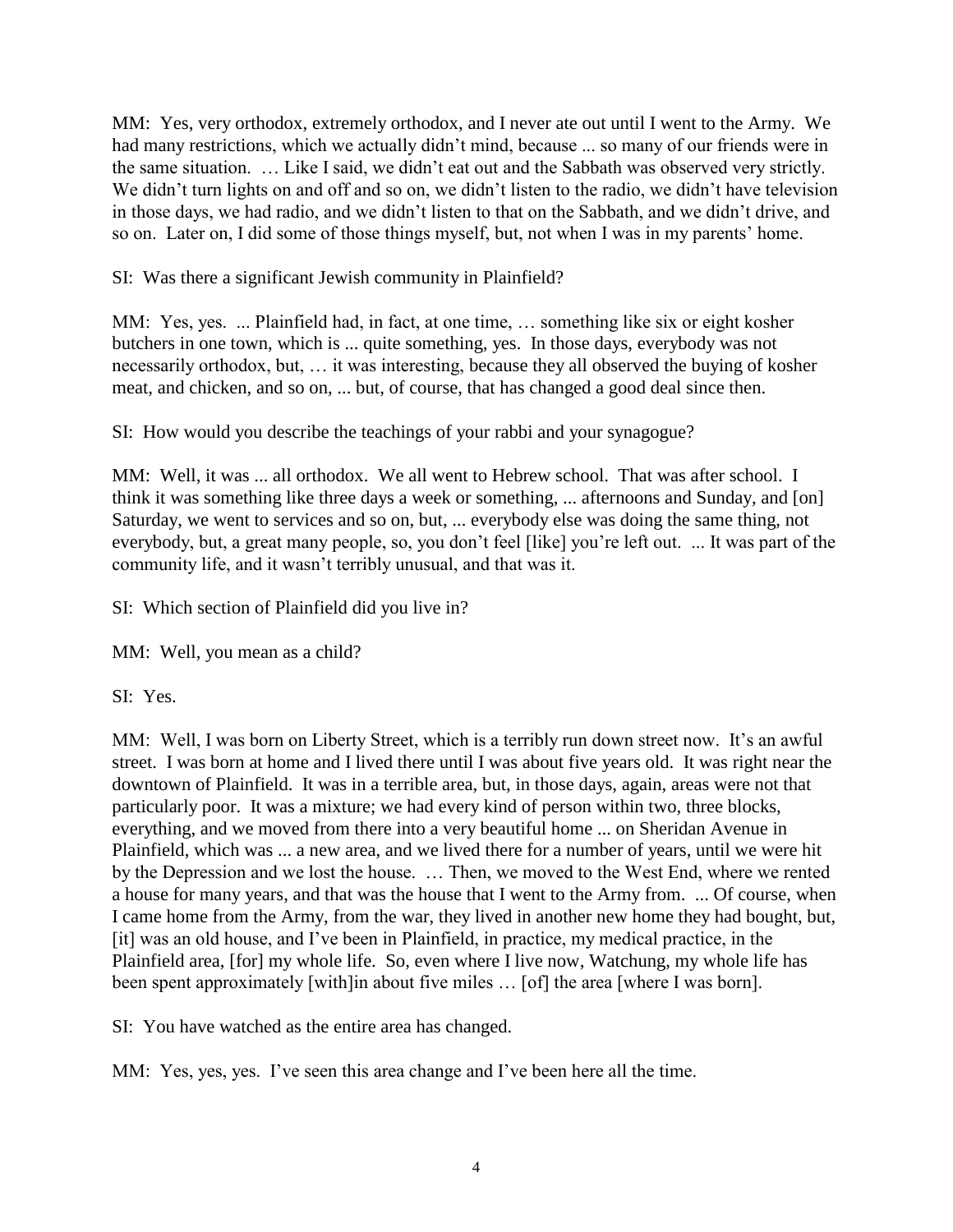SI: You said that you lived in a mixed neighborhood. Can you describe the mix?

MM: Well, in those days, everybody was poor, so, it was no problem, but, I remember, ... on one side of us was an Irish family, Catholics, in back of us was a Catholic family, on the other side was my grandfather, and down the street there were various mixtures. There were Jews, there were black people, there was, I remember, a couple of twins, they were Polish. It was a real mixed area and, within a few blocks around there, it's interesting that, out of my own experience, … about six or eight doctors [came] out of that area, later on. It showed that ... one thing that was very important, ... at least for our family, was education, and it was interesting to see people coming out of the poverty area, which that was, into, you know, professions and so on. Education was important, but, it's also interesting that there was never, ... to my memory, questions of what your religion was or what your color was. It's just [that] people played together and that was it. There was no problems at all. Oh, I don't mean that there was not, occasionally, a fist fight with somebody, but, nothing of … [any] significance. ... In all the years that I lived, until the '60s, I guess, when there were riots, there was never ... any large scale [problem] or ... even anything of note as far as race or religion. It was interesting and it was a very, very good community. The downtown was a very well known shopping area in New Jersey. People came to Plainfield for shopping.

SI: In the 1920s and 1930s, the Ku Klux Klan and other hate groups persecuted Jews and Catholics throughout New Jersey.

MM: Not in this area, no, no, no. There was a loony on [the] radio, I don't remember his dates, it was Father Coughlin, … I think it was in the '30s, I don't remember, but, … I remember listening to him, and most people put him down as a nut, and I, personally, ... never experienced any large scale prejudice that I can think of, except, later on, ... the general prejudice of being denied entry to medical school because of quotas, but, ... there were no problems that I can remember as far as [the] Klan or anything. I don't remember anything.

MO: Did your parents ever discuss politics in your home?

MM: Yes, but, it was usually local ... politics, you know, who was running for mayor, and who the judge was, and maybe some councilman. ... It had very little to do with us, actually. Any other politics was, ... as a child, … of no importance that I can remember.

SI: Was Plainfield within the boundaries of Jersey City Mayor Hague's "kingdom?"

MM: Well, yes, it was interesting that ... we were affected, but, rather humorously. I remember, you all know who Mayor Hague was? he was the mayor of Jersey City, … there was a man in Plainfield by the name of Rushmore, and Mr. Rushmore was the, I forgot his first name, … inventor of the self-starter in an automobile. Up until then, you had to crank [the engine], but, he invented the self-starter. So, he was a very well known man and, apparently, very wealthy, and, I remember, ... my parents got in the car one night, and they wanted to go and see what everybody was looking at, and what it was, on Mr. Rushmore's front porch, he had a large front porch, one of these wrap around [porches], he had a funeral set up, with a big coffin, and flowers, and signs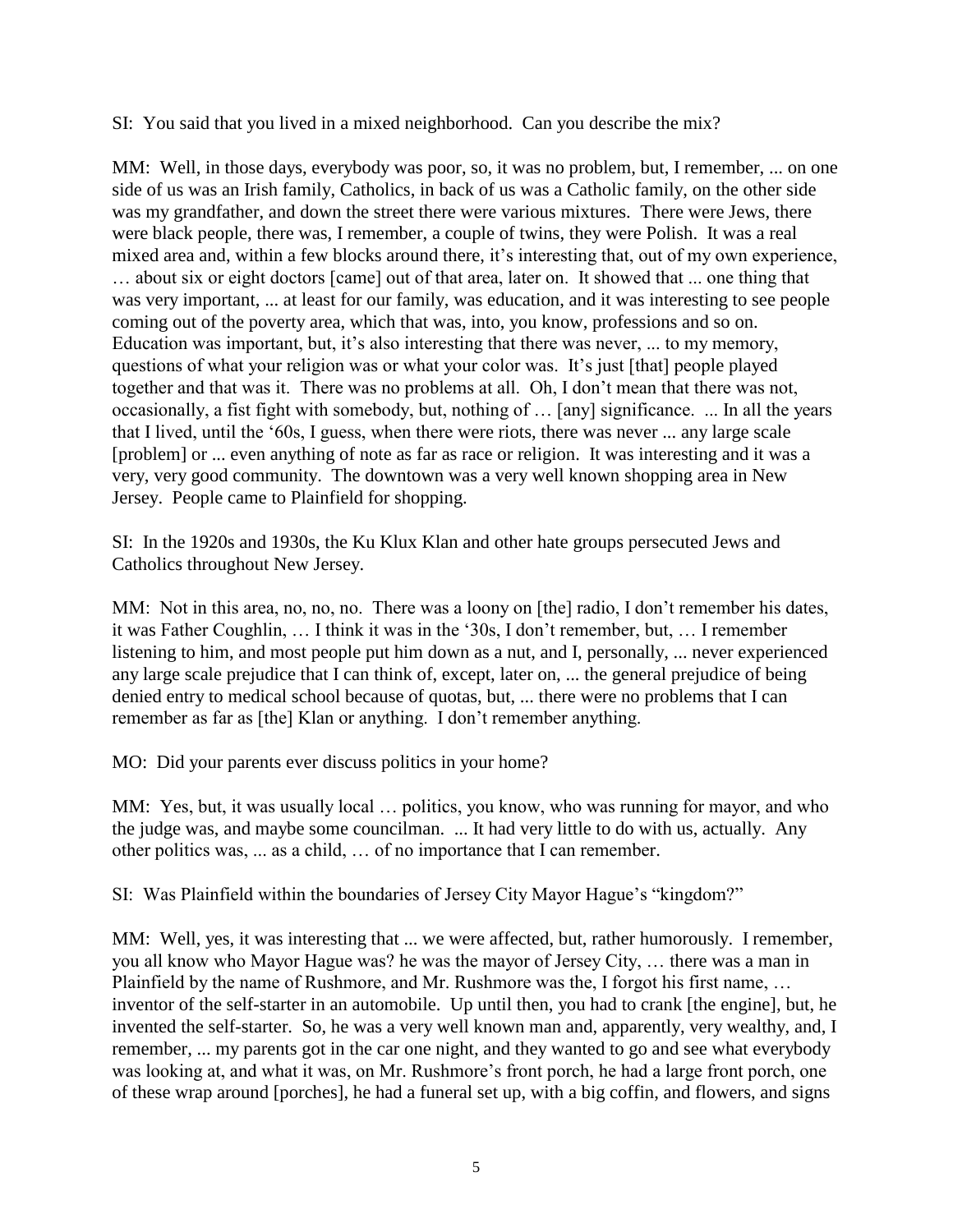… [that said], "Liberty is dead in New Jersey, thanks to Mayor Hague." … I remember that to this day. I tell the story very often. ... It didn't mean anything to a kid. I don't know how old I was, eight, nine years old, whatever it was, you know. It was sort of just something funny to see. I had no idea, you know, what Mayor Hague was doing, but, I heard about him, that was it, and that was interesting, because this man lived in Plainfield.

SI: How frequently did political events of that nature occur? Were there any torch light parades organized in support of a candidate?

MM: I never saw any, that I can remember, no, no, nothing big that I can remember, nothing. I think the first election, national election, that I remember was Roosevelt versus Landon, and was that either '32 or '36? I don't remember which it was. That's the first election that I can remember anything about.

SI: Do you recall the Al Smith presidential election?

MM: Yes, I do, yes, but, very vaguely, very vaguely, yes. That was what, '28? ... Landon was the first one that I remember that actually I seem to be a person. ... In fact, we would collect his buttons, which showed a, what was it? a yellow flower, I don't remember. Was it a daisy or ... a sunflower? I don't remember, but, it was his picture surrounded by a flower, and we would collect these buttons, and then, friends of mine would take ... the buttons of Roosevelt and put it in the flower, ... for no reason except to be funny, but, that's the first election that I really remember clearly.

SI: Did your family lean towards Roosevelt?

MM: Oh, yes, all Jews voted for Roosevelt. In fact, when Roosevelt died, it was like the Jews lost a father figure. It wasn't until many, many years [later], in fact, until rather recently, that the truth came out that he … had [not] really done everything that the people thought he had done, and he had not been that much of a friend that everybody thought he was. That's it. My parents weren't particularly involved with politics, nor was I, at any time.

SI: Did any of the New Deal programs, such as the CCC, impact Plainfield at all?

MM: Yes, the WPA. Yes, in fact, there was a project; they were putting in sewers, or some kind of storm sewers, right near my house where we were living and ... I remember the day that I saw working on that crew, as a waterboy, so to speak, was a friend's father. … I felt ... so down that this should happen that I went home and cried to my parents and said that, "Herbie So-and-So's father is working ... on the street gang," which means that he admitted his poverty, you see, everybody didn't admit, and that was during the Depression, and it was very terrible. ... They sort of smiled it off. They didn't think it was any different than anybody else, but, I felt a certain amount of indignity that my friend's father should be doing that, but, … there were projects around. I heard about the CCC and things like that. I didn't know much about these things though, but, this one project I knew, because it was right next to my house.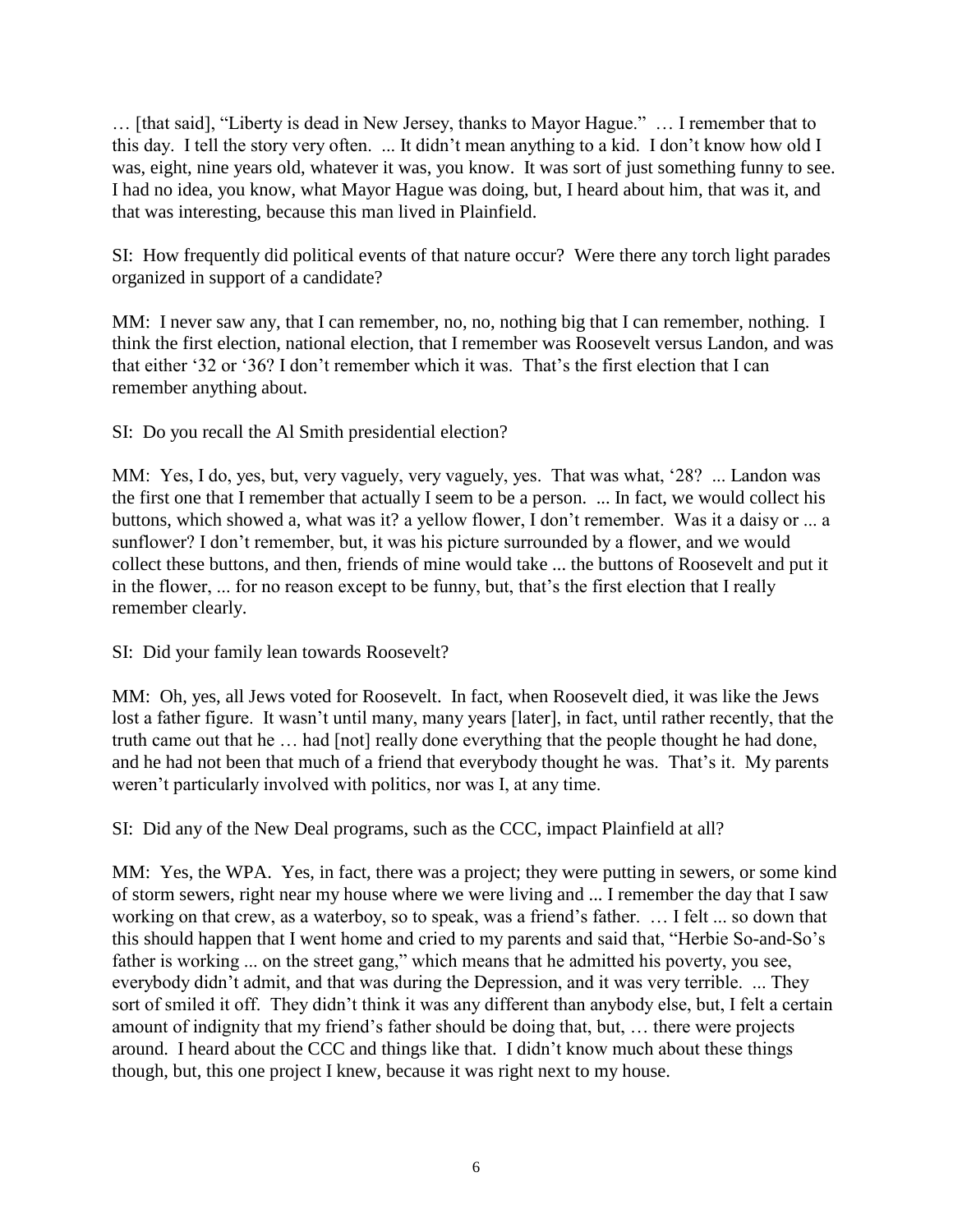SI: How visible was poverty in Plainfield? Were there many hobos passing through town?

MM: No, you didn't see [it]. See, everybody was poor. I mean, I didn't know ... the difference between rich and poor. I mean, we were all poor. You know, some nights, we barely had [food] to eat, but, I don't know, we had … sort of, as children, a false idea, you know, "Everything's all right," anyway, and it didn't matter. ... There were very few people that I felt were richer than I was. There were a few families who seemed to be doing well, but, it didn't make much difference. ... We didn't not see each other or play with kids because they were, you know, rich, or their fathers had good jobs, or something like that. ... I didn't experience that. I did experience occasional anti-Semitism as a child. One case in point was, I had a friend from school, and he was the grandchild of very, very wealthy people, and they lived in a very large home, not far from where I lived, and I would go over his house and play, and then, I would see a knock on his window from somebody inside, and they would call him in, then, he'd come out and say, "You have to go home." So, I knew, even at an early age, what that meant, and it was something you learn to live with, and I had other friends that it didn't matter to, and so on, but, that's part of growing up, I guess.

SI: You attended elementary school in Plainfield.

MM: Elementary and high school in Plainfield, yes.

SI: How would you rate your education in Plainfield?

MM: I thought it was great. I thought it was wonderful, my four years in high school. Even though I worked very hard, I loved it. I loved studying and I really enjoyed it. ... That was four of the happiest years of my life, … high school, and, of course, though, it was marred by the fact that that was the first all war class, also, 'cause I started in 1939, when the war started, and graduated in 1943, so, our class was the first war class, all war class. Except for that, it was a wonderful four years. I enjoyed them.

SI: Did the war affect your high school experience in any way? Did the school introduce any new programs as a result of the war?

MM: ... Oh, yes. ... They introduced physical fitness and all that stuff. We had to take extra classes, I can't remember the details, but, after school, we had to go and, you know, run, and ... climb, and all this stuff with obstacle courses, even in high school. They wanted the youth of America to be strong and fit. Also, a great deal of the teaching, like in history and things like that, was involved with the war and there was no way of getting around that. That was it.

SI: Before Germany invaded Poland in 1939, had you heard anything about what was going on in Europe?

MM: When you say ... "What was going on," what do you mean?

SI: Did you follow Hitler's rise to power or Germany's expansion in the 1930s?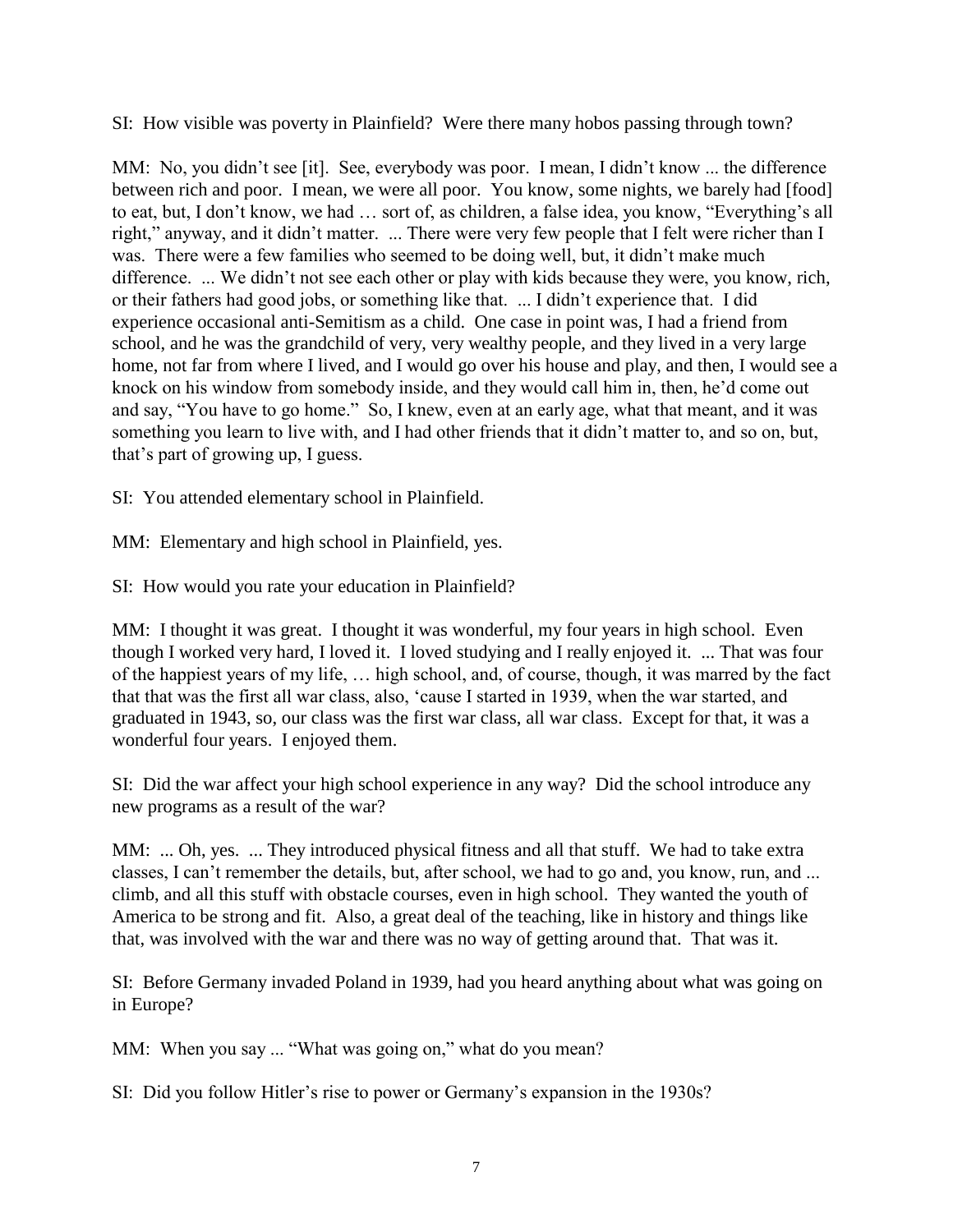MM: Not really! We knew about it, and we were uncomfortable with it, but, to my knowledge, ... no one really knew the extent of what was going on. ... This was the unfortunate thing, but, we knew that it wasn't good. ... No one knew the enormity of what was going on in Europe, altogether. I mean, no one on my level, anyway, and I don't remember ... when these things became known. For example, in history, I don't know if it was freshman or sophomore history, each person had to, at the beginning of the year, choose a country and bring in clippings every Monday of all the things that happened [there], you know, important news for the past week. So, of course, most people jumped on Germany and France, England, maybe, and I thought about it and I took Italy, which I knew was important, but, not quite. So, I always had stuff to bring in. Just a little side fact here, ... we read constantly about the battles that were going on and so on. ... I just don't think we knew the enormity of the whole thing, that's for sure. I remember, the newspapers had, ... always, big graphs, and maps, and charts showing the strength of the French Army, and the Dutch Army, and this army, you know, how many tanks each had, and how many of this and that, but, ... it meant nothing, actually. You know, there were millions of men in French ... uniforms and millions in German uniforms and it just didn't hold up. ... The French Army was supposed to be the best in the world and it lasted no time at all.

SI: When presenting these reports, did you or anyone else express any strong opinions, one way or the other?

MM: No, no. This was just news reports, this wasn't opinions. This was news. You know, you'd cut out of the paper some of the important things that happened in Italy and, you know, they could be war, they could be not war, but, most of the things were affected by the war. There was ... no political arguments, if that's what you mean, or discussions that I can remember, and I was in a pretty good class. Most of the people in my class were, quote, "college bound," or at least college type students, not that we got there right away, but, ... they were sort of the better students.

SI: Were you enrolled in a college prep course?

MM: Yes, yes, that's right, yes.

MO: Do you remember where you were when you heard about the attack on Pearl Harbor?

MM: Sure. I was at the Jewish community center in Plainfield. It was a Sunday afternoon, and my friend and I always met our two girlfriends there [on] Sunday, because they came from Somerville, and they swam, and they were both tremendous swimmers, and we'd wait until they got finished swimming, and then, sit and talk for an hour or so, and then, they'd go home. That was our weekly date and it was right there on the radio ... that we heard it, Roosevelt came on. So, I remember [the day] exactly; ... it was a Sunday afternoon.

SI: How did you react to the news? How did the people of Plainfield react? What did you see on the street that night?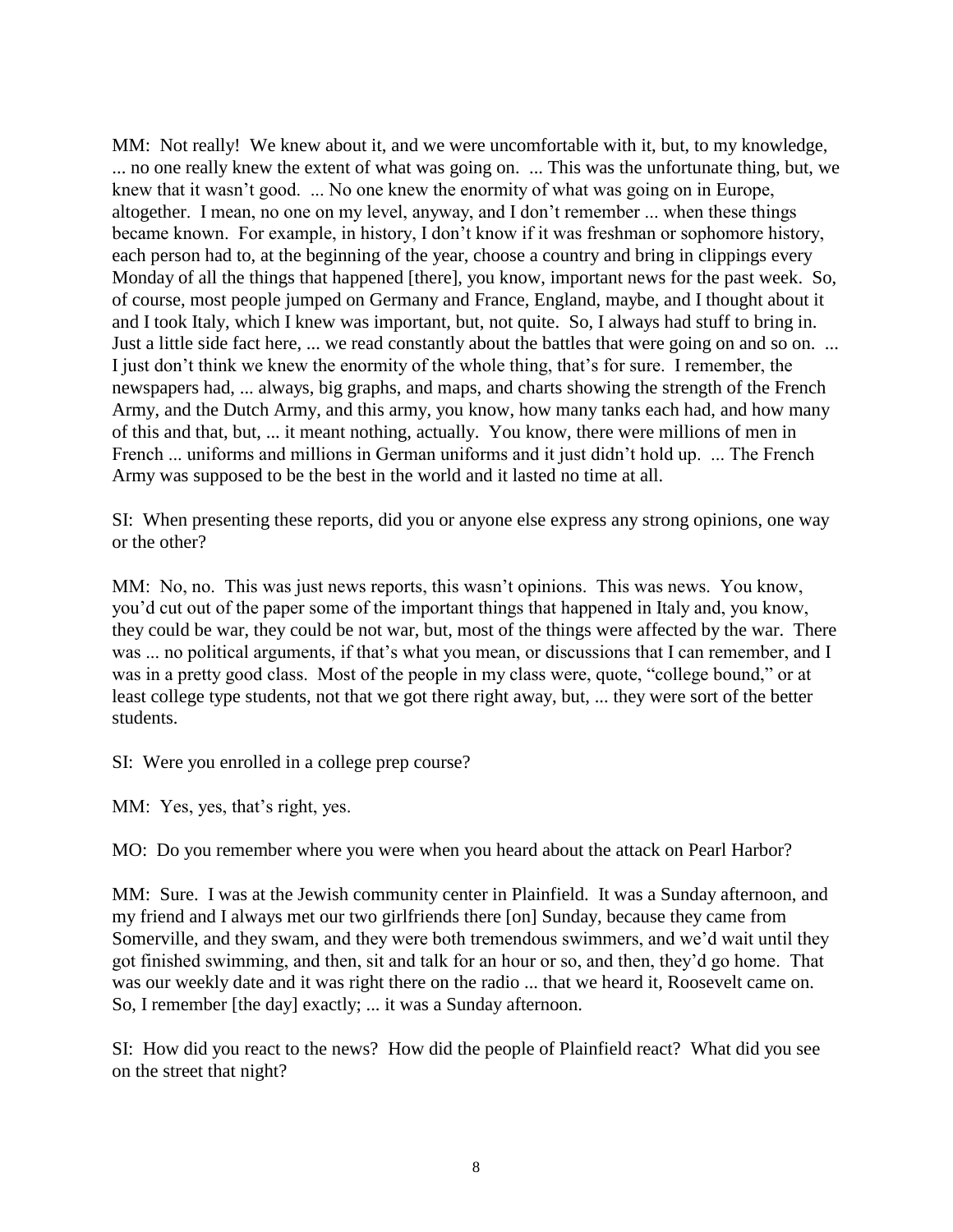MM: Nothing, nothing. There was no ... big things that I could see, I mean, nothing. We knew there was gonna be a war; we all knew that [would happen], eventually. ... I was sixteen or seventeen, whatever I was, and, you know, it really didn't have any tremendous meaning, you know. It was just another bad thing that happened on the way towards fighting a war, that's all. You know, this had been going on for a number of years, two, three years. That was '41, right? So, you know, we saw that the whole world was in a war, even though we weren't, exactly, but, ... that's the way we felt about it, and, I guess, being safe here, we, especially people in high school, ... didn't feel so involved. We still had all our silly high school things that people did. ... You know, there were a ... few guys that quit high school, joined the Army and things like that, but, by and large, most of us just went about our business. That's it. ...

SI: You were only sixteen at the time. Did you consider the possibility that the war would last so long that you would be called on to fight?

MM: Yes, I didn't give it any real thought. I just lived, that was it, day-to-day, and we didn't think about it. You know, it was two years off for me and two years is a long time when you're a young person, as you know.

SI: Before Pearl Harbor, did you expect that the United States would eventually enter the war?

MM: Oh, yes. I mean, ... I was not that sophisticated to know the politics of war and so on, but, I think we all felt that we were at war, you know. We were shipping stuff to the English and so on, and ships would get sunk. ... In other words, I don't think that I felt that much different the day after Pearl Harbor than I did the day before, but, maybe ... I did and I just don't ... realize it now. ... No, but, just so far as I can go back in my memory, I just don't think that I was terribly [upset or] that badly, you know, excited about it.

SI: Were there any blackouts or air raid scares on the night of December 7th or shortly thereafter?

MM: Well, no. ... They set up air raid wardens, usually old, unemployed people who had nothing to do, and they would run around and tap on your door, "Oh, your window is lit up," or something. It was nothing terribly exciting.

MO: When did your older brother enter the service?

MM: My older brother entered, I would say [that] ... I'm not sure. I can't remember exactly. I would say it was around '40, '41. He joined ... the Air Force. I can't remember the exact year though. I would say, roughly, a couple of years before I was drafted.

SI: Was he in the pre-Pearl Harbor Armed Forces?

MM: No, no, I don't think so. No, I don't think so. You know, that's a good question. I don't remember exactly when he went in. I don't think it was before Pearl Harbor, no.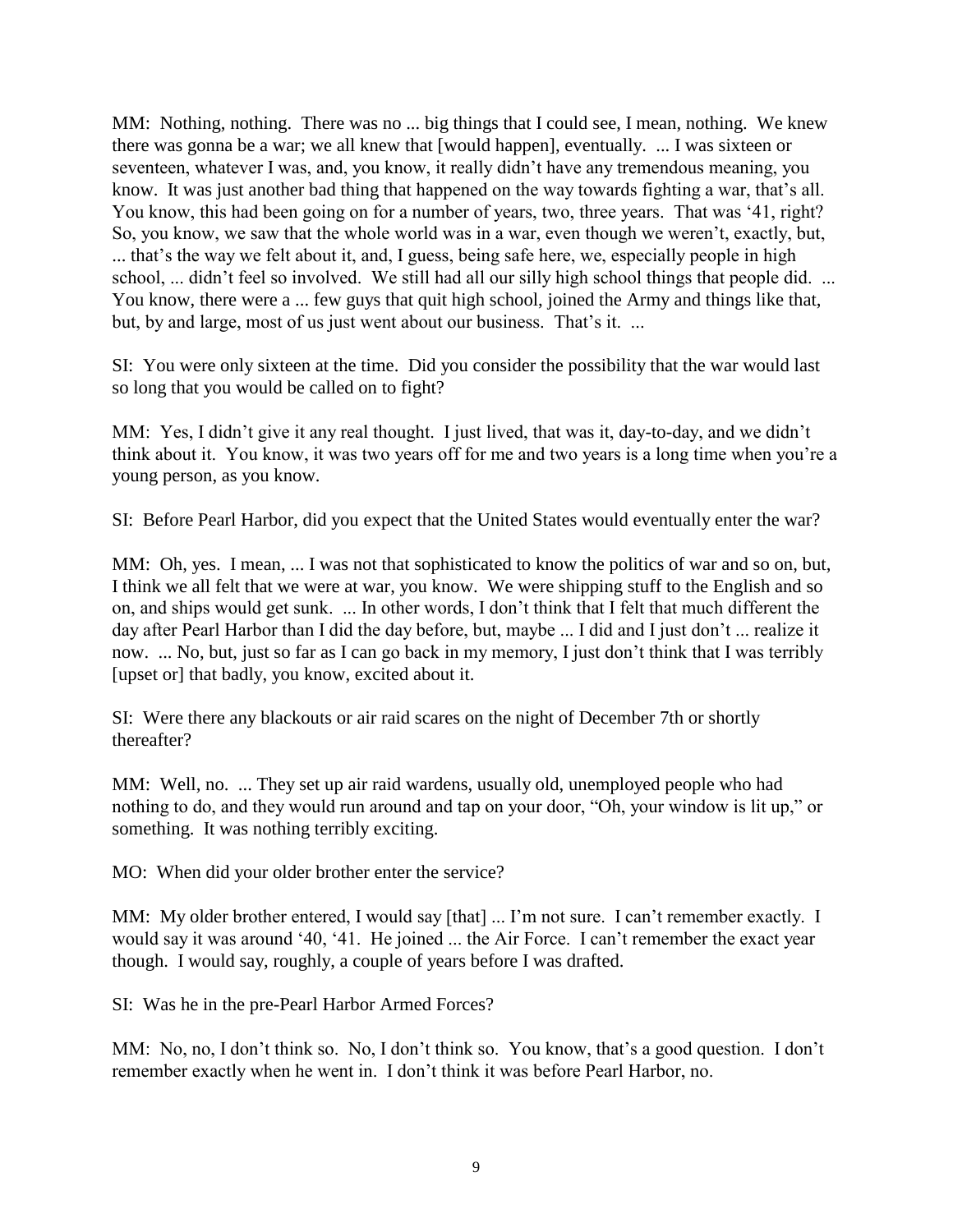SI: How did your parents react to his entry into the service?

MM: What, going in? Well, they didn't particularly like it, but, you know, people ... seemed to be rather resigned [to it], as I think about it. It's a good question, because, you know, they didn't like the idea that he was going in, but, ... this is what people did, and there were very few ... families that you knew that didn't end up having, you know, some people in the service, that's for sure. Some fewer than others, but, you know, they weren't happy about it, but, they certainly didn't make any, you know, big fuss. They accepted it.

SI: Do you remember any discussions concerning the issue of isolationism before Pearl Harbor?

MM: Well, when you say discussions, remember, you're talking about a sixteen-year-old kid. I didn't discuss anything. I didn't even know what was going on.

SI: Was the issue ever discussed in your home?

MM: ... No. Well, I don't know. I can't honestly say. I imagine there was some [discussion], but, I wasn't interested. You know, a kid wasn't interested. ... I have to tell you, a funny thing is that people spoke about a local family who was in the scrap iron business, who they said had sold all the stuff to Japan, scrap iron, and, now, they were going to fire it back at us, you know, things like that. I don't know how much truth there was to that, but, they were doing business, there was nothing wrong with that, you know, years before, but, outside of that, I don't know anything about the political aspects. [They] didn't rub off on us.

SI: Did you work during your teenage years?

MM: When, during the war?

SI: Before and after the war.

MM: Yes, well, I always had a Saturday job, usually in shoe stores. I would sell shoes, and that might be like a Thursday night, 'cause Thursday night was a business night in Plainfield, and Saturday, and then, holidays, like, before Christmas, I'd work for maybe two weeks, before Easter, you know, make extra money, things like that. Most of the time, that I can recall, [I] was selling shoes, yes. ... There were a lot of these jobs available for kids like me and it was good money, you know.

SI: What did you do for entertainment? Did you go to the movies? Did you take in any ball games?

MM: Yes, movies. I didn't go to that many ball games. ... I had friends who would go into New York, play hooky from school, [go] to [see] the big bands, Harry James and things like that. I didn't. Some of them would go to ball games. I usually didn't, either. ... I was not the type of person that just would get on the train and go to New York with the other guys. I didn't do it. I played. We did a lot of stuff, like, at the community center. We would hang out there. I played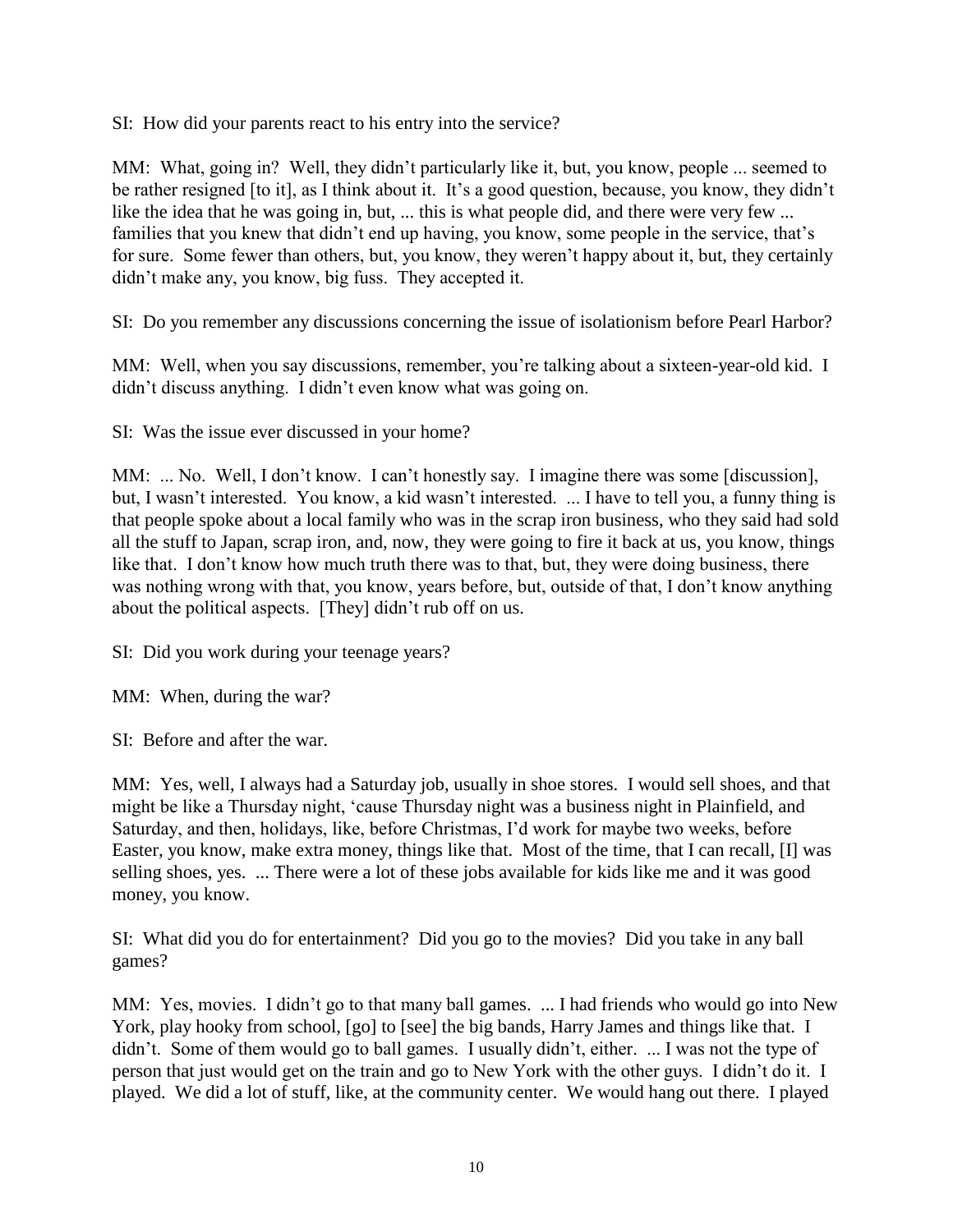a lot of table tennis, in fact, before and after the war. ... That was my thing and a friend of mine and I were doubles champs for many years in Plainfield, you know, things like that, but, I studied a lot. I was a real bookworm and I actually enjoyed it.

SI: What was your favorite subject?

MM: Oh, I don't know; I guess, biology. I was good in Latin. I wrote well in English. ... I was a good student, a very good student, and I enjoyed studying.

SI: Before you entered the service, had you seen any movies or read any books on World War I or war in general that may have prepared you for what to expect of the service?

MM: No. We would see, ... you know, in the movies, they had these newsreels every week about, you know, the push in Africa, you know, the war here and the war there. I don't know, they just didn't [affect me]; it wasn't me. ... I guess ... you have this feeling that you're distant and [that] it'll never involve you. I guess I never believed that I would end up actually in a war and fighting in a war. I never really seriously entertained that thought. I think that's the honest answer. I could never see myself doing that.

SI: When you were in high school, what were your plans for the future?

MM: Well, you mean during the war? Well, I don't know, you know, I don't know. I mean, I dreamed of, you know, going to college, that was for me, and, at that time, I was thinking of going to dental school, or medical school, I wasn't sure, but, I knew I wanted to go to college, and that was it. Where I fit in the war, ... I just didn't think of it seriously. I don't know why.

SI: Even at that age, you knew that you wanted to be a doctor.

MM: Yes, sort of, yes, yes, yes, something dental or a doctor. ... I wasn't sure of the difference, even at that time, but, I knew that I wanted, you know, college. I had to go on for more education and that was it.

MO: Did you have a particular college in mind?

MM: Now, don't forget, ... see, when I graduated high school in 1943, there was no longer [the option of] college; we had to go right into the Army. So, I had no time. ... Either as a sophomore or a junior, I didn't give any real thought to college, because I wasn't ready yet to even apply. I didn't apply to any place and I doubt, in those days, whether anybody would even accept you when you were [of] draft age. ... So, actually, before the war, I had nothing to do with college, nothing.

SI: Did your parents expect that you would go on to college?

MM: Oh, yes, sure. That was very important, yes.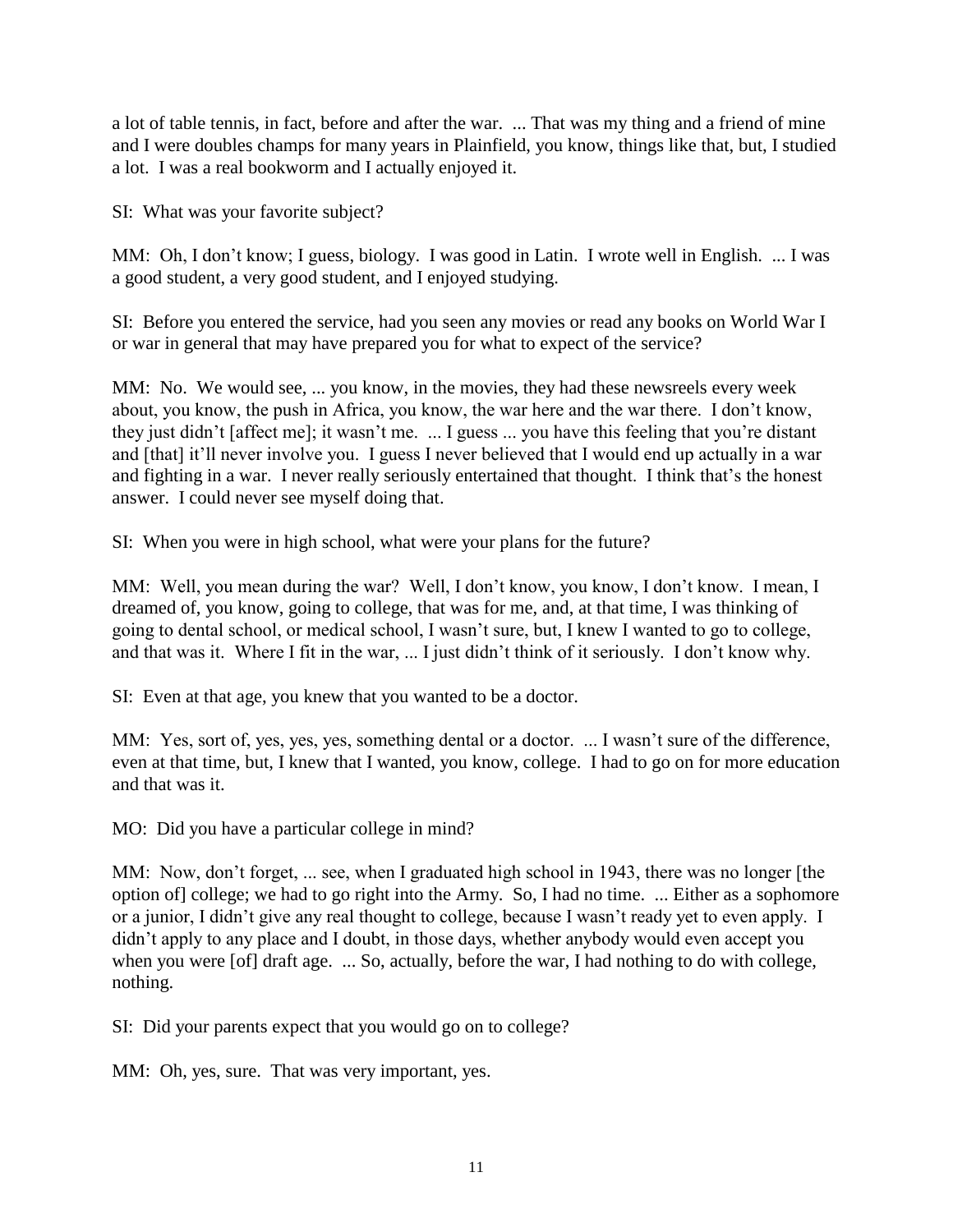SI: Did your parents support your interest in the sciences? Did they have other plans for you?

MM: No, no, ... as long as I went. My father believed in studying and learning. He didn't care what you studied or learned, as long as you learned something, and my mother felt the same way, yes.

SI: This question is out of sequence, but, did your parents support the Zionist movement?

MM: Yes, yes, yes. They were very Zionistic. I belonged to a club ... which was a take off of an early youth movement in Palestine, and, ... you know, we'd go to meetings, and we'd sit around and sing songs of the pioneer days in Palestine and things like that. ... It instilled the spirit of Zionism and that type of thing in us and our parents, of course, that was important to them, too, and we all learned. I learned, especially from a very early age, about giving charity. We always had [what] we called a *pushka*. I don't know if you know what a *pushka* is. It's a little box that has a slot, and you put money in, and, every once in a while, they come around and they collect it. ... There was one for planting trees in Palestine, there was one for Hadassah Hospital, all these things, and we learned, from an early age, to put a few pennies in, or a nickel, or something, and we learned charity that way, too, but, it wasn't, I guess, until after the war that a lot of us really saw the seriousness of Zionism, how important it really was. ... I don't know, before the war, ... I am not sure, it was almost like just ... belonging to a club that your parents thought was a good idea, you know. It sounded good, but, it wasn't ... that real, deep-seeded commitment that ... most of us learned after the war, yes.

SI: Are you talking about the Young Maccabees?

MM: ... No, no. Maccabees, no, that's the athletes. No, I belonged to, it was called *Ha-shomer Ha-tzoyer*, and these were the Watchmen. It was called the Watchmen of, I don't know what the other word meant, and they were in Palestine, and they would guard the little villages and so on. No, there are [other] organizations, Young Maccabees and so on. There were all kinds of organizations. I don't know all of them, but, the general idea of Zionism was much, much stronger. I mean, we knew a lot of people, my parents had friends, who were very, very ardent Zionists, even going back, way back. In fact, I have a picture in the other room of a meeting, must be seventy, eighty years ago [or] more, of Zionists in Plainfield, but, it was after the war that somebody like me got more interested in it.

SI: Before the war, was Zionism widely embraced by Jewish community of Plainfield?

MM: Yes, yes, I would say so, yes.

SI: As your graduation from high school drew near, did representatives from the services address your class as to your options?

MM: I don't remember that, but, it was just automatic, that when you're eighteen, [you go into the service]. I was eighteen in June, graduated in June, you had to register in July, and went to camp in August, and I was gone. It was very quick. Some of the guys who were eighteen earlier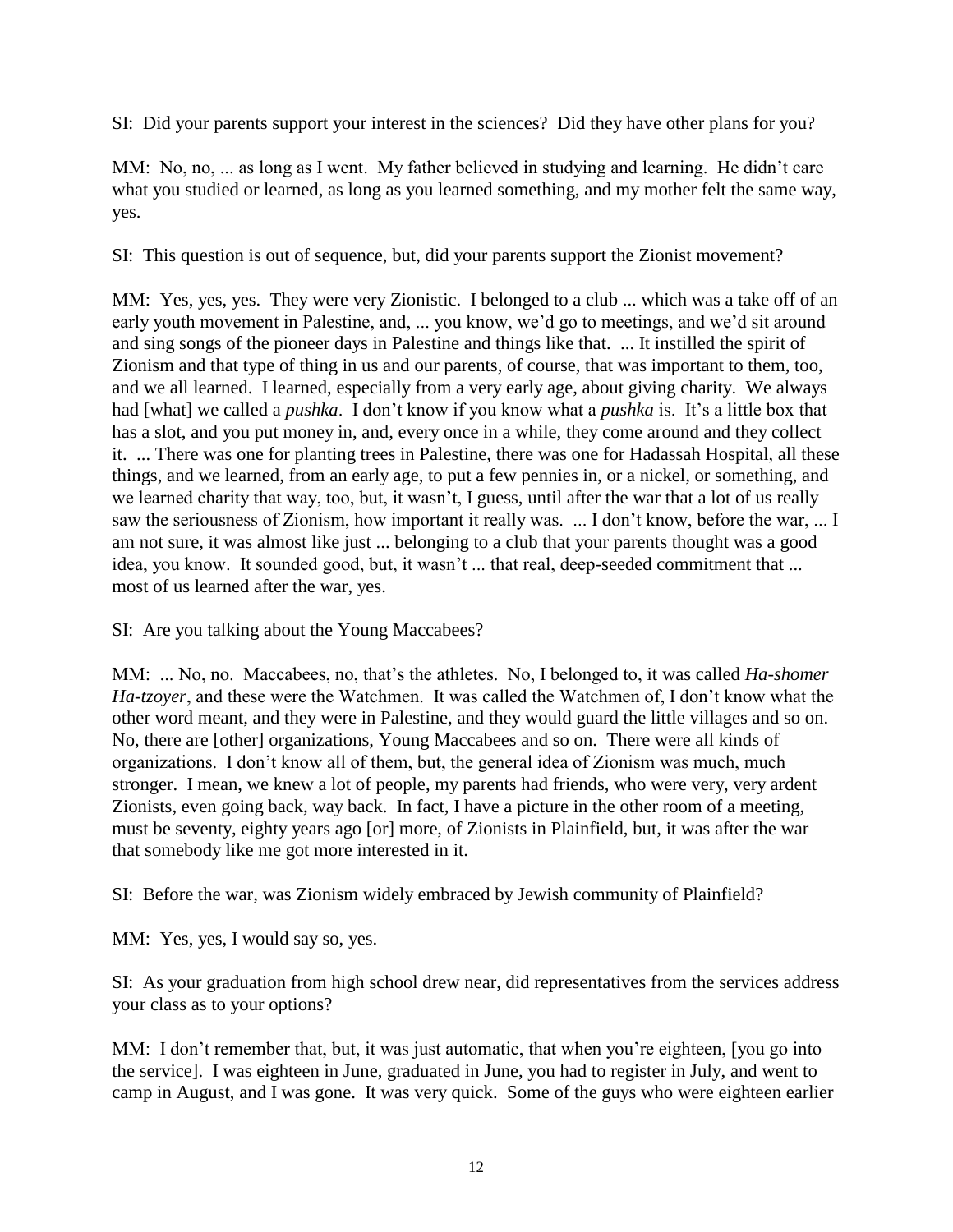had to go [then]. I know friends of ours who went to the Army like in March and April of that year, ... but, they got their diploma anyway, things like that. ... In our group of people, our age group, they all went. I mean, we were drafted one hundred percent.

SI: Had you considered enlisting in the Navy or another branch of the service?

MM: Well, yes. I wanted to get into the Navy, there was a ... V-12 program. ... I don't remember what the details ... [were], but, I couldn't get in that. I got in the Army one, ASTP, and that was supposed to be the same, but, actually, it wasn't. The V-12 was a very, very good program. The ASTP, ... as I recall, the idea was to train people in, one, languages, two, basic engineer[ing], three, medicine and, four, I think, theology. I think those were the [fields]. So, I had no choice. I was put in basic engineering and, actually, hated it; I mean, even when they sent me to school. ... I had no preparation in some of these courses, ... but, the program only lasted less than a year, and, after basic training, which was ASTP basic training, [which] was infantry, they sent us all to colleges, and I went to Indiana University in Bloomington, and I was there, I guess, for one semester, and then, they closed down the program and put us all into combat units. So, that didn't last.

SI: How much time elapsed between your graduation and your induction into the Army?

MM: I graduated, I guess, in June, May or June, and I was in camp in August.

SI: Did you report to Fort Dix?

MM: Yes, that's where we went, yes. I think it was down here, [at] city hall in Plainfield, and we got [on] busses, and [they] took us to Fort Dix, I don't remember the date, but, it was [in] August. It was only, you know, a couple of months, or a month-and-a-half, after graduation from high school. So, that was the start of it, and then, I was in basic training in Fort Benning until ... into either late November, early December. This is in 1943, and then, they sent me, ... and others, to various [schools]. I went to Indiana and was there [for] about three months, and that would take you [to] around the end of February or March, and then, I was sent to Camp Campbell, it was a camp, now, it's called a fort, Fort Campbell, in Kentucky, and I was put in the 20th Armored Division, which was an armored division, and that's where I was for, I don't know, the next six months or so, and then, from there, I was sent overseas.

SI: Had you traveled much before you entered the military?

MM: No, no. I had not traveled, I had not eaten, I had not slept, anything, you know. I was used to being at home and that, in itself, is one of the strange facts of my life, is that I adjusted to the military probably better [than most others]. ...

------------------------------------END OF TAPE ONE, SIDE ONE--------------------------------------

MM: ... [I adjusted] to it so well, I surprised myself, and I surprised myself to this day, that my friends, who ate out and got around sort of more than I did, ... had a lot of problems. They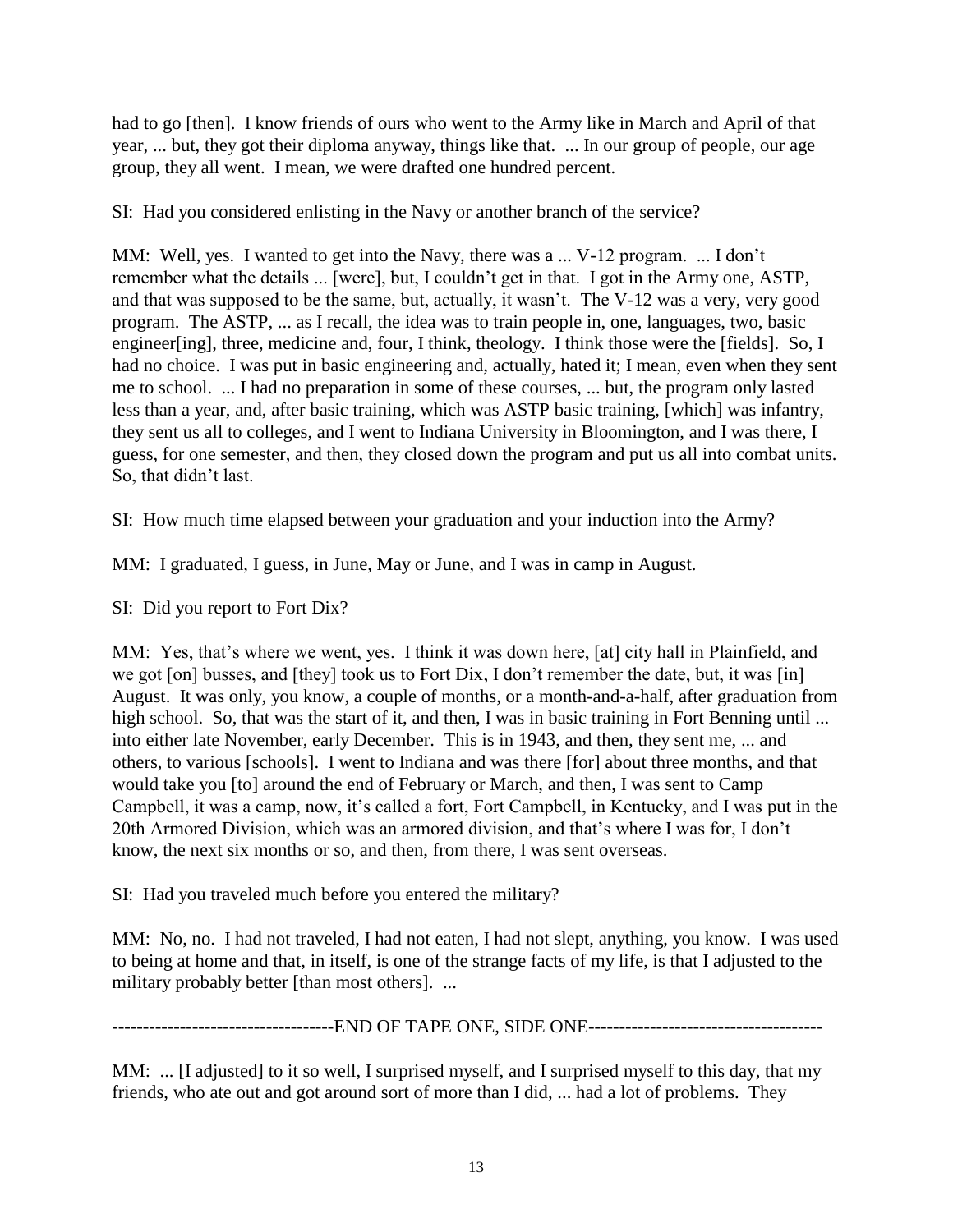couldn't eat the food and this and that. I had never eaten food outside of my home, which was kosher, and I adjusted right away. The first meal, I think I ate everything on the table and I never had any problem, never. ... I guess I resigned myself to the fact that this is the way it's got to be and that's it. ... I'm not cut out to be a soldier, but, that's what I was.

SI: When you were inducted, were you notified that you would be in the ASTP or were you informed about the program after you left Fort Benning?

MM: Oh, no, no, no. It was right from the very beginning. I don't remember whether it was before I was drafted even. I don't remember the details, how I got into the ASTP, but, it was right from the very beginning, because, in Fort Dix, I went with two, three, four of us, friends, we were all inducted together, and they were sent out before I was, and I was sort of by myself in our group. So, it had to do with the ASTP, I guess, the timing and so on, but, I don't remember exactly how, before I went in, it was established.

SI: It sounds like you endured the full basic training course at Fort Benning.

MM: Oh, yes. It was a very, very strenuous basic training. It was real infantry basic training. It was very rough, and, of course, I was as good as anybody else, but, I was not the athletic type. I wasn't used to, you know, running, and jumping, and marching, and sleeping on the ground, and it was very cold at night, very hot during the day, but, I adjusted as well, just about, as anybody else. ... You know, I was sort of, probably, average and that was it. ... I had never fired a rifle in my life. I fired the tops that you could fire. On the range, I was an expert, so, I got an Expert Marksman's Badge. So, you know, things that I had to learn, I learned, but, I wasn't ... very good at climbing and things, but, I did it, you know, as well as anybody else.

SI: Do you remember your drill sergeant?

MM: ... Oh, yes, yes.

SI: What do you remember about him? Was he in the regular Army?

MM: Well, no. I had a drill sergeant, ... by the way, I don't know if you know, I've written a book about all of this. ... No, I have it written, but, I couldn't get it published, but, it's a full length book about all of this, and one of the things that's in it is about this sergeant. I don't know where he was drafted from or how he became a sergeant or anything, but, he was a real misfit. He had three stripes, so, actually, he ranked higher than other people, ... [the] other corporals who were there for drilling, also. The thing is that he was a real misfit and there was ... talk that they had to take him out to the firing range and teach him ... everything before we even got there, because he was completely worthless. The unfortunate part of this is that he was Jewish, which was very unusual, because the rest of them were all Southerners, and he, being Jewish, did not make it better for us, it made it worse, and we had a lot of anti-Semitism from people, our own cadre. Like, we had a corporal who was a Purple Heart [recipient]. He had already been in combat and had the Purple Heart, and he was assigned [to our cadre]. He was under this sergeant, but, he didn't care, and he was ... a terrible anti-Semite, and the sergeant couldn't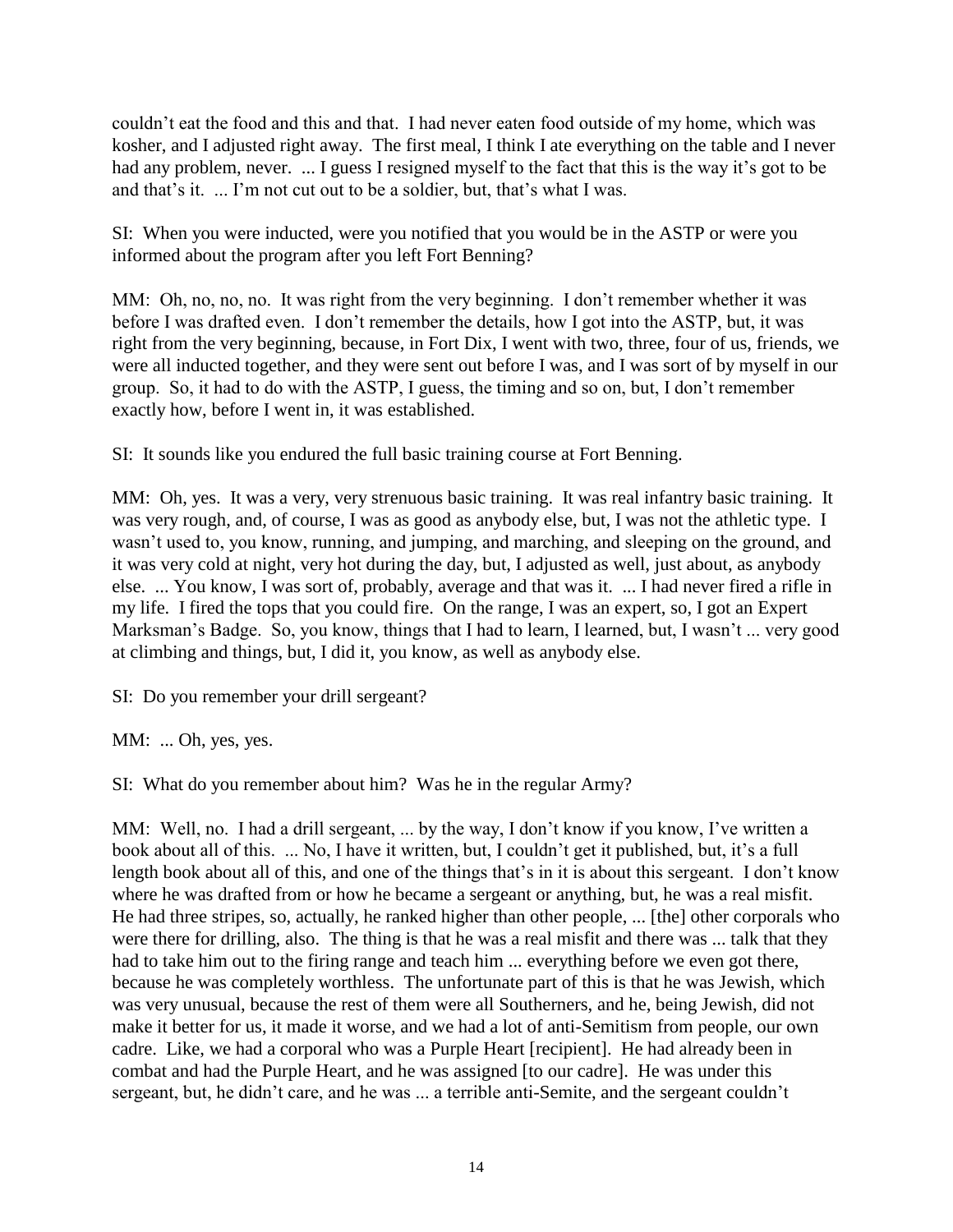protect us really that well. You know what I mean by protecting. So, he was a pain in the neck. The sergeant was a disgrace and he was a misfit. ... We had a lieutenant who was extremely young, very competent, and very fair, and he was tough, but, he was fair. He was a good man. I liked him, but, it was tough. When we had to run, we ran, and when we had to sleep on the ground, we slept, and so on. You just had to learn these things, and, at the end of that, I was in tremendous shape, you know, so, it was good ... for that, but, it was tough, very tough, to go from civilian life to ... infantry basic training in the South. [laughter] That's really something to do, but, I got through it.

SI: Were most of the people in your training unit from the South? Were they from all over the country?

MM: ... You mean in my platoon or [are] your talking [about] the cadre? Don't forget, everybody in my platoon was ASTP, so, these were the better students, you might say, of the country, and they were from all over. I would guess and say, no, I don't; I'm not sure what percentage, but, we were from all over the country. I had no problem with other people in my platoon, never. It was with the cadre. ... This one guy was a corporal and he was mean. He didn't bother me, specifically, but, he did bother some of the other guys, and it was just an annoyance. He just was not ... comfortable, but, that was something else I learned; you had to get along.

SI: Do you think that there was an intellectual bias in addition to the anti-Semitism?

MM: It may ... have been some jealousy, I'm not sure, but, I would say something, and I think this is important for you to understand, that the United States Army, in general, in World War II, was very anti-Semitic, very uncomfortable for Jews. Of course, blacks were another thing. There was almost no place for them, except in trucks and things like that, but, that's another subject. ... In general, it was very difficult for the rest of my time in combat and so on. Being Jewish was ... something to be reckoned with. It was ... there all the time. There was no getting away from it. You couldn't hide.

SI: Did the anti-Semitism take the form of verbal assaults, bad assignments or some other form of discrimination?

MM: For me, it was, yes, verbal and that type of thing, yes. ... It never was anything more, but, it was very uncomfortable sometimes, extremely uncomfortable. I mean, ... later on, this was ... not in basic training, this is when I was in the 20th Armored Division, there was a driver of one of the armored vehicles, a big, husky guy, he was Italian, and he went to ... the chaplain, ... and I heard him talking about it. He went to the chaplain because Jews were getting off for Passover and he couldn't get home for Easter. ... I don't remember the details, why this one could do it and this one couldn't, but, ... he made this point to his chaplain, you know, and this type of thing happened very often, but, you got used to it and learned to live with it.

SI: Were you given any leaves during basic training?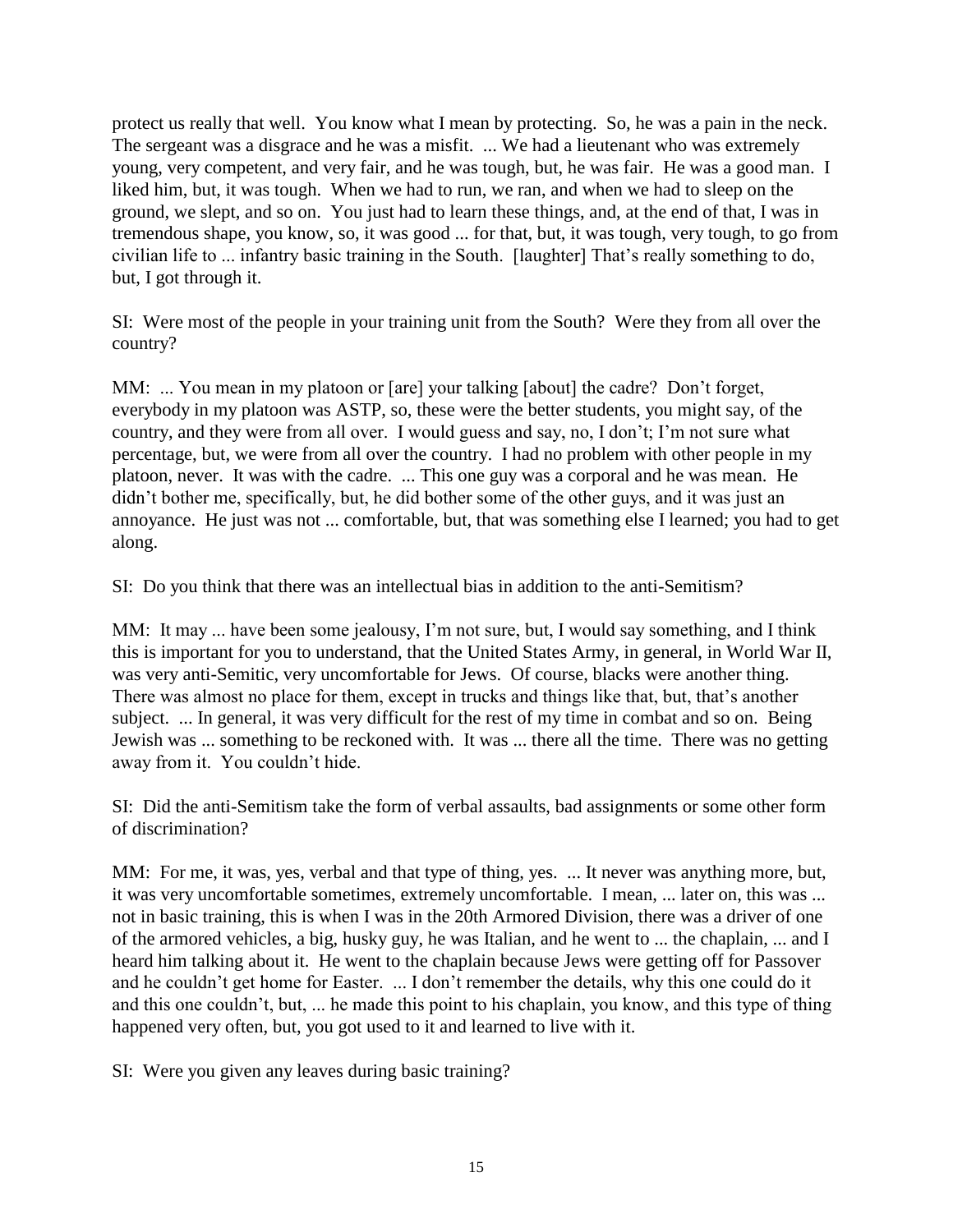MM: During basic training, I think I got one weekend [off]; ... no, I don't think there were any leaves in basic training, no. ... I don't remember when I got home the first time, I don't remember. I think it was after I got to Indiana, or before we left Indiana, or something like that, I had leave, yes.

SI: Did you have any opportunities to see the area around Fort Benning?

MM: No. Oh, I went into town once or twice, but, I had no interest, because I didn't drink and I wasn't chasing women. This is the only things that you did. ... I happened to have a friend who I met in basic training, he was from Virginia, and this is another whole story, but, we went to Indiana together, and we became closer and closer, and then, we went to the 20th Armored Division together, although we were in two different companies, but, the companies were maybe fifty yards apart. So, we became very, very close and he was basically a Southern version of me, you know. ... He was not Jewish. ... He was a pretty good student and he had all the same values, basically the same. ... We would go to the PX and drink orange soda and laugh at everybody drinking beer. ... That's the way we were, and so, ... I think I went into town once or twice the whole time. We had no desire for anything else, and we were very close, and that was that.

MO: After completing basic training, you went directly to Indiana.

MM: Yes, Indiana University in Bloomington, and I was there for about three months, taking basic engineering, and it was very hard, very difficult, and people were flunking out everyday, and the ones that flunked out were sent to units to be infantry replacements, so, that was an impetus for us to study like crazy, but, then, what happened, when the program folded after our one term, we all got sent anyway. So, you know, whether it was good or bad, I don't know, in the long run, but, that's what happened, and it was fun for three months. It was beautiful there, and we had 1500 WACS and I don't know how many WAVES, and there were lovely women and everything, and ... there was just a handful of us soldiers, ... a beautiful campus. I've never been back, and so, it was nice, but, I worked like a dog, and, ... oh, we had bad experiences there, too. It's interesting, all this comes back now. We had a course in geology, because this is basic engineering, and there were some of the guys in my class who were very smart allecky, you know. They were very bright, very smart, and they would show it, and one of them happened to be Jewish, and we were in this geology course, and ... this professor, Galbraith, ... he was lecturing one day, and everybody kept needling him, because this was such a stupid subject, rocks and all this stuff, which no one really had any interest in, and he said something, and this guy said, "Well, Professor, it's this way," blah, blah, whatever he said. Well, Professor Galbraith actually turned purple, he was so enraged, and he said, "Out, get out of my class, immediately, ... that I have to take this from somebody with a name like Levin." So, right away, whether you know it or not, that's an anti-Semitic thing. Well, we all got up, and marched out of the class, and reported it to our lieutenant, and we don't know what happened, but, this guy was put in his place. So, you see, ... it was there again, in those terms.

[Tape Paused]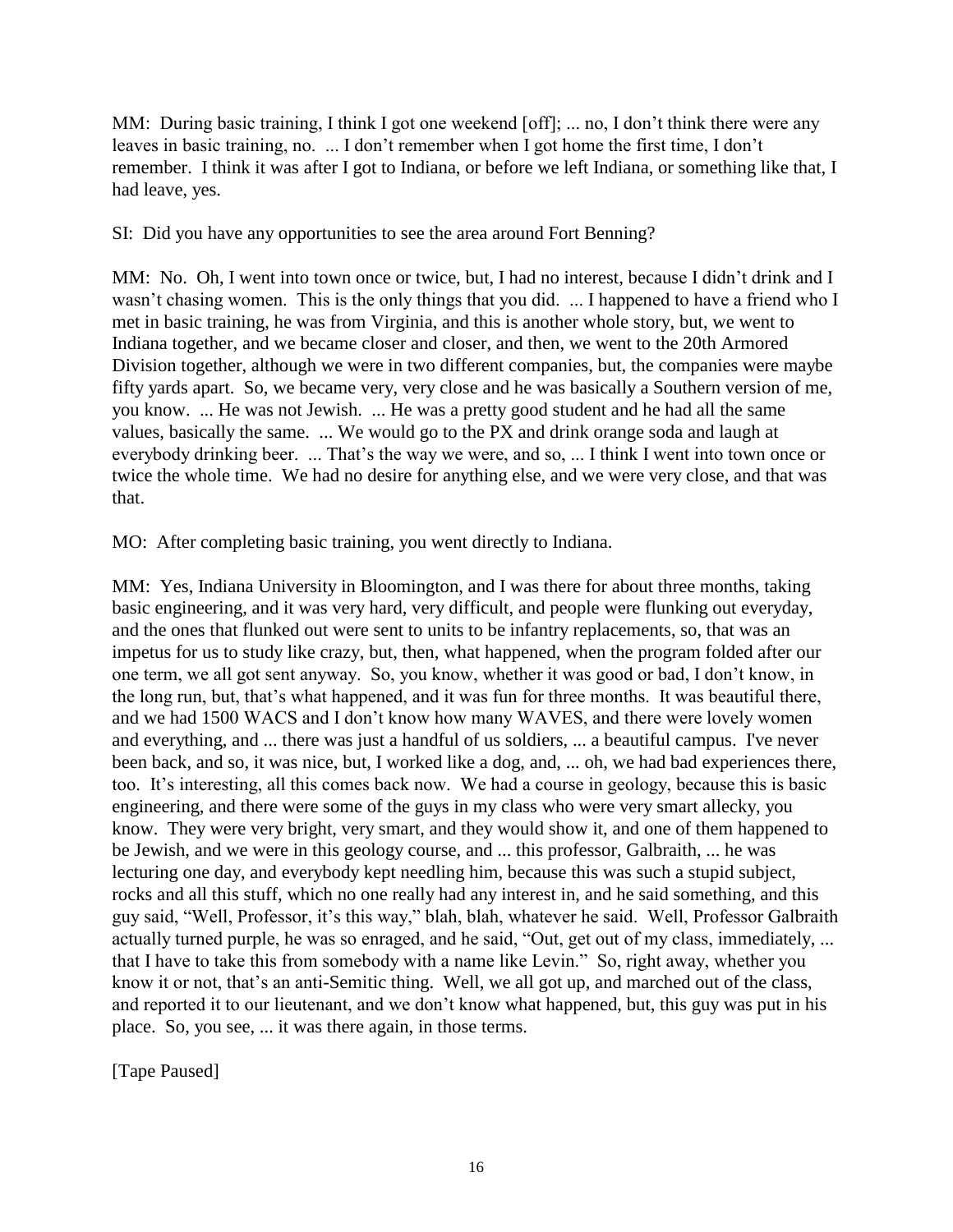SI: We were talking about the professor who made an anti-Semitic remark.

MM: Yes, that never happened again, but, that gives you ... some example of things that do happen, and this is ... the world we lived in. I don't know if it's changed much. ... There was one incident that happened, and I don't know if it was anti-Semitic, I don't know, because, with this group of people, ... you know, they were all supposed to be college material, and so on, and so forth, but, I was a very hard worker, studier. You know, I really studied, ... and a lot of these guys didn't want to study. They would run out [on] Saturday night and so on. Well, one night, it was a Saturday night, I assume, and I was studying in the library or something, and I came back to my room, there were ... three or four in a room, I think, and my bed, my mattress, was gone. It was in the shower and it was all wet. So, obviously, it was my roommates that did it and the reason they did it was that they didn't want me to study when they weren't studying. Now, whether that was anti-Semitic, I don't know. I don't think I thought of it at that time. They were just jealous, but, that happened, and, again, I lived with it. That's that.

SI: Were your instructors at Indiana University professors or Army instructors?

MM: No, no. ... They were the ... professors and so on, yes.

SI: Would you say that the quality of the instructors was good?

MM: As far as I remember, it was, but, I was lost completely, 'cause I had no prior chemistry, no prior physics; math, I wasn't good at it. I really had a terrible time. ... I got through, but, it wasn't easy. ... I don't remember the instruction, 'cause it didn't help me one bit. It was just tough, it was very tough, 'cause it was all subjects that I had no training for. ... Previously, all I had was biology, I had no chemistry, no physics, no higher math, nothing, and, you know, [I was] thrown into basic engineering, so, that was that.

MO: How did you feel when you were transferred from the ASTP to the 20th Armored Division?

MM: I didn't like it. ... I felt almost that we had been deceived, you know, because we were in [the] ASTP right from the beginning, and I worked, and I passed, and the guys that didn't work and didn't pass ended up the same as I did, or I ended up the same as they, so, there was no advantage. I felt that we were taken advantage of, but, what are you gonna do? That was it.

MO: Were you given additional training at Camp Campbell?

MM: Yes. Well, that was ... a regular unit and, you know, we were always training. Army units are always training, you know. You run around, you know, in fake battles, and then, you sleep on the ground for a day or so, you know. It was always, always exercises; that's what they were, yes.

MO: What do you remember about your officers and the men in your unit?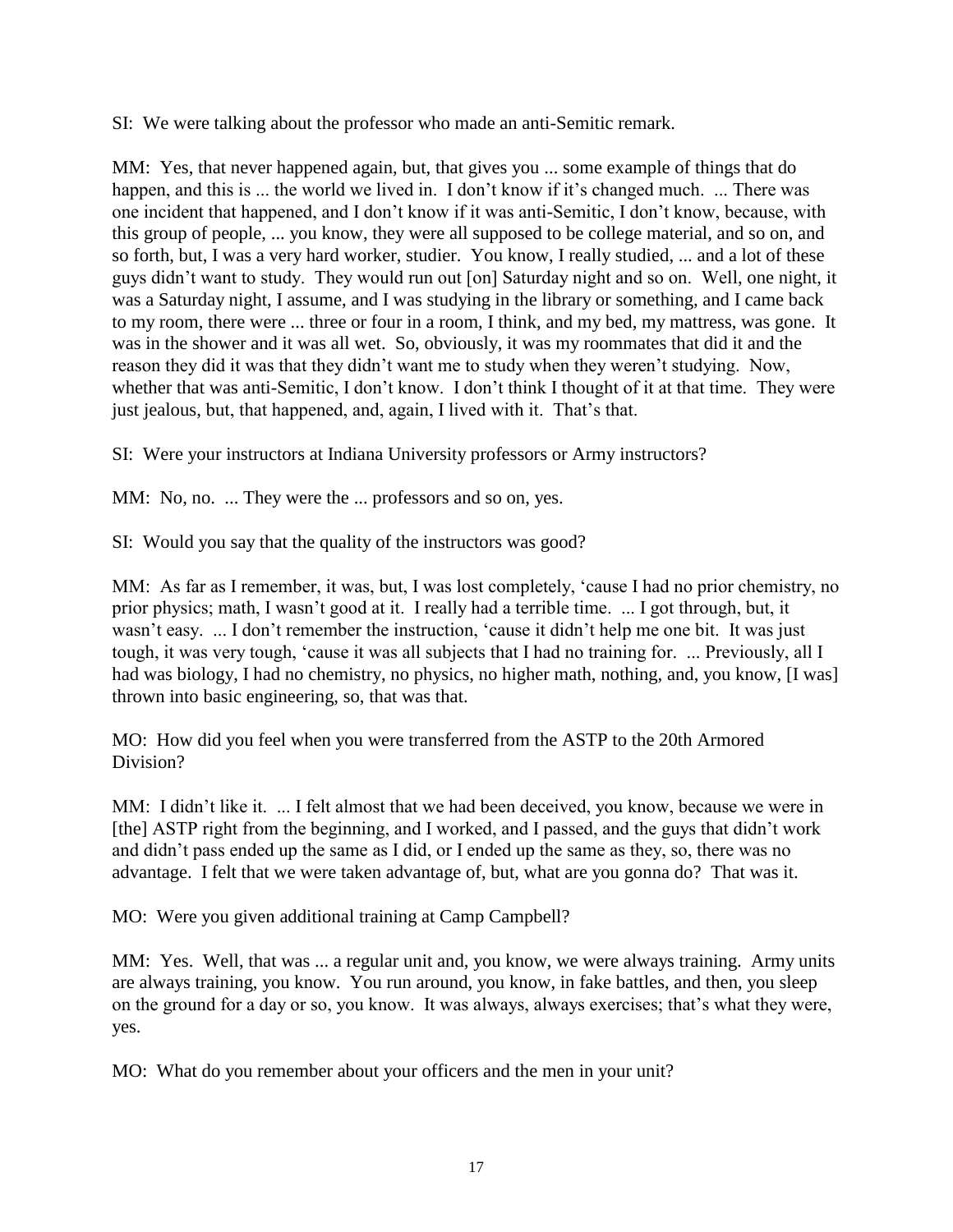MM: ... It was pretty much ... a typical Army unit in those days, a lot of Southerners, and a lot of racism, and a lot of anti-Semitism, and, you know, I don't like to use the term, but, a lower class of person than I had been used to in college, you know. We were in the ASTP, because those people were all, potentially, college students, where[as] the ones that were in [the] armored unit there, they were, I don't know, basic America, especially Southerners, and a lot of them were uneducated, very crude, and took some getting used to. There were some nice guys [that] I met, you know, a lot of nice ones, ... and it was a typical Army unit, as far as I could recall. It was no different than any other real Army unit. That's what it was.

MO: Do you remember anything about your officers?

MM: Yes! ... There's a special ... officer who I'll never forget. I was in this outfit for a number of months. Meanwhile, every week, or two, or three, I don't remember, they would read off a list of guys who were sent overseas as infantry replacements. Every week or two, whatever, we'd all sigh a breath of relief if you weren't [on the list]. One day, I was on the list. Meanwhile, I have to go back. When I first came into this company, I got a call from the company clerk and [he] said ... that one of the lieutenants wanted to see me. I had no idea what he wanted. I went into his office, and, in those days, my eyes were better, and I could see that on his desk was a chart with my name on it, my Army record. He asked me, "You're from Plainfield, New Jersey?" I said, "Yes." He says, "Do you know ... Bill Ellis?" I said, "Yes, he and I went to high school together. We graduated together." He said, "Do you know his sister?" I said, "No." He says, "Well, we're sort of friendly." So, that was, I told you, at the very beginning, and that was the end of it, and he said, "If you ever need anything, just come to look for me." So, he was one of the lieutenants in the outfit and that was the end of it. I never said another word. The day that my name was on the list, ... we were in formation, he came up to me and said, "I understand [that] your name's on the list." I said, "Yes, sir." He said, "Do you want to go?" I said, "Well, what is gonna happen to this unit?" He said, "Well, we're gonna eventually have to go overseas, but, I don't know when." I said, "Well, if I'm gonna have to go, I'll go now." So, he would have gotten me off if I wanted to. So, I said, "I might as well go now." He says, "Okay," and that was the last I ever saw [of] him. It just so happened that the unit did go over, a day or a day-and-ahalf before the end of the war, and one of the sergeants, ... he was regular Army, who was one of my sergeants, and a fairly decent guy, although he was a regular Army Southerner, got killed. How? He was on the side of a half-track, and he had a grenade on his belt, and it fell off, and went off, and killed him. This was the guy who was like ... eighteen years in the regular Army, blows himself up with his own grenade. So, that was the extent of their damages, but, that was the story about this one lieutenant. So, I never forgot him. ... About ten years ago or so, we had a reunion from high school and I met Bill. I told him the story and he says, "Oh, yes, ... we still get Christmas cards from him." He lives out West someplace. ... I didn't go into it, exactly what the relationship was, but, he said that, yes, he was a family friend. So, I never forgot this man. It was very nice. That's the extent. The other officers, I don't even remember.

SI: Were they veterans who had returned to train green troops?

MM: Some, some, but, no, most of these ... were not. ... This was their first [combat assignment], but, they may have been in the Army for many years. ... The 20th Armored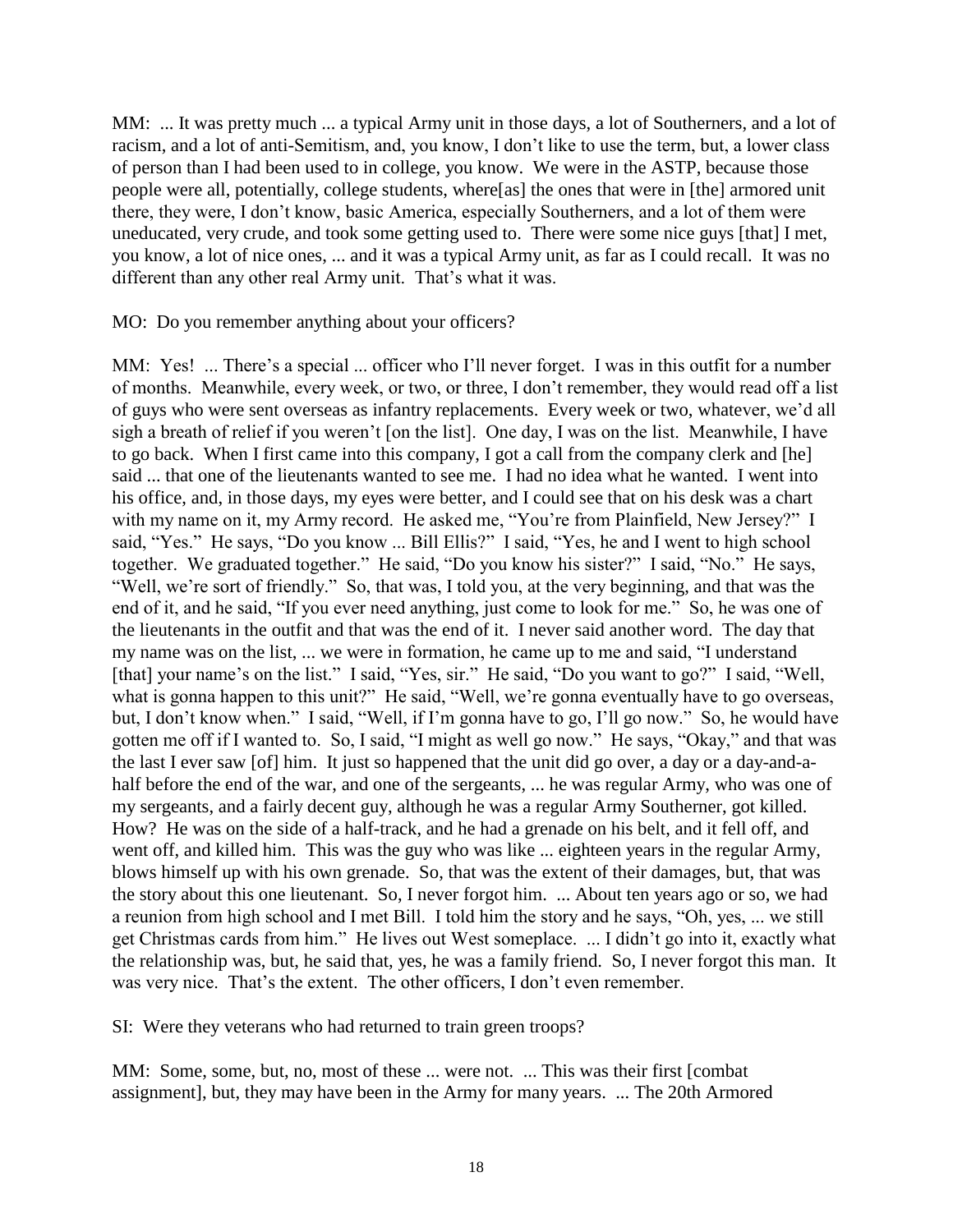Division was a fighting division, in that it was being prepared for fighting, and it was just like any other division. It was a regular division with, you know, whomever got put in it. Some of them ... were veterans, not of fighting, but, of being regular Army for many years, like this one sergeant.

SI: What exactly were you trained to do in this unit?

MM: Beats me. ... We would run around ... in half-tracks, and then, get out and fight the enemy, and then, we had tanks, and, you know, it was mock fighting and so on. Oh, someplace along the line, I don't remember, it's interesting that ... it's almost completely blank, I was assigned to the motor pool for a while to learn about jeeps, and I learned to take a jeep completely apart and put it together again. To this day, I don't have the slightest idea [what I did]; this is completely blacked out. I don't know when it was and I have no memory of it, but, I know it happened and that was that.

MO: How long were you with the 20th Armored Division?

MM: I would say, four, five months, six months, something like that. I could figure it out, March, April, May, June, July, August, September, yes, about six months, roughly. ...

SI: After leaving the 20th Armored Division, where did you report as a replacement?

MM: I was sent to Fort Meade in Maryland, and I was there for a number of weeks, and I was off just about every weekend, and I had cousins living in Baltimore, so, I would visit them. Also, then, after that, I was sent to Kilmer, Camp Kilmer, and prepared for overseas, and I don't know how long I was there. I don't think I was there too long, and then, [I] was sent overseas from ... Camp Kilmer.

SI: Did you get to visit your parents before you were sent overseas?

MM: Oh, yes. ... From Kilmer, every night, I would sneak through the fence and go home, 'cause it was only, I don't know, three miles, something like that, ... and then, finally, the one night that I didn't come home, they knew I was gone, and that was that. Interesting experience at Kilmer in the summer before I went into the Army, so, that would be the Summer of '42, I got a job for the summer at Camp Kilmer, driving a truck as a civilian. I was a, you know, sixteen, seventeen-year-old, and I would drive a truck around and deliver food to the PXs and all, you know, that kind of thing, and, at a big warehouse, there was a detachment of soldiers that spent their day loading the trucks and, in between times, they had set up a beautiful horseshoe court, and they spent their time pitching horseshoes. Well, when I came there two years later, they were still pitching horseshoes, but, meanwhile, you know, I was gonna be sent overseas, and they're still there pitching horseshoes, so, I thought that was kind of ironic.

SI: Do you remember the name of the ship that you sailed on?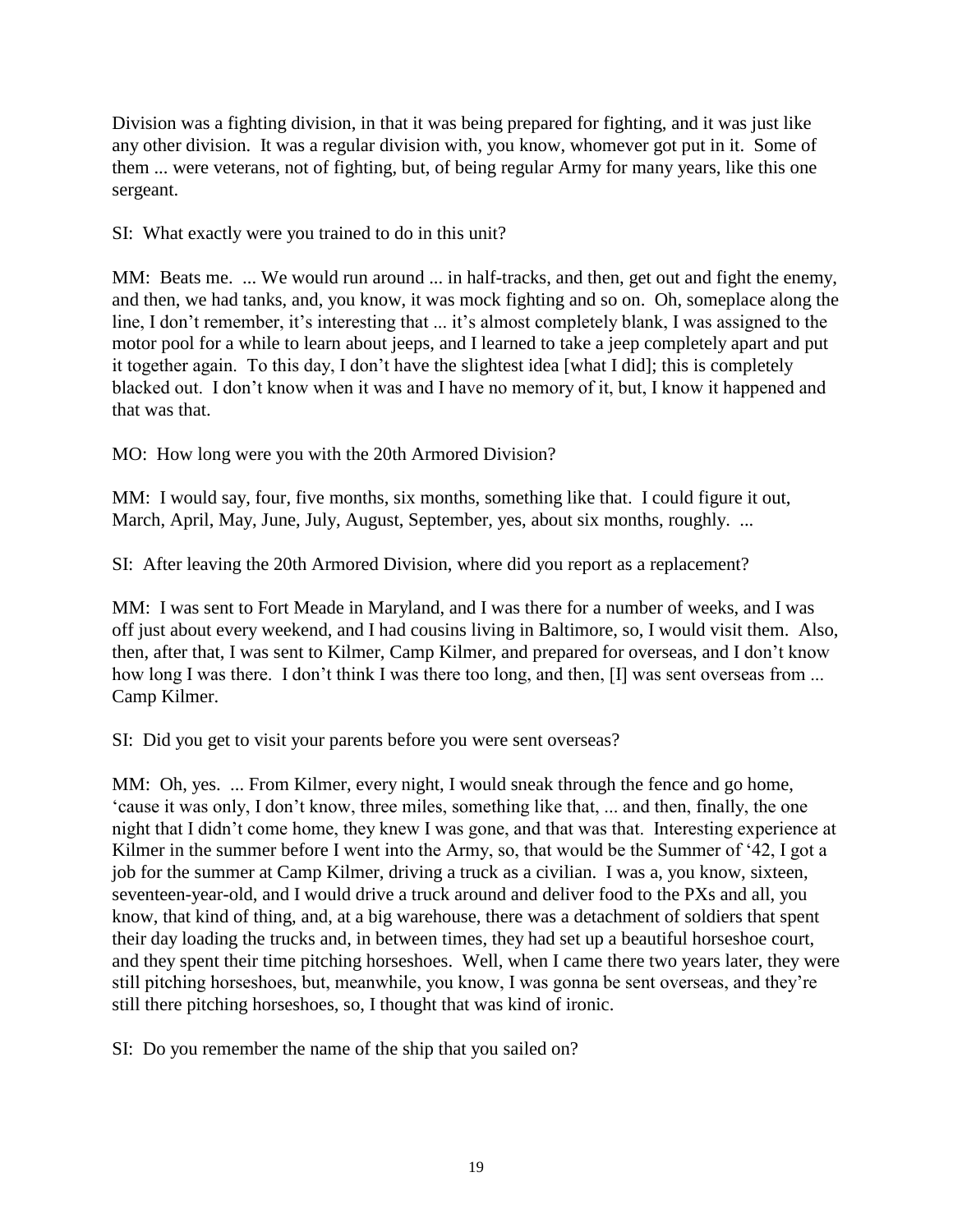MM: Yes, [the] *Queen Mary*. [The] *Queen Mary* had been converted into a troop carrier. It held 35,000 people, when we went over, and it had been stripped down. I was in an A-cabin, which I'm sure was worth a fortune, you know, in peacetime. It was small; it had three sets of three bunks, a door, and so, there were nine men sleeping in that room, plus eighteen men's baggage in that one little room. We took turns. Nine of us would sleep [there] one night; meanwhile, the other nine would sleep on deck. We would put [down] blankets and just sleep on one of the promenade decks. ... After a while, I enjoyed sleeping on the deck better than the hot [room], so, that's what I did. It was an interesting ship, because it was huge and there were thousands of every kind of uniform in the world. There'd be Belgian Marines, there'd be USO celebrities going over, everything. ... They had five seatings, twice a day, for food, for eating, and, ... one day, red would be first, and then, yellow, and green, and so on, and so forth, and ... the next meal would be the other way around, but, there was like a black market ... in colored passes. So, I ended up with all the colors. I made a decision when I wanted to eat, and that's when I used that meal, but, they would finish ... breakfast [at], like, three, four in the afternoon, and then, start dinner. So, you ate two meals, but, it was all day long that they were available, and that was it. It was an interesting trip, because it was very fast, and they went alone, without a convoy, I don't know if you knew about convoys. We would go on this jagged path, and you could stand there and look at ... the water in back of us, what do you call it, [the wake], ... and see ... that they can outrun any submarine, you see. ... They would have anti-submarine drills where they'd fire a couple of cans of depth charges over and things like that and it was interesting. It was an English ship, run by the English, and, ... you know, if it wasn't for where we were going, it would have been sort of fun. ... That was that and it was something new, you know, for somebody who hadn't done much traveling. Here I am, you know, crossing the Atlantic on one of the greatest ships in the world. That was about it. I can't remember anything else. Oh, by the way, also, one of the things that I did, I did it before, as a kid, I always wrote poetry, ... every once in a while, I'd write a poem. I wrote some on the ship, and I wrote some during the war, and so on. ... Also, guys would get together on the *Queen Mary* and just sit there and all these instruments would be produced, you know, a banjo, a guitar, penny whistles, and all kinds of things. We'd sit around playing stuff, but, outside of that, you know, ... nothing exciting happened.

#### MO: Do you remember where you disembarked?

MM: Yes. We arrived in North Scotland, ... a little village called Gourock. It's way up [there], and ... that area of Scotland must be similar to the *fjords* of Norway, because ... my memory is [of] these huge cliffs, and we came in, and ... I don't remember how we got off, whether small boats or something, and then, we had to go up, I don't remember if we marched or what up, or climbed or what, and there was a Red Cross unit serving doughnuts and coffee, and we got to the top. Then, we were taken by train into England from there. It was a gorgeous area, I'll never forget it, Gourock, Scotland, and that was it. ... I don't know how many days it took, and I don't even know, to this day, where we ended up, but, we went to ... England, and it was raining, and I stayed in a place, it was a military camp, tents, and it was pouring the whole time. I think it was someplace around Chester in England, but, I have no way of knowing, and, after four or five days, they loaded us on trains and took us to Southampton, and then, ... we got on a ship to go over to France, you know, cross the English Channel. ... During that time, I remember nothing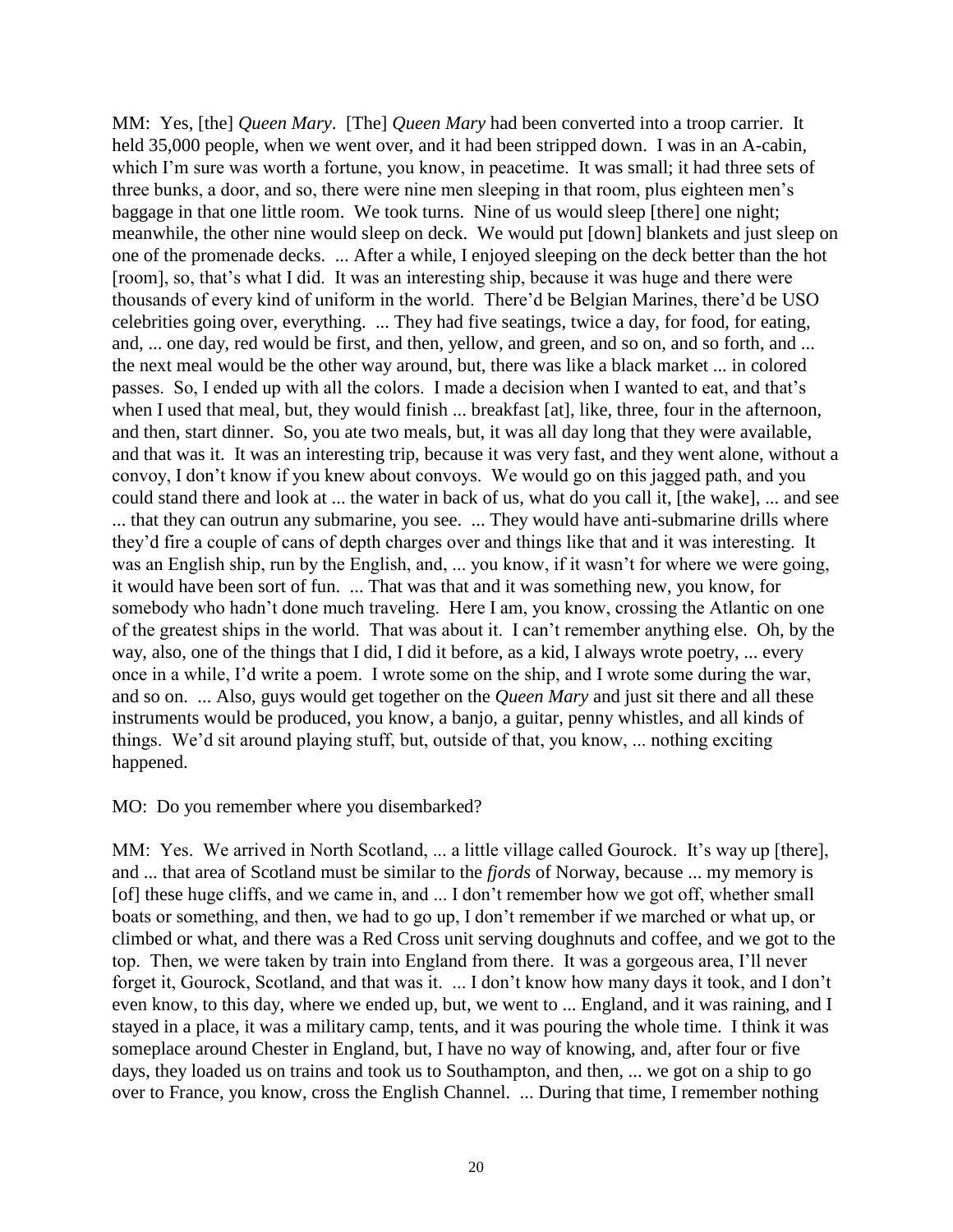except [the] black and the rain at this English camp. There were no passes or anything like that. In fact, when ... the train moved, all the shades were drawn, so we didn't even know where we were half the time. So, I can't remember much about that, that business of being in England, but, I remember we got to the coast, and then, went over.

SI: Was this in late 1944?

MM: ... Well, I left ... the United States [on] October 12th, it was Columbus Day, and I got ... there, I guess, ... [at] the end of October, and then, I landed in France, I don't remember exactly when, and it was approximately four months after the D-Day invasion, and, still, a lot of the junk was still there.

SI: Did you come in over the Normandy beaches?

MM: Yes, that's exactly where I landed, and, you know, ... we had to climb up this cliff with all the baggage that we had, but, of course, it was quiet; there was no fighting. ... The most awesome thing, of course, was, as soon as you get to the top of this cliff, and this was only four months after the invasion, the first thing that you saw was the cemetery, and it was all completed, as I recall it, all green grass, and the crosses, and so on, as far as you could see, and that was pretty awesome. Then, you're sort of starting to get the hint ... that this is serious business, and, of course, a lot of junk was still on the beach. There were no bodies, of course, but, you know, a lot of the tanks, and barbed wire, and all that stuff, and ships, half sunk, and ... that was it. ... From the top there, we got on trucks, and we went across France, about four, five hundred miles, to a replacement depot, they call it a "repple depple," replacement depots, where they bring replacements, and then, assign them out. You know, it's almost like a wholesale distribution point. It was a long trip to Epinal, which is in southeastern France, and that's where I went to the replacement depot. Meanwhile, of course, you know, in all these different things, you meet some people, the same ones, and, some, you're meeting new faces, and there were a few that, you know, I would see continuously. That was it.

MO: Did you have any preconceived notions of what Europe would look like or what the war had done to France before you arrived in the European Theater?

MM: No, not really, no. All that I remember is that France, ... to this day, and I go back, I'm going to France next month, ... was damp, and gray, and cold. Damp, gray and cold, that was France, and, ... you know, it was the bad time of the year. I guess I was being unkind to it, but, it was the end of October, into November, and it was damp all the time. Our feet were wet all the time. It was just constant. ... I remember, the first night, that ... we stopped a couple times, I don't know if it was one night or two nights, on these trucks, and just slept on the ground, or a couple of us got into a barn once, the first night, and I remember laying there on the straw and hearing artillery for the first time. It was far away, but, you could hear it, and that was sort of a greeting, that, you know, ... "the jokes are over" sort of thing, but, we all joked all the time, because it was like whistling in a cemetery, you know. You'd do anything to keep your spirits up, ... but, I slept, I'll never forget, ... and found out, when things get real bad, if you possibly can, go to sleep, because, then, ... you can't suffer, and that's the way it was. So, this trip across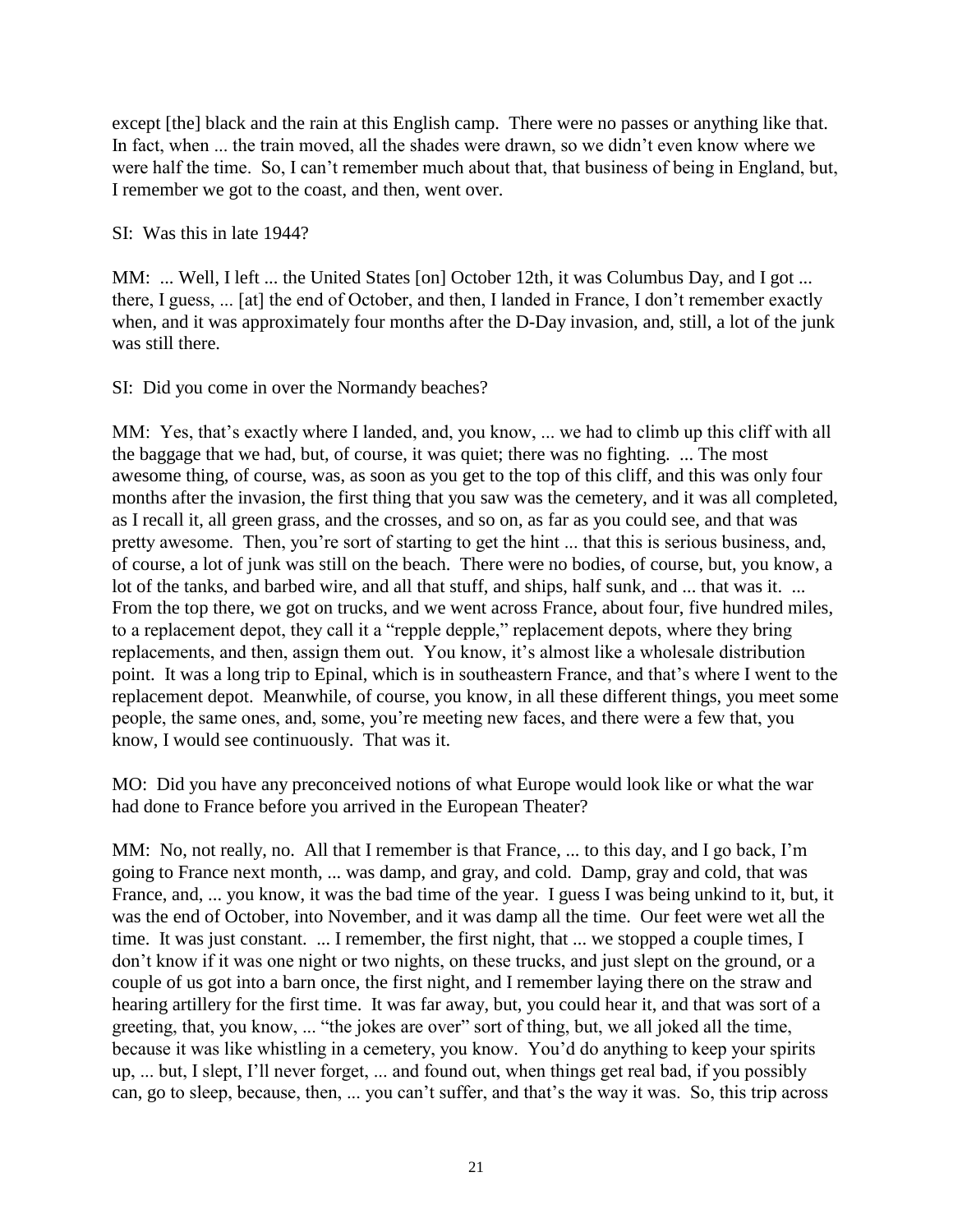France was a very, you know, [arduous journey]. ... Most of the time, ... at night, they'd have to drive without lights, and it was bumpy and jerky, and, on these big trucks, you know, the only two guys on the end would be able to breathe; the rest of us were, you know, inside the truck, but, that was just another hardship of war.

SI: Were you subjected to any air raids in the field?

MM: I don't think so. ... No, I don't think so. We didn't have any. We were warned about it constantly, like, if you lit a cigarette at night, you should be very careful, things like that. Yes, but, ... I don't think we had any, 'cause we were back pretty far, until we got up to the replacement depot.

MO: You were assigned to the Third Division from the replacement depot, correct?

MM: Right. Right from there is where you got assigned to the division, and then, [from the] division, you got assigned to the regiment, and [from the] regiment, you got assigned to the company, and that's the way it worked. So, you went to these various places and slept in a hole for a day or so, until they put you in the ... next batch, and so on, and then, you finally ended up with a company, yes.

MO: What was your opinion of the company that you joined?

MM: [laughter] It was overwhelming, because these guys had just come in; they were in a rest area when I joined, you know, out of combat, but, they had just been through some terrible fighting. So, you hear all these stories, and … you try to insulate yourself from all this stuff, but, it's not always easy, because you're hearing these stories. … You know, this sergeant is telling the other sergeant, and you're in the tent, and you're listening to all this stuff going on, "Oh, you remember this, you remember that," and, you know, you try to distance yourself, but, you know you can't, and it was interesting, because this was winter and there was snow on the ground at that time. This was into November, and the only way you could heat yourself in most of these cases was with gasoline, and you lit … open cans of gasoline, and you light them, and they burn, and the soot is awful, so, everybody comes out every morning completely covered with soot, but, it made a little bit of light and a little bit of heat, and you learned to live with that. ... When I got to the company, someplace on my record was the fact that, when I was at Fort Dix, I had learned Army radio protocol. Now, [the] Army radio protocol that I learned at Fort Dix was simply, "Able, Baker, Charlie," you know, and so, that, somehow, made me eligible, for whatever word you want to use, and so, they sent me to battalion headquarters ... for a few days, which was not far, and, remember, everybody was off, ... out of combat, to learn real combat radio, and I would be a radioman. … So, I learned how to ... talk on what we called a 300-radio. That was a large [radio]. It was about this big, and you carried it on your back, and it had an antenna, and you had a phone, and ... it was all battery, it was very heavy, and each company commander would have a radioman. ... There were four radiomen in our company, and we'd rotate, and one had to be with the Captain all the time, to talk to regiment, talk to artillery, etc. ... So, I learned that, and then, I came back to the company, and we got ready to go into an attack, and the sergeant who was in charge of all the radios and runners and telephone, the communication part of the company, ...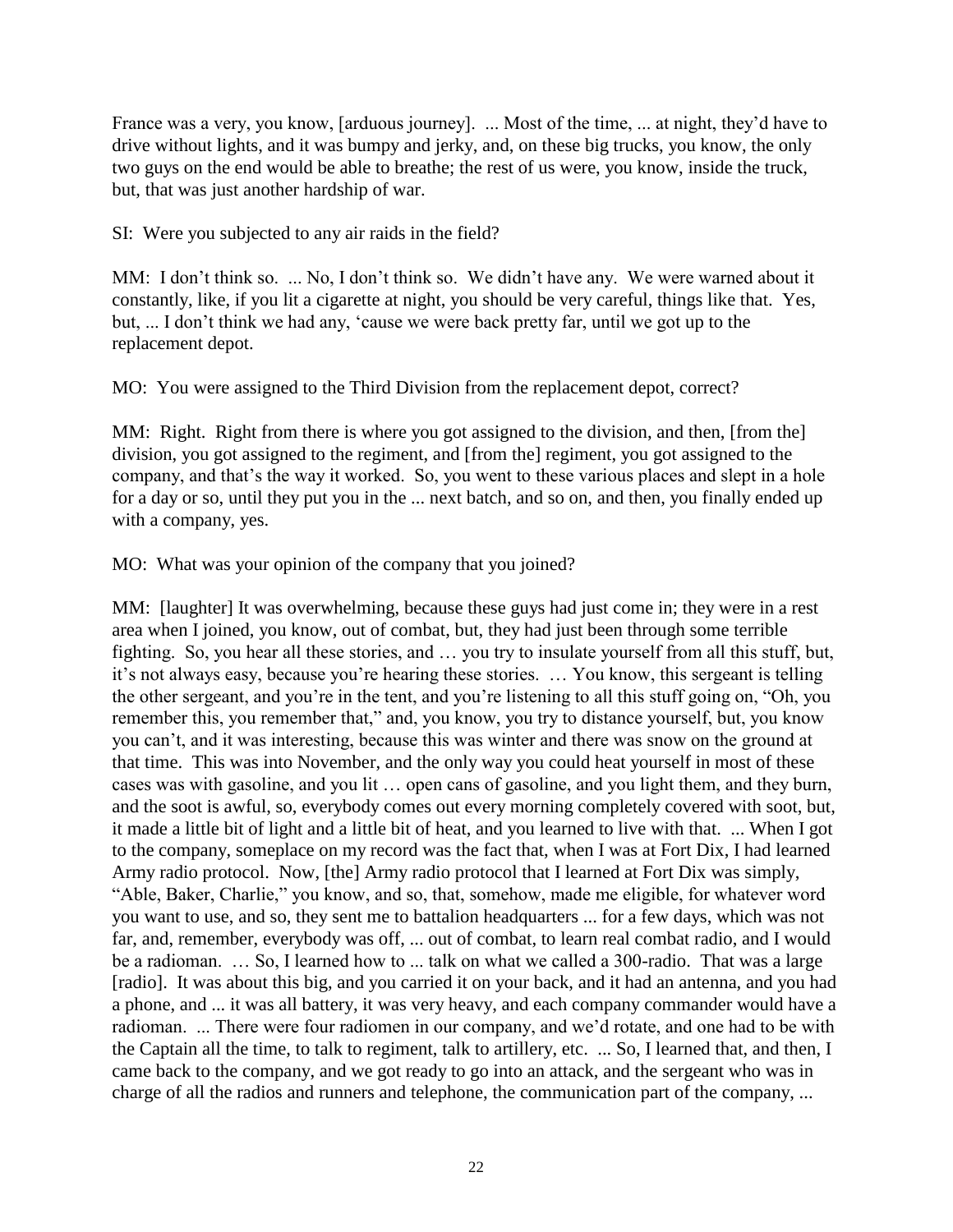our sergeant, told me that the Lieutenant said that I was to be a bazooka man. So, I said, "How can I be a bazooka man? I was just trained as a radioman." So, he went to the Lieutenant and the Lieutenant said, "No, we need a bazooka man, 'cause all of them were killed." So, my sergeant took it up with battalion headquarters and said, "The Lieutenant wants to make Meyers a bazooka man." They said, "No, he's a radioman." Well, that actually saved my life. The first day of combat, the bazooka team got wiped out again. So, I became a radioman, ... not that it was a bowl of roses, but, for whatever it was worth, I survived, and, on November 20th, I went into combat for the first time, and we crossed this little river called the Meurthe River, and it was a very bad period, after that, of combat for a long time. There were many casualties and our company was down to maybe a third of its strength, or a little over a third, [for] most of the time. We couldn't get enough replacements. As fast as they'd come up, we'd lose people. People would come up at night, by morning, they were gone, they were dead or injured. ... It was pretty rough. It was pretty rough. ... I got friendly with another radioman, he was a new radioman along with me, and he was from New Jersey, and he and I were rather buddy-buddy [for] the rest of the war. By the way, I just spoke to him a couple of weeks ago. ... We got back in touch with each other. Then, that's it. Now, anything else?

SI: Since you were a replacement, how long did it take you to assimilate into your unit? What was that process like?

MM: Well, [laughter] in a couple of weeks, I was a veteran, you see, because it was the people that either lived or died, and once you are around for a while, … for the rest of the war, I was with the outfit, and so, at the end of the war, … you know, I was a veteran. I was one of the old timers in the company and there were a few that had been with the company for several years. They were in Africa with my company, you know, and so on. They were real veterans and some of us were, you know, [there for] less time, but, we were veterans.

SI: Did the older veterans, in a sense, look out for you, help you along?

MM: Oh, yes. ... By and large, I mean, people would look out for each other, somewhat, but, by and large, you were on your own; I mean you know, people wouldn't baby you. I mean, if you were wet, or cold, or hungry, or something, you know, you didn't have somebody to come and hold you by the hand and say, "Let me take you," … do this [or] that. It didn't work that way. You had to stand on your own feet, but, basically, we would ... help each other as much as we could.

-----------------------------------END OF TAPE ONE, SIDE TWO--------------------------------------

SI: This continues an interview with Dr. Maurice Meyers in Watchung, New Jersey, on April 14, 2000, with Shaun Illingworth and ...

MO: Michael Ojeda.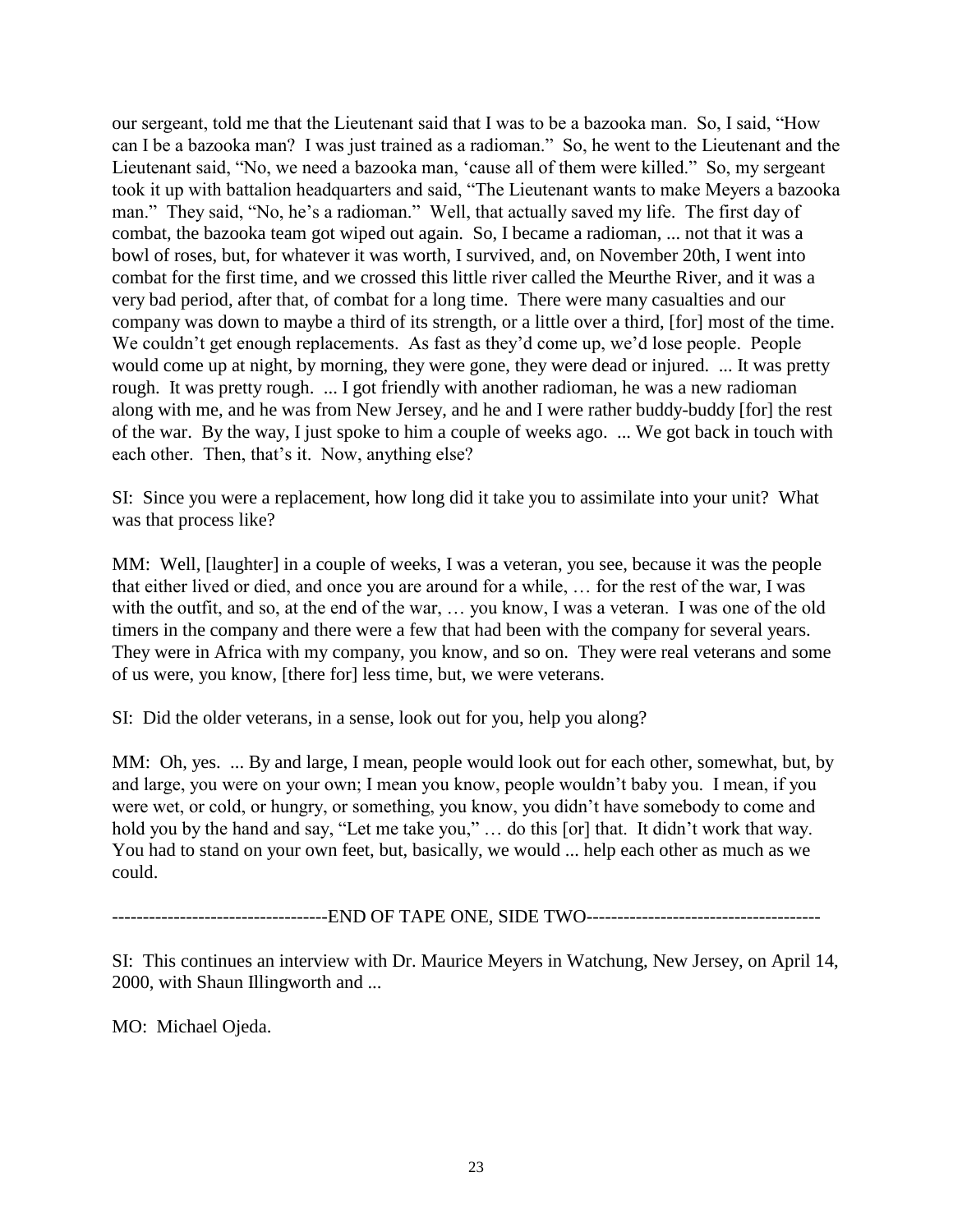SI: Did the more experienced veterans in your unit teach you some of the techniques that they had picked up in the field? Did they show you things that your training could not have prepared you for?

MM: Well, yes, this is what happens. I mean, even simple things; for example, you have to understand that when you're in the infantry, you carry everything that you own, you carry [it] with you, and a simple thing, in the winter, for example, I'm sure most people won't think of it, is, a towel, use it as a scarf. So, it's two things that you need. The few chances that you washed your face and hands, you need a towel, or at least try, and, the rest of the time, use it as a scarf. You learned what to carry. I would carry, for example, sugar cubes and hard candy, because you never knew when you were gonna get food, and you would carry everything concentrated that you could. You had to take care of your rifle. ... We had to take care of the radio, things like that, and you had to make sure they were in good shape. A good example of learning the hard way was, the very first night that I was in combat, … we were in the woods, after fighting all day, … and they said, "Dig in." Well, "dig in" means you dig yourself a foxhole, which is not unusual in the infantry. The point was, I didn't have any idea which direction the Germans were [facing]. So, I didn't know how or where [to dig], so, I sort of asked, you know, people, "Which way?" and then, I figured, "I'm gonna be smarter than anybody else," and I dug my foxhole into a hill, so that I had not only a foxhole, but, I had a roof. I was much smarter than anybody in the unit, until it rained, and the whole thing fell in on me, and I slept with mud up to my shoulders all night, because I shouldn't have dug a hole that way, but, that's the way you learn. The other thing that we learned is, you know, how to carry a blanket [and] a raincoat. A raincoat was valuable. Why was a [raincoat] valuable? not only for rain, but, it was the best thing to put under a blanket when you had to lie on the ground, because cold came from underneath, not the top. You needed more under you than over you, and a raincoat, ... not that it's the greatest, but, it's certainly better than nothing. So, these are tricks that you learned from guys. ... The other thing is, you just learn [to have] a second sense of when to do this, when to do that. ... I guess, after a while, you sort of operate on an instinct ... that no one else can help you with. You just ... have to do it on your own and you don't take chances. Another thing, on the first day of combat, we were running along a road, and we were being shelled, and I came across a dead German officer, and I stopped, I don't know why I stopped, because, in the first place, there were two things that intrigued me. Number one, he had only half a face, the other half was blown away, and I don't know why, you know, I had to look at it, and the other thing is, he had on his belt a Luger. … A Luger, I don't even know, maybe to this day, is one of the finest sidearms in the world, and they were really something to have, but, I remembered, … in training, they were telling us, "A dead body may be booby trapped." So, I didn't touch it, but, a friend of mine came running along and he was a gung-ho Southerner. He stopped, took the Luger, and got away with it, but, I was afraid, you see. So, you don't take chances if you don't have to, things like that.

SI: When you entered combat, was your unit pressing forward?

MM: Oh, yes. ... No, we were in the attack. In fact, we were almost always in the attack throughout the entire war, going forward, yes.

SI: In November, what was your unit's initial target?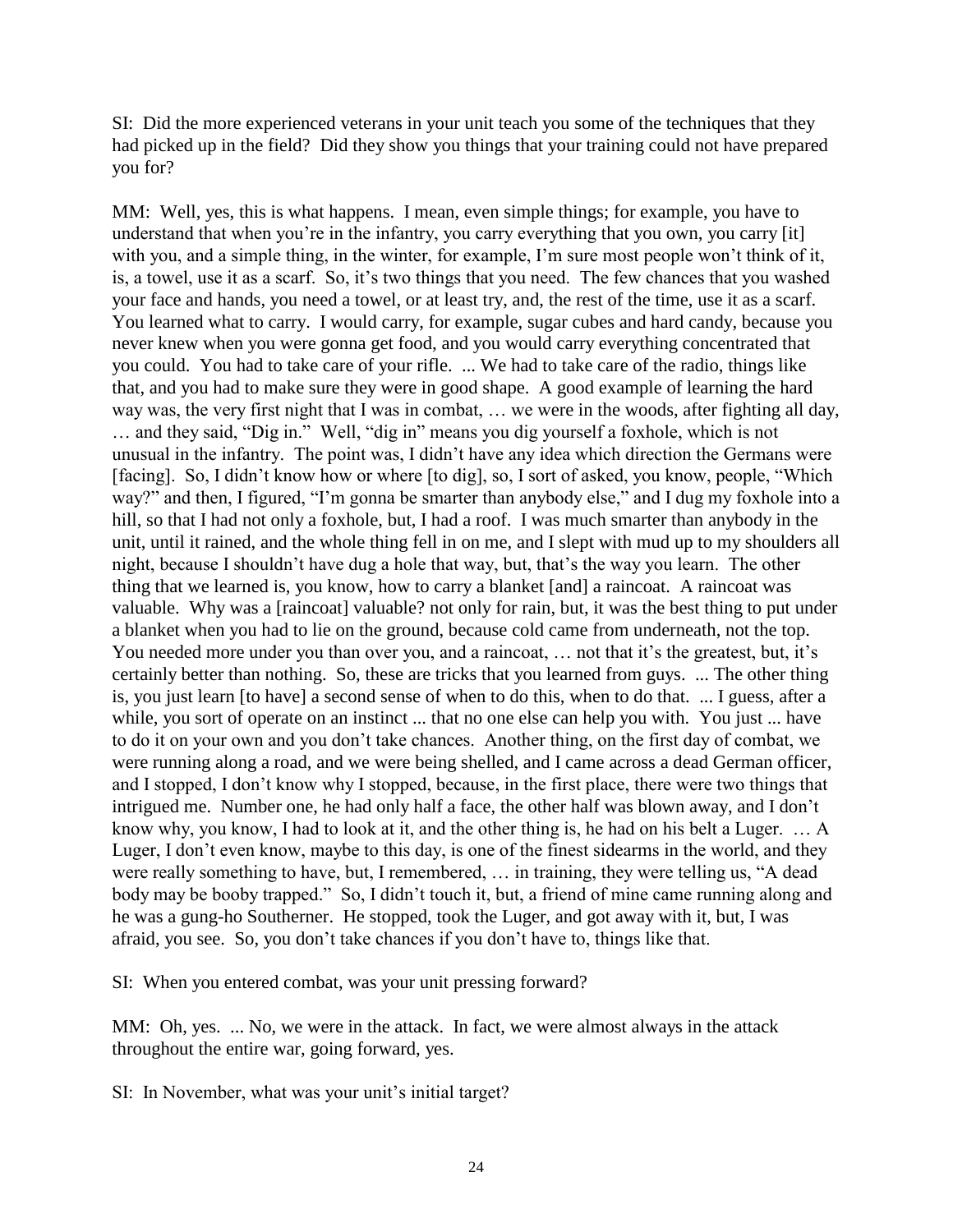MM: Well, the initial target in November, … the long range target, was the Rhine River, and, … at about the same time that the world talked about the Bulge, we were in a battle in the southern part of France which was just as important, except we were on the offensive against four German divisions that were holding out on the west side of the Rhine as a last stronghold before they had to ... escape across the Rhine River, and it was called the Colmar Pocket, because it was at the City of Colmar, which is on the east bank of the Rhine, and that was a tremendous battle which took place all the way, I guess, up to Christmastime, around that time, and we were engaged in that. … Around Christmas, we had broken most of the resistance, and, with … French help, we had taken Strasbourg, which is the largest city ... in France on the Rhine River. It's the capital of Alsace. ... So, that was sort of a stage that was the first stage that I was in, and it was called the Colmar Pocket.

SI: Was the Colmar Pocket battle largely an infantry fight? Was the offensive supported by artillery and air power?

MM: Well, we had everything. We always had support artillery with us. We even had some air support, occasionally. Most of ... what I could see would be artillery support, which I would direct very often with my radio, so, that's why I was more familiar with it, and then, you know, … every infantry company has a ... heavy weapons platoon, which is mortars and machine guns, so, that would back [us] up, and then, … there's artillery units that would be, you know, dispersed in back of us at various locations, and you would call them in ... to attack, you know, [concentrate the] artillery on various targets that we were moving into or something like that. That was about it for that. It was quite an experience. We lived most of the time in the snow, on the ground. Occasionally, [if] we were lucky, we would get into a house at night in a little village, if we took a village or something like that, but, it was very cold and it was tough. It was very tough and it was something to see people getting killed; … not even getting to know people by name and they'd be dead. You know, "Remember that guy that came in last night? He was from Kentucky or somewhere. Well, he was killed," you know, something like that. ... It amazes me, and, of course, throughout my entire story, this amazes me, is that our Army, made up of people like me, who were far from military people, far from training of that type, we were actually better soldiers than the soldiers we fought, who were, you know, highly trained German soldiers. We could out soldier them. ... It was interesting, because ... there's a certain trait of an American soldier, which is an independence, which the others did not have, and we would attack at night, and the Germans would be in bed, and they'd say, "Don't you people ever sleep?" you know, things like that. They actually said it to us, "Don't you sleep?" and we didn't. Now, they were trained, much more, you know, hardened than we were, supposedly. … We were little kids from high school, and, yet, that's the way the war was won. The American soldier is ... pretty good, when it comes down to things like that. ... You know, we would eat off the land, if we could. If we'd catch a chicken, we'd kill it and eat it. ... Sometimes, in the cellar of somebody's house, you'd find a few bottles of wine. So, I didn't drink, but, some of the guys thought that was great, you know. Yes, we'd loot; we'd loot [the] houses that we were in. We'd look in all the drawers and take all kinds of junk, and then, throw it away, because we couldn't carry it anyway. So, you know, it's a crazy life, but, ... it was something.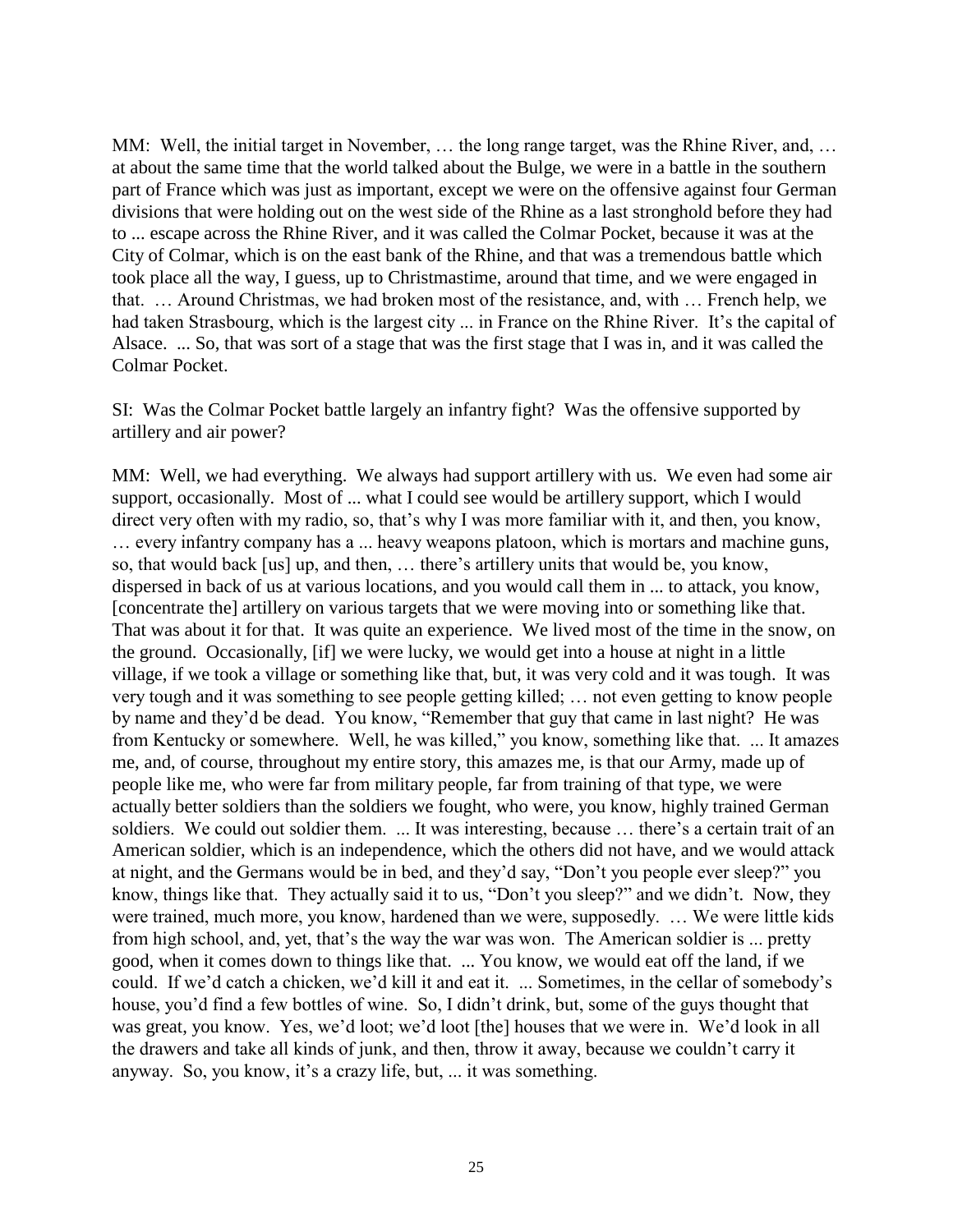SI: Did you fight mostly in the field or were you engaged in house-to-house, street-to-street fighting in the cities?

MM: Both, both. ... Mostly, this Colmar Pocket was going from village-to-village, small villages, and we'd attack into the next village, … you know, and then, sometimes, they'd be on the run, so, we'd get into trucks and they would move us a little farther, you know, ten miles after them, and then, we'd push, like that, but, we were in the attack most of the time. … It was very hard, because we were undermanned most of the time, too. ... An infantry company has about 180 people in it, and we would fight, usually, with seventy or eighty, ... but, we did it, and that means the other companies, you know, were the same; we weren't just the only ones. There were a lot of bad, you know, things that happened to other companies and other battalions, you know. We'd hear about a company being almost wiped out and so on. ... We did all right. The other thing is, it's interesting that people at my level knew very little about what's really going on. We only had the few miles in front of our noses to think about. You know, the lieutenant or captain, whoever. I had many company commanders, because they were either wounded, killed, or transferred, or something. I had, I think, a total of six or seven throughout the war. You know, he would say, "All right, we're gonna go into an attack on a village over here." You know, ... we wouldn't really understand the importance of it, ... how it related to the rest of the front, you know, in other companies, in other regiments, in other divisions. We wouldn't see this picture at all, until maybe later on, when everything was sort of in order. Then, we would say, "Oh, we're here. We accomplished all of this." We weren't alone, other companies were there, too, ... but, in an infantry company, you're sort of ... in battle, and it's a local thing, it's not any grand operation, even though you may be a part of a grand operation, you know what I mean, a big, big thing going on.

SI: Would you say that you were well-supplied at the front?

MM: Well, what's the supply? [Do] you mean food?

SI: Food, ammunition, and so forth.

MM: Ammunition, ... I guess it was all right. Food, you got when you got. ... You see, food is a behind the line type of thing. If you're in a position in a town or out in the field, it didn't matter, where it was relatively quiet, they would actually come up and set up a kitchen, and you would eat in a mess, you know, and they'd set up the food and cook it there. That would be sometimes. Other times, they would set up a mile or so back, where it was safer, and just bring us up some food, you see. Other times, they would just bring us up rations and pass them out, which means we had to carry them and eat whenever we got a chance, which was the usual case. We usually were carrying our own, a can of beans, or a box of chocolate, or something like that. So, most of us carried something, usually. ... You know, "All right, the war's gonna stop now; we're gonna have breakfast." You ate, you know, walking, you ate before you slept, you ate in the middle of the night, you ate, I mean, just whenever you [could]. … [For] most of that, you were on your own. You ate when you had a chance. Occasionally, you know, we'd get into a little village, and we'd get into a nice house, ... and we'd build a fire, and then, we'd go and find a chicken or something like that, you know, potatoes and chicken, and we'd fry everything and have a great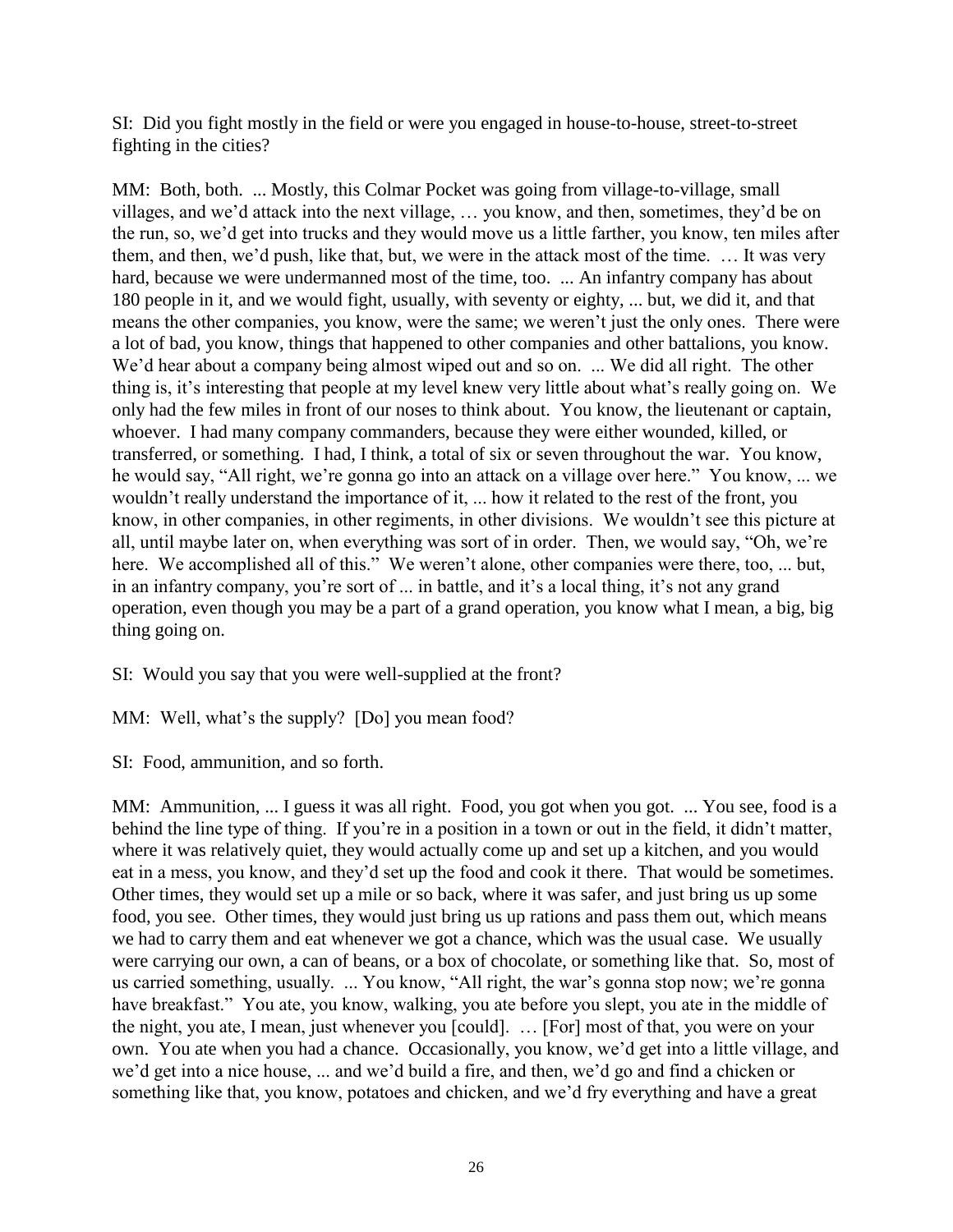meal, you know, take the feathers off the chicken, most of the time, you know. So, things like that. Whatever you could find, you would eat.

SI: What did you think of the Germans as the enemy?

MM: Well, it's so hard, because, you know, ... there were all different types of Germans as the enemy. We found some who … only wanted to talk about their families, you know. ... They'd bring out pictures right away, to show us their family. Others were very proud and not very friendly, and they just exuded superiority, you know, that type of thing. So, you had all kinds, and, as far as fighting, I don't know, you know. They fought the same as, I guess, we did. It's hard to say. It's hard to say. Their equipment was not the greatest, you know, near the end of the war, either. They were short a lot of stuff, tanks and things. Their food supply, I don't think, was as good as ours. They ate a lot of black bread. ... We liked it, by the way. If we'd ever catch them, we would take the bread, and, to them, it was the basic food, you know, just eating bread, but, we got a kick out of it, because it tasted different. I don't know. ... On our level, they were the same. For example, the second and third day I was in combat, we were in a position, we were sort of hanging out in the sun, it was very nice, it was quiet, and, you know, war isn't constant, twenty-four hours a day. You're in the war twenty-four hours a day, and you're in combat, but, it's not constant shooting twenty-four hours a day, where everybody's constantly shooting. ... There would [be] lulls, and we were hanging out, sort of lying around [in] the sun, and a couple of us, I don't know, three or four of us, [said], "Let's take a little walk," I don't know why, and we'd go walking around. We walk up this hill, and on the top of the hill was a woods, and we walked up this hill, and, just as we get to the top of the hill, a squad of Germans comes toward us at the top of the hill. So, we faced each other, they turned around, we turned around, then, we just ran. No one fired a shot, and we went flying down the hill, and they went thataway. ... So, you know, they were humans, too, I guess, in that sense. They weren't looking for a fight any more than we were. You know, they caught us. I mean, we were all caught, so surprised that none of us fired a shot.

SI: Were you ever concerned about being taken prisoner?

MM: Once or twice, I thought about it. I wasn't terribly worried, I know what you mean, and I was, you know, prepared to lose my ... dog tag, yes, but, I never did. ...

SI: I know that your dog tags list your religious affiliation.

MM: Yes, there's a religion emblem.

SI: Did the Army offer you the option of changing or removing that emblem?

MM: Oh, no. I never heard of that. No, because they had to know, if you got killed, what your religion was, so they knew how to bury you, I guess. No. I never heard [of] the option. I never heard that.

MO: How long did your first period of combat last?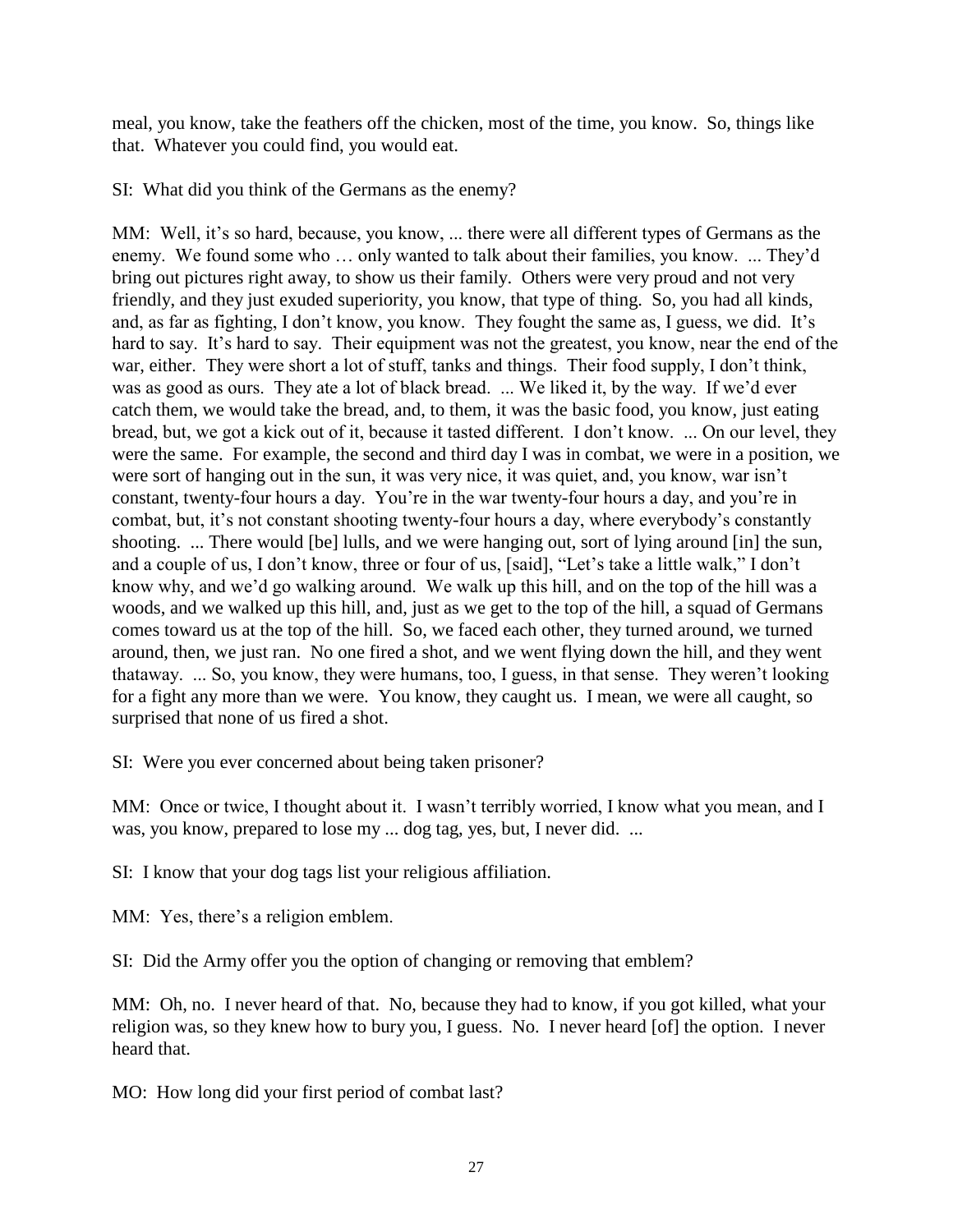MM: ... Well, I was in combat from then on, to the end of the war; I mean, not on a day-to-day basis. ... For example, see, they would then take us ... from where we were, by truck, and take us someplace else, and we ended up, around Christmas, in Strasbourg, as I told you, and we were there a few days, and we had some fighting, and then, you know, it was quiet, and the Germans had retreated across the Rhine River, so, they were now on the other side of the river, and then, we were taken from there, I don't remember exactly which day, but, we ended up, oh, on Christmas, we were in a little village in Alsace. ... It was not on the Rhine River, it was back again, because this bulge, this Colmar Pocket, existed, which was a pocket that we didn't get rid of until I don't know when, and so, we were in little villages and fighting off and on, and, finally, I think it was in January or so, we were taken to the Vosges Mountains in France, and we were in a defensive position for a few weeks on top of the mountain, in snow, and we lived in holes, actually, for a few weeks, and it was a defensive position, in that the Germans were opposite us on another mountain. ... Again, this is one of those points, I didn't know what the grand maneuvering was, you know, at that point. This was our job, and we were there, and that was the end of it. ... Then, I forgot what else followed that. I think, by that time, the Colmar Pocket had been wiped out pretty well. I'd say the dates are a little rusty, but, anyhow, around that time, … they took our regiment out of combat completely and sent us back into France, about one hundred miles or so back, to rest and to train for river crossing, because we knew that the Rhine River was gonna have to be crossed. So, I ended up in a ... little village called (Belleville?), and, there, a very interesting thing happened, and this is one of the stories in my book. While I was there, I became friendly with an old woman, one day, the first day, who was washing her clothes in the fountain in the middle of this little village. ... I spoke German, she spoke German and French, but, I didn't speak French, and we got [to] talking, and she told me that she lives right over here and that she and her husband have five foster children that lived with her, some of them are orphans, and the government pays her a certain amount to take care of ... [them], and that I ought to come over and see these kids. I don't know, you know, there was no reason not to, so, I went over, and there were five little kids, and one of them, I don't know what happened, he was a seven-year-old orphan, his name was Daniel, and I fell in love with this kid, and he fell in love with me. I mean, when I use the term, it's real love, and he, every morning, would come to my house where I was living, which was a block or so over there, this was a small village, and he would stand in front, and the guys would say, "Hey, Meyers, that little boy is waiting for you." ... I would take him, and we'd go through the chow line, which was in the schoolyard, and they would give me extra, and we would sit in the corner of the schoolyard, and we would eat out of my mess kit, and he would eat with me, and we couldn't speak, but, we would giggle, and laugh, and point, and so on. ... He would eat two or three meals a day and, every night, I'd go over the house and play with him, and talk, and so on. ... To this day, I don't remember much about the other four children, but, this little Daniel, there was something, there was a bond, something going on. One day, ... we're eating and they gave us some cake. So, I said to him, "Cake," and he says, "*Gateau*." So, he taught me one word of French, I taught him one word of English, and I also had a fatigue jacket that I wore. ... In Strasbourg, we had come upon a German uniform factory, and I had found a wonderful, like, a lamb's wool vest, and I sewed it inside my jacket. You see, these things are not official Army things, but, things that you do and that you get by [with] in combat. No one bothers you, but, you know, ... guys carrying Lugers and things like that, this is not in the peacetime Army. You don't do things like [that] and you don't go sewing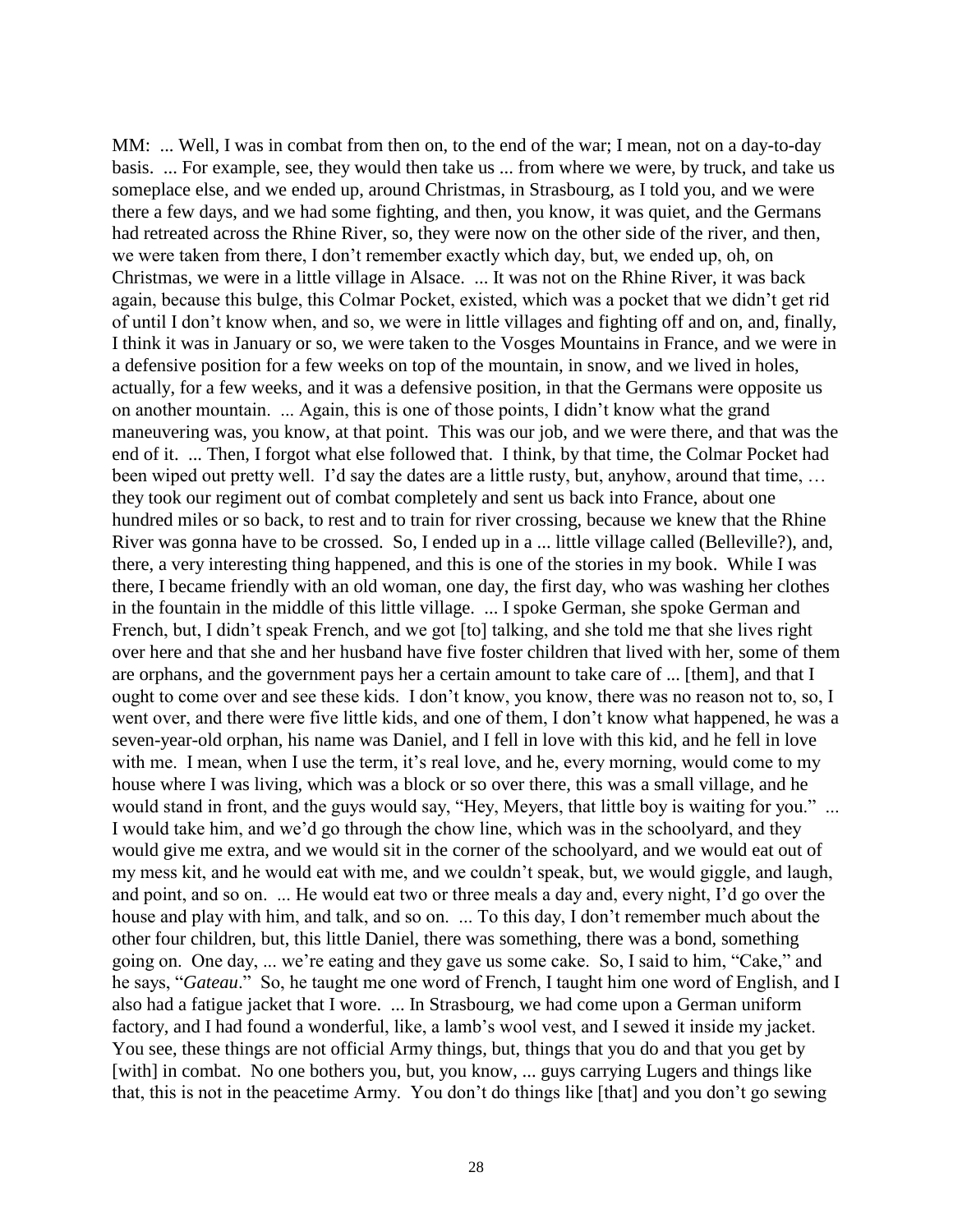German stuff into your uniform, you know. ... So, I took it off one day and gave it to Daniel, because it was cold, and it was way too big for him, but, it was significant. Well, we were there [for] about three weeks, and we trained on the Moselle River for river crossing and things like that, and, after the time, we left, and I went to the house the night before we left, and I told the old woman to tell him that I wouldn't be seeing him anymore and that he's just got to be a good boy, and grow up, and blah, blah, and so on, and ... that was it. The next morning, we got on trucks, and we drove out of the town, and he's standing there with a few people from the town, and he looks at me. He doesn't wave and I don't wave. We just look. End of story, except, it wasn't the end of the story. [Do] you want to hear the rest of the story now?

#### SI: Yes.

MM: I went home after the war, never saw him again, we'll say, built my life, went to medical school, got a family, and so on, and so forth, and, all the time, I would tell my wife, my children, all my friends, about this little boy named Daniel Joly that I had met during the war. He was seven, I was nineteen, and that, you know, I'd always remembered him. Well, ... all my friends, everybody, knew the name. In 1992, I finally said to my wife, "You know, I'd love to go back." I'd never been back after the war. I said, "I'd love to go back to see some of those foxholes that I dug, and I'd like to go to see the Rhine River that I crossed, and I'd like to go to some of those towns that I was in. I'd just love to check on some of these things." "And look for Daniel Joly, too?" I said, "Yes, sure, we'll look for Daniel Joly." Well, we went back in 1992; I had planned it, and ... I got all my military books out and maps, and we laid out a route. It was not chronological, as far as the war, but, it was chronological at least for us to do it in a couple of weeks. About two weeks before we left on this trip, one morning, my wife came down and said, "You know what? I had a peculiar dream last night." I said, "Yes, what?" She says, "You're not going to believe it." I said, "What?" She said, "You know, I dreamt that we went to France, and we found this little boy of yours, this Daniel Joly, but, he was not a little boy, he was a grown man, a very sweet, very nice man, and he had a family and a nice home, and I see [that] we're opening champagne and all kinds of stuff." I said, "That sounds great. That's wonderful." So, off we go to France, and we went to Normandy, you know, where I'd been the last time, fortyeight years ago, and we drove toward Belleville, and we finally drive in, and there's the sign, "Belleville," and a few feet past it is the schoolyard. ... I stopped the car and I got out. I said to my wife, "This is it. This is the schoolyard, but, it's so small," and I said, "You know, right over there is where that little boy and I used to sit and eat, and right around here is where he lived." So, we walked over there, and I saw two men, it was a Sunday morning, by the way, and it happened to be the French equivalent of Mother's Day. Now, that's very important to the story, because, if it was any other day and any other time, I don't know if the following ... story would be complete. I saw two men, and they're talking Sunday morning talk, and it's drizzling a little bit, and I went over to them, and I made them understand that I was an American soldier here forty-seven years ago, ... and they're jabbering in French to me, and so on, and so forth. It's very detailed, but, I'll cut it somewhat, and they said, ... they're speaking French, [that] I ought to go the corner, where there's a restaurant, and the woman in there speaks English. But, I sort of kept on, and then, they said that the lady who lives in that house, I finally identified the house, is in church, and she should be coming home any minute. Then, almost like a screenplay, around the corner comes this beautiful, redhead French woman, and I guess she was, like, [in her] late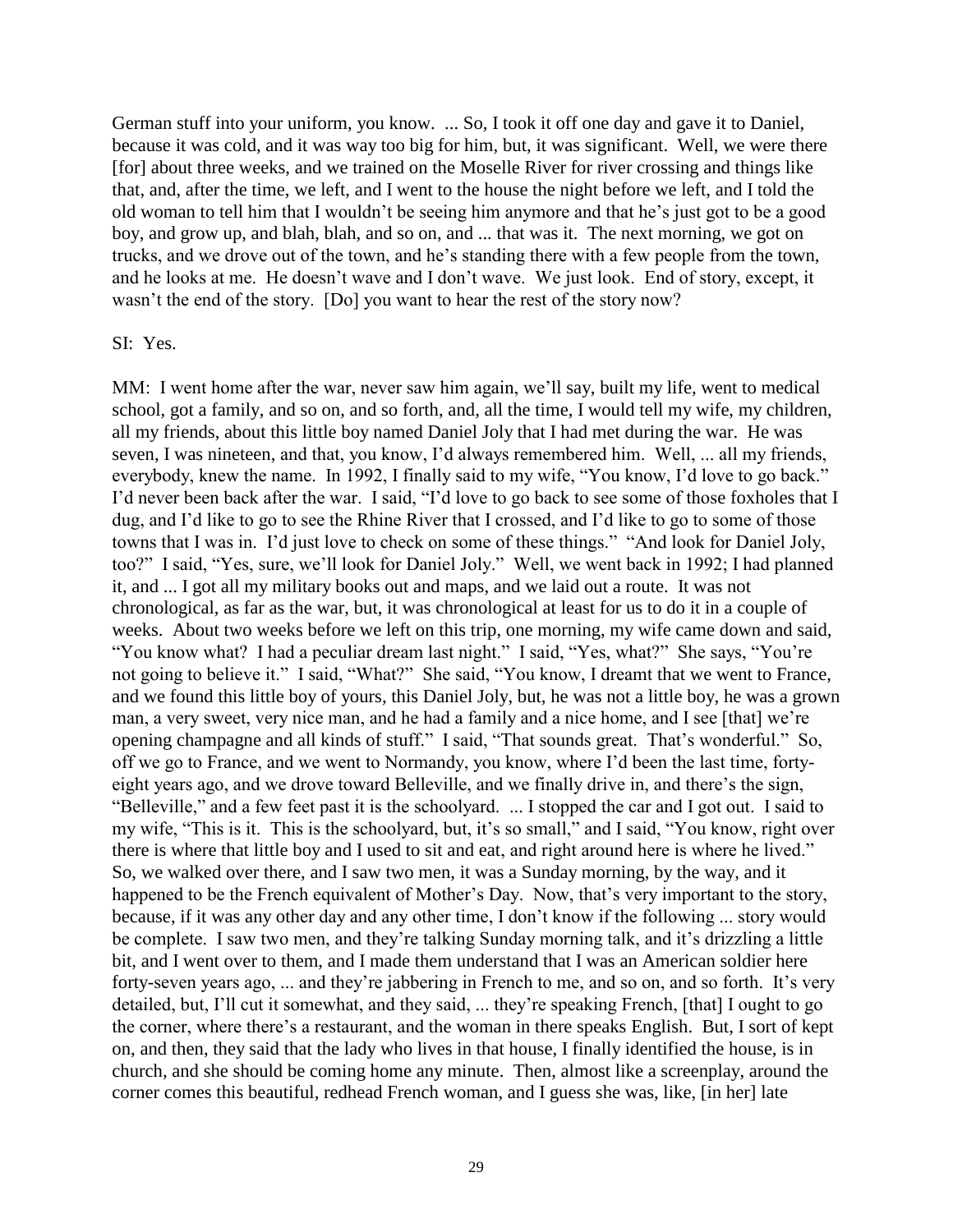forties. ... They call her over, and we're standing, like, in front of her house, but, across the street, across an alley, actually, and ... these men explained to her that I was here forty-seven years ago, an American soldier, blah, blah, blah. So, she doesn't speak English either and she says we should go to the corner and see the English lady. I couldn't wait. I stood there and I said to her, "Old lady." I don't know what other words I used, old, antique lady, this and that. She says, "*Qui, qui, Madam Thevenot*." Now, I didn't know the old lady's name, but, obviously, it was Madam Thevenot, and I said to my wife, ... "Oh, my God, is that exciting? This is really great." Then, I said, "Five infants, five little ... children, five orphans," five whatever. She says, "*Qui, qui, qui*." So, I said to my wife, "Oh, my God, I'm shaking." My knees were shaking. Finally, I looked at her and said, "Why don't we go to the corner and see the English lady." I couldn't wait anymore. I looked right at her and said, "Daniel Joly?" Her face lit up, and she jabbers, and we both, together, my wife and I, understood what she said. "He's married. He lives in Nancy, which is fifteen miles from here. His older daughter is getting married next month and he, Daniel, used to push me in the baby carriage when I was a little girl." By that time, I was shaking, and ... she waves us [over], and we go into the house, and I said to my wife, "This is it; this is the house." She goes to the phone book, and she looks up a number, and then, she says, "We're gonna go to the corner." We go to the corner, it's a little restaurant, and there's an English woman and her husband, who's a French chef, [they] owned this restaurant, and we all go in, and everybody, the men, ... are following us. We go into the restaurant and she talks; the French woman explains to the English woman what's going on, that I was a soldier, blah, blah. So, they decide, between the two of them, that the English woman would make the phone call. She goes to the phone, and she dials the number, and, in a few seconds, she's talking to, obviously, Daniel, and she stops, and she turns to me, and she said, "He has a question." I said, "What is his question?" "He wants to know how old you are." Now, I was sixty-seven, sixtyeight, ... whatever it was, and she tells him, and [she says], "He wants to see you." Well, she hangs up and I said, "Okay." Well, everybody goes into chaos, and they're jabbering, everybody there, and they're making arrangements. We have nothing to say about [it], my wife and I. They're telling us what we're gonna have to do, that we have to have somebody guide us, or we'll never find [it]. So, it's decided that the redhead's husband and his friend are going to take us, they're gonna drive, and we're gonna drive in back of them. So, they go out and get in the car, and we get in our car, and we're ready to take off, and the English woman comes flying out of the restaurant with a little boy, a thirteen-year-old boy, opens our car, and throws him in the back seat, and says, "Take Philip with you. He speaks English." So, off we go. We go around the corner and into ... a driveway. ... "The trip is over?" I says. "No." ... The French woman comes over, "Look, I have to have my car, because I'm having twelve people for Mother's Day dinner in two hours. So, Herve, that's my husband, and his friend will take you in his friend's car." So, they changed cars and off we go. Well, we finally go through all kinds of different areas, industrial, lousy, run down areas, nice areas, expensive areas. We don't know where we're going; we're following. Finally, we're coming through a nice, little area, and we're slowing down, and we stopped, and I looked, and there's a man standing by his little gate. I walked over and I didn't know what else to say. I says, "Daniel Joly, Daniel Joly, Daniel Joly," and he says something, and, again, I didn't know what he was talking about, but, it was him. We shook hands, and his wife came out, and everybody is jabbering. Before I know it, we're in the house. Herve and his friend said, "Good-bye." They get in their car and they left. They left us with Philip, the interpreter, a thirteen-year-old boy, and he's trying to interpret all of these things that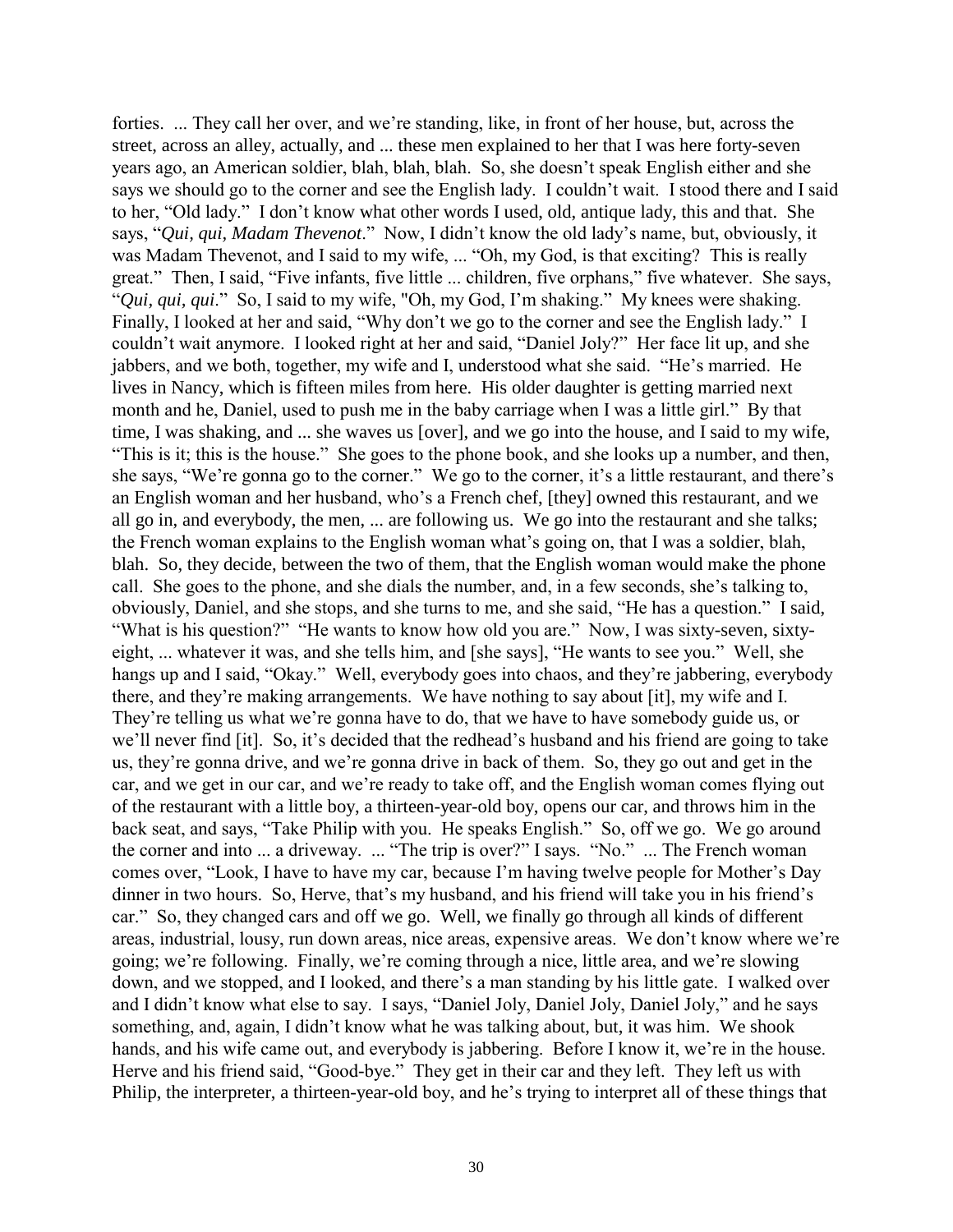are going on at one time, and it's really funny. We're in the house, and they're opening champagne, just like the dream, and everybody's crying, and talking, and drinking, and ... poor Phillip is trying to keep up with this. Finally, I tried to make some order out of it and I said, "Philip, ask Daniel, does he remember me?" Daniel did not remember me, but, he remembered going through a food line with an American soldier. ... Subsequently, years later, which I haven't gotten to yet, his two daughters said, when they were growing up, he would tell them stories about an American soldier who taught him the word "cake" and, also, gave him a jacket. So, this was good enough, you know. Well, we're sitting there and everybody's crying. Rosemary, his wife, is crying, and my wife turns to her, with the interpreter, and says, "Rosemary, aren't you happy? Why are you crying so much?" and Rosemary says, "My husband's always been sad and very alone, because he has no past. ... When that phone call came, now, he has somebody who knew him in the past, and it's just so overwhelming," and Daniel turns to my wife and, through the interpreter, says, "Don't ever let him forget me again," and my wife turns to him and says, "Do you think that that man, who has loved you for forty-seven years, would ever forget you?" Well, a torrent of crying, and so on, and so forth, and they invited us to stay for dinner, but, we couldn't, ... only on an emotional level. We couldn't handle anymore. It was just too much, and we used the excuse to take Philip back to the village to not stay for lunch, and that's what we did, and, since then, we have a family in France. We have them and we're gonna see them in a couple of weeks. They've been here, we've been there, and this thing goes on. It's a bond that ... none of us can explain, but, it's a love affair between two men. ... We can't even speak together very well, but, don't you think that, about a month ago, one of the biggest thrills of my life was, I got an e-mail from him. His kids finally got him a computer, and he's not ... a terribly educated guy, not that he is a dunce, but, he doesn't like to write letters and so on, and so, what he does is, he writes me in French, and then, I use a program that translates [it] into English, and I write a letter in English and translate in French, and it's sent to him. So, we have been corresponding on the e-mail. We were corresponding over the years past through one daughter who speaks English. There's so much more to this story, but, in 1995, we gave a dinner. My wife and I sponsored a dinner in the restaurant for ... all his family and all the people who were in on finding him in 1992. So, we gave that dinner for them and so much has come out of this story that it's unbelievable. ... We have pictures. That's a plaque up there that the village gave me in 1995. I presented a wreath at their war memorial, even though I had never fought there, but, they said [that] I was the first American soldier in fifty years to come back, ... and that's it. That's his wedding picture over there. See the one with the white gown? That's the daughter who got married, and they sent us a picture, and we're in close touch, constantly, with somebody in the family all the time. ... Two daughters and Daniel were here a year-and-a-half ago. His wife couldn't come, she's working. We have a French family now. Isn't that a wonderful story? yes. So, that's in my book, too. So, this goes on. This is the story that is going on, I hope, forever. Now, there is a grandchild. We're gonna bring gifts. We always send a birthday present every year for the grandchild, and we send cards every birthday to everybody, you know, and we try to keep together as a family. Isn't that something? It was forty-seven years later [that] I found him. I can tell you another story. One night, we went into an attack, this was in the Colmar Pocket, and we were in a little village, and we had to take back a chateau, there were a lot of French chateaus, and the Germans had taken it. ... We had to get rid of those Germans and take back that chateau. Well, it was a horrendous night. I was with the Captain, I was carrying the radio, and we went into the attack across a wide open field, which was snow covered, and the Germans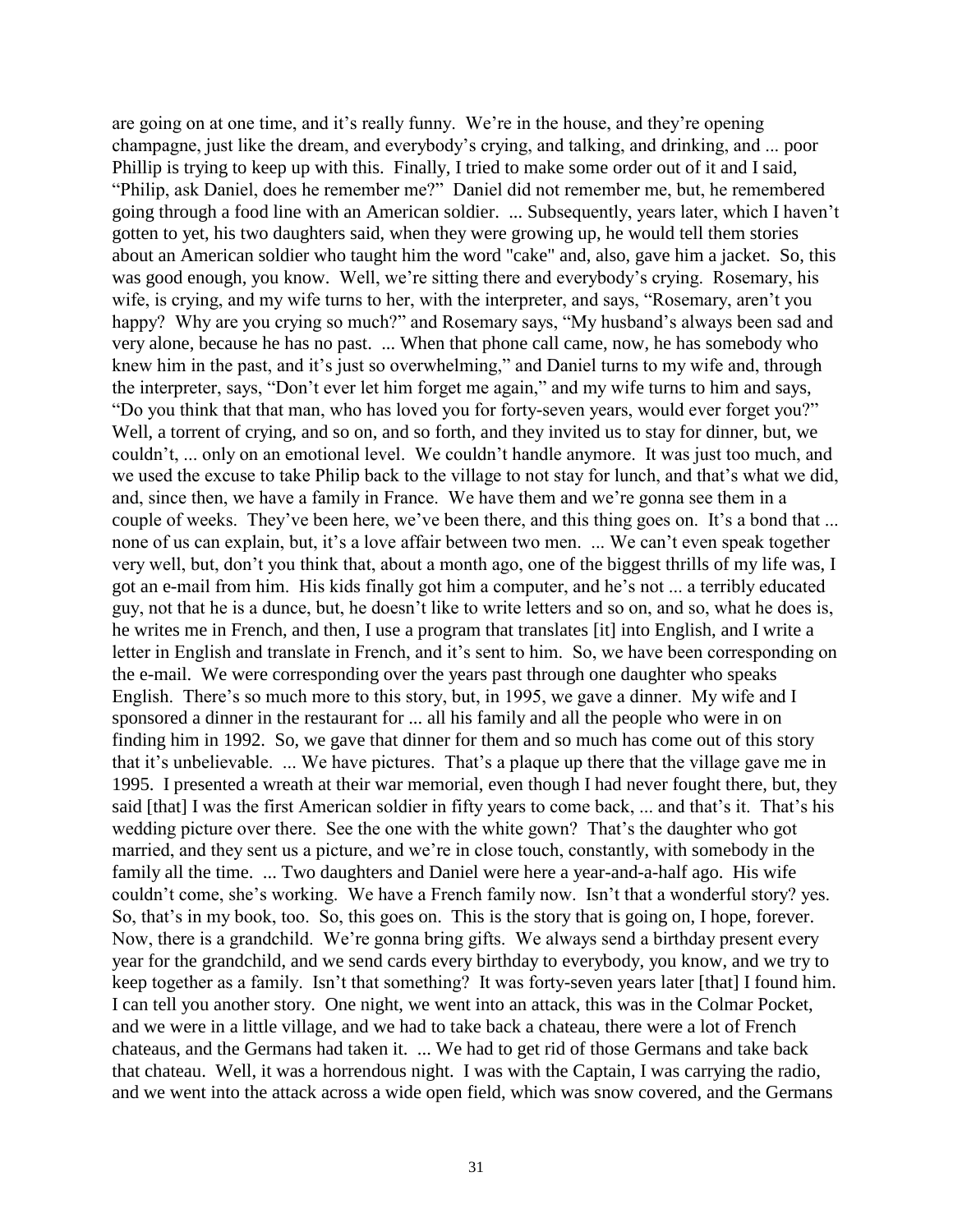had ... lit a barn so that it cast a light across this whole thing, and we were sitting ducks. We got halfway across, and they let loose on us, and I ... hit the ground, into the snow, everybody [did], and then, the Captain said, "Let's go," and he went ahead, and it was chaos. Before I knew it, I heard shots, and I was all alone, and I laid there all night. In front of me, there was a German tank, obviously, and I couldn't see the tank, and I stayed there the whole night, didn't know which way to go. Finally, when it started getting light in the morning, I got up and ran back, tracing my steps, because I was afraid of mines. Apparently, the Germans had left. I got back, and I found out [that] the Captain was killed, his orderly was badly wounded. They must have just gone around this bush or something, and I didn't know which way to go, so, I stayed there. Well, ... on our trip in 1992, we went back to the chateau, and we found the baron of the chateau, and we told him this story, and he told us about [the] Germans, and the Americans, and this and that. ... My wife said, "Do you know where my husband was that night? Right out there in the snow." The baron was only four years old that night and was not at the chateau. He was back in France, where it was safer, but, that was funny, to go back and have a toast in ... the chateau with the baron. So, what else has happened? One night, ... we took a little village ... in Germany, and the Captain called [on] me, 'cause I spoke some German, and another guy, who was real good with a rifle, and said, "Why don't you two go out and see if you can find some food?" So, it was a very dark street, it was only one street in this village, ... and it was dirt, and we walked down the street. ... Everything was black. ... Finally, I saw a sign and it said something like, "(*Metzgerie*?)," which is like a grocery store or something, and it was all dark, oh, I had two guys with me, ... and we pounded on the door, pounded on the door, pounded on the door. Finally, it opened and standing there was, I still fantasize, ... the tallest man in the world. I have never seen any[one as tall], but, I don't know if it was the light or what it was, and we pushed our way in, and we saw [that] he had some bread, so, we told him to cut a big piece of bread, and there was a big crock full of strawberry jam, and we filled up a jar with that, and then, he had a big hunk of meat, and I told him to cut it off, and this man is asking us if we had ration stamps, [laughter] and I'm laughing at him. ... He not only wants ration stamps, but, he's also weighing the meat. He weighs this, and then, he puts it in a bag, and he's marking prices and everything on this stuff, and I said ... to the two guys, ... "You two be ready with your rifles." So, he asked me for so much money, I'm laughing, and he's asking me for ration stamps, and, ... you know, I let him know that, you know, "You must be kidding." So, of course, we kept rifles on him, ... and backed out, and went back to our place ... where our guys were, and we had a wonderful meal. Well, in 1992, when we went back on our trip, I told my wife [that] I had to find that grocery store, the butcher. Well, we get back to the town, it's a thriving, busy town, tourists, ... and, oh, beautiful shops, and I can't find the shop. I didn't know which shop it was. So, we're walking around, I'm asking different people, "Is this the main street?" Yes, we were on the main street, but, it ... wasn't familiar at all. Finally, I saw a man, there were some older folks sitting, like, at a bench, you know, in the middle of town, and I walked over to him, and I start speaking to him in German. I asked him how long he's been in this town. He has one arm, by the way. That's why [I spoke to him]; I figured a guy with one arm has to be a veteran. So, I walked over to him and I asked him how long he's been there. He says [that] he's been there since 1946. Now, I was there in 1945, so, I explained to him, "I want a butcher shop with a very [tall man]." ...

-------------------------------------END OF TAPE TWO, SIDE ONE------------------------------------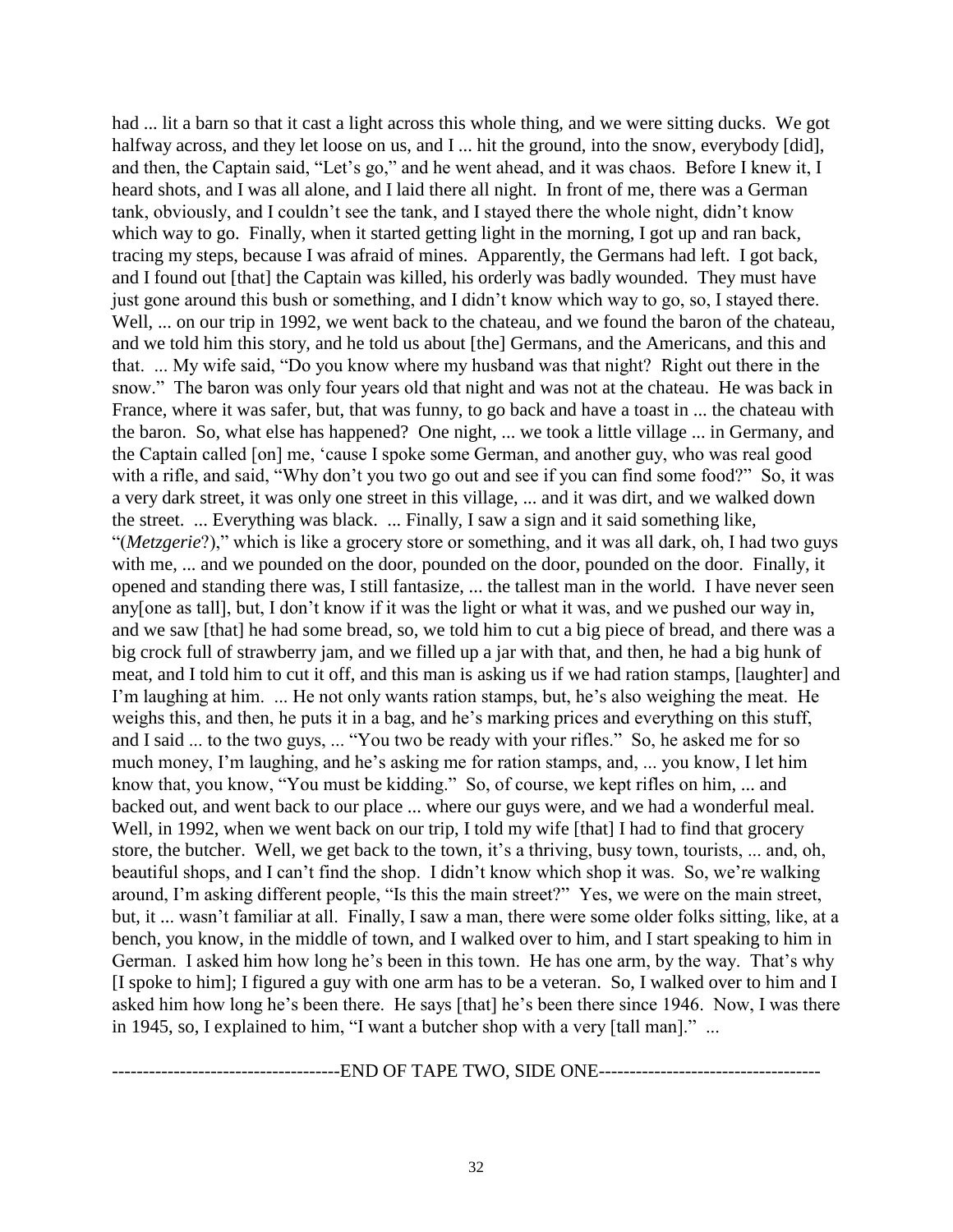MM: ... How many times, including losing his arm, and, after the war, he thought this was a nice town, so, he came [here] and lives here, and he finally takes me, and we stop in front of a gorgeous, modern looking deli, you know, with the stuff hanging in the windows, and, boy, it just smelled good, and so on. He says, "This is it." So, I said to my wife, "What in the world am I doing here? Am I crazy?" What am I gonna do? go in and say, "Where's the old butcher that I robbed?" So, my wife got in back of me, and pushes me, and said, "Go ahead, dear," and she stood there, and I walked up the steps with the one armed guy, and he takes me in, and the place is busy. ... There's the owner over there, and he's talking to him, and he says to me, "That's the son of the butcher that you're talking about." So, I said to myself, "What am I supposed to tell this man?" ... So, I said, "I knew your father in 1945," something like that. So, he motions to me, and I go with him, and he goes through a door in the back of the counter, and we go to an area, like a storage area, large, in the back, and then, we go over to an elevator, and he opens the door, and we both go in, and it is so tight, and I am starting to get peculiar feelings. I mean, what if this guy has been waiting for me all these years, you know. ... I'm in a tight elevator with a guy and we're going up. I don't know where he's taking me. He takes me up, and we get out, and there's ... just like a combination storage [room]/office, with pictures on the wall, and it was a large, large room. So, he takes me over to the pictures, and he shows me a picture of his father in a Nazi uniform at a Christmas party that they had, and I don't remember the year, and I really get a little shook up at that point, and he says, "You remember him?" I says, "I'm not quite sure." So, he says, "Too bad, because he died two years ago. He was eighty-eight years old," or something. "He died two years ago. So, I'm sorry you can't see your friend," and I'm sorry. So, it was a relief for me; I didn't have to do any explaining. He thought I was his friend and that was the end of it. I left, but, that was another ... funny story that happened. One of the biggest battles, and, of course, ... one of the most important ones in my life, was the crossing of the Rhine River. ... It was planned way in advance and we were told that we were going to have tremendous artillery coverage and everything. Well, ... we got to some buildings not far from the river, and then, late at night, we moved down to the river, where boats were all ready, and the engineers were there, Navy engineers, or something, to drive these boats. Well, when we started going down this hill to the river itself, all hell broke loose. Our artillery was shelling them, but, they really were plastering us, and what happened was, a great many of our people panicked, and, instead of going down to the boats, they took off, went back up the hill, including our company commander. Well, I was almost all by myself, with a few other guys, and I hear somebody call my name, and it was our executive officer, he was the second-in-command, and he was standing by a boat, ... [and he] waved me on. So, I went, and I got in the boat with him, but, very few people did. They were all taking off. They were running away. ... Then, I saw our colonel, who was the regimental commander, standing there by one of the boats and holding a pistol in his hand on the engineer to drive that boat, because everybody was scared. I jumped in the boat with our executive officer, and we took off across the river, and some of the boats got sunk, some of them got hit, and ... our boat got rocked. ... The lieutenant who was the executive officer got banged against [the boat]. He hurt his leg. We landed on the other side, and he could hardly walk, and there were very few of us, and we moved from the river, and we had about a mile to go into the town, but, right there, there were some buildings, and I captured eleven Germans and gave them to somebody else to take back, whatever it is. Well, ... we got into the town, and there were very few of us, and, throughout the night, more and more of our people came across as the engineers put in a bridge and everything, but, I felt very, very bad about it, that they had not ...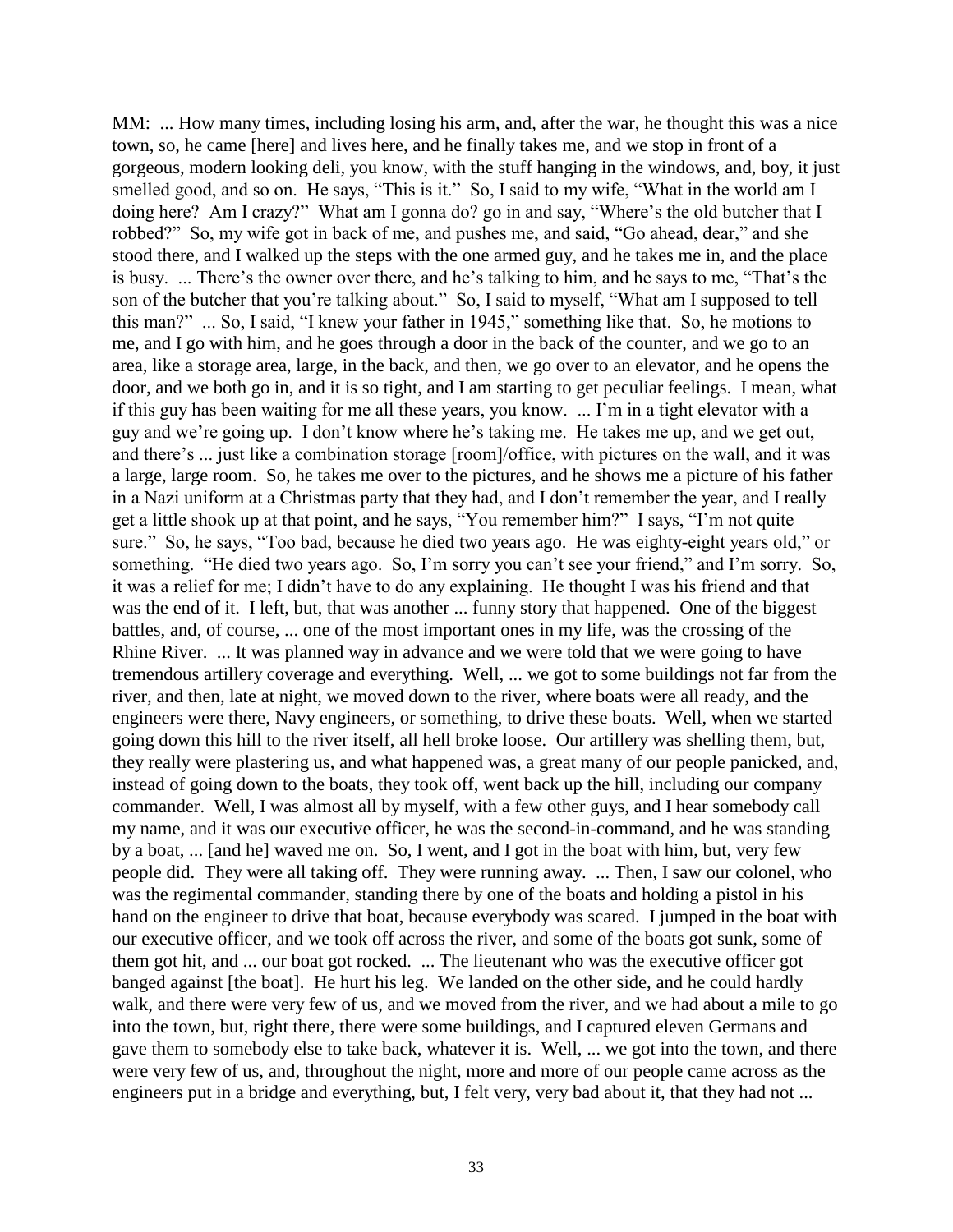participated, and I directed artillery on some German tanks in the town that were holding up one of our platoons. Well, anyhow, I received, later on, after the war, the Silver Star, "For gallantry in action," as they say, and I was very proud of the fact that I didn't chicken out, and I could have, because my best friend went, and everybody, the sergeants, went; everybody took off. ... There were very few of us across the river until many hours later. The one other outstanding, or different, type of battle that I was in was, later on, near the end of the war, we had to breach the Siegfried Line. I don't know if you've heard [that] the French, after World War I, had built the Maginot Line and the Germans had built the Siegfried Line. They were opposite each other. The Germans, to get to France, just went around it, so, the Maginot Line was completely worthless, but, we had to go through the Siegfried Line, and it was very, very rough, and two of my friends and I were pinned down as we got in the middle of this line, you know. It was pill boxes and all kinds of artillery, and we got pinned down, and we dug a hole, the three us, just in a matter of minutes, and saved ourselves, crawled into this one hole, three of us, and a German machine gun was [in] the back of us, shooting at us, and we got in the hole just in time. ... As I lay there, ... it was only a hole, maybe, eighteen inches deep for the three of us, ... this German was firing at us, ... the bullets would come right across my nose and hit in the dirt. I couldn't get any lower, you see, and I was on my back with my head against the earth and right across my eye would come bullets from the machine gun. He couldn't get any lower, you understand; he couldn't get me, because I was just below his range of the dirt. So, we were there, we were pinned down for two days and two nights, and then, [on] the second night, we finally made a run for it in the dark. There were bodies all over and it was interesting, because, some of the things that I think of, the three of us in that hole were very close friends in combat, you might say, but, such a varied group. You had myself, an orthodox, northeastern Jew, the other one was an Italian from a large, wealthy Italian family from southern New Jersey, and the third one was a redneck from Georgia, and I think that's very interesting, because the three of us thought we're all going to die together, and we had given up. There was no way we could get out. ... One of the most monumental statements ... I have ever heard in my entire life was said in that hole by this [redneck], and he was close, he was my friend, but, he was a redneck and violently a racist, there was no question, but, we had done a lot of things together throughout the war, and we were close, and we're in the middle of the Siegfried Line, and he says, "I wonder what Jew built this fucking Siegfried Line," and I looked at him and laughed, and I said, "You're really something," because this is what his interpretation of everything was, that only a Jew could have built the Siegfried Line, and [he did] not realize, ... you know, what was going on with Jews, you know, in Germany, but, he was my friend, he was my buddy, and that is strange. Strange things happen in war. He was the one that got the Luger, by the way. I told you, he was a crazy guy. I've heard stories [about him] since. In fact, I just heard them a couple of months ago, and I don't know how true it is, ... that after the war, he was in prison for some swindle or something, but, I don't know for sure. I've looked for him and I can't find him. What else? These are some of the things.

MO: Besides at the crossing of the Rhine, did you ever see your commanding officer or other high level officers?

MM: Occasionally, they would be going through, and then, stop and say, "Hello," to the Captain or something. Yes, but, not on an everyday [basis], no way. ... I would very frequently see our battalion commander. See, there were four companies in a battalion, three battalions in a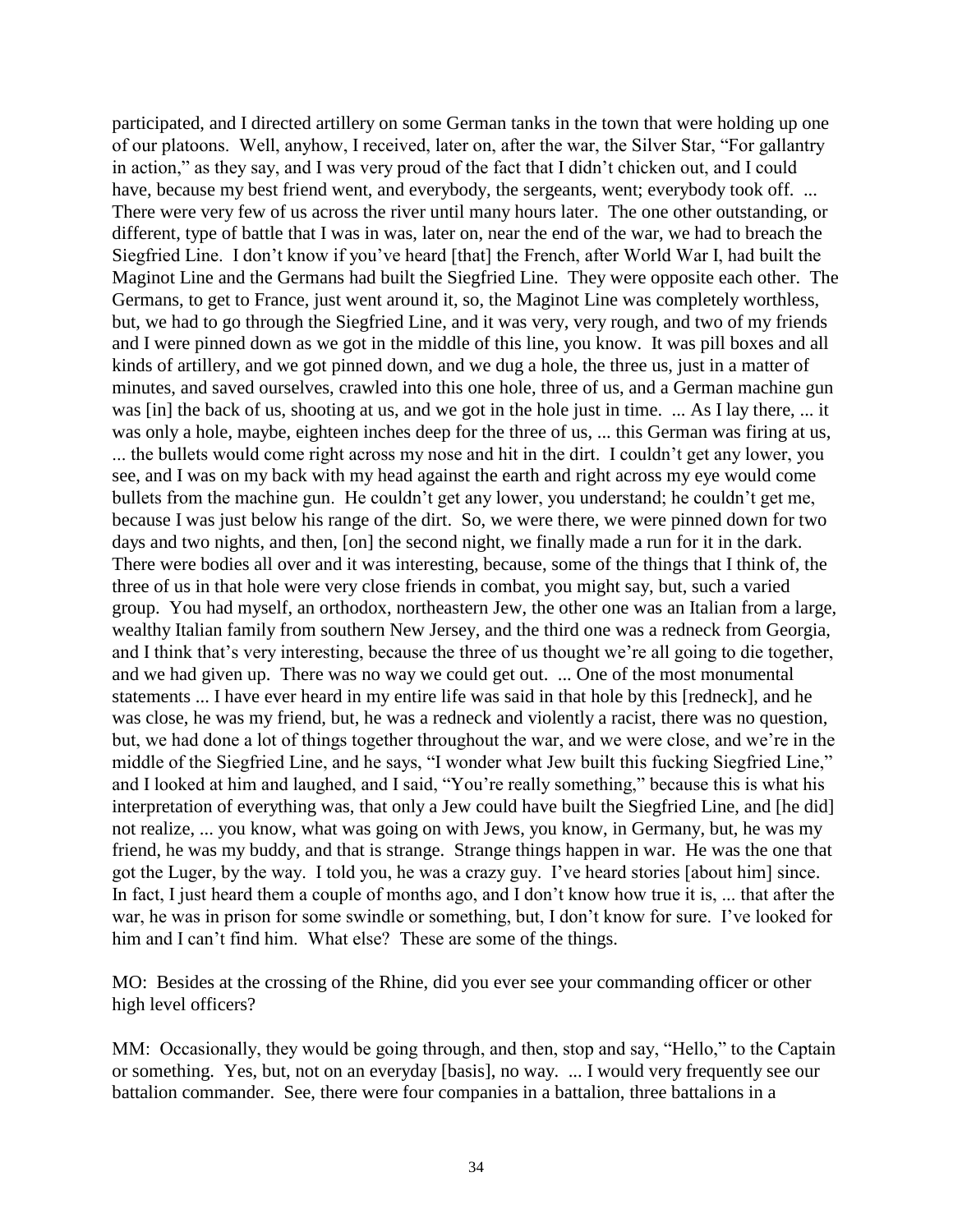regiment, you see, and then, so many regiments in the division. So, I mean, our general, I saw [him] at a couple of parades during the war and after the war, ... when awards were given out. ... When I went there from the replacement depot, all the replacements were lined up and the General came and gave us a blood-and-guts speech. He was glad to have so much new blood in his division, you know, and I was smirking about new blood, and, as I said, the regimental commander, we would see occasionally. The battalion commander, I would see fairly frequently, because ... he would be with one of the companies or at a meeting with the Lieutenant or our company commander, you know, right over there, by a car or something like that, but, ... not usually.

SI: What was your opinion of their leadership abilities?

MM: Oh, it's hard, you know, because we bellyached about everything. Everything was wrong, you know. I mean, here we were, fighting, "Why don't we get some rest, why? Everybody else is resting. We're not getting any rest. Why don't we this? Why don't we that? Why don't we have blankets? Why don't we have new shoes? Why am I hungry? Why is it snowing?" you know. ... We knocked everything; everything, we knock[ed]. "Why doesn't somebody else have to lead across the Rhine River?" We led it; we led the entire division. My company led the entire division across, ... and more than half took off, ... and then, the Siegfried Line, we were in the first wave going through there. ... Our division and regiment were a very battle weary group. ... They fought from the very beginning of the war. So, we were always bellyaching, no matter what, you know. If it's raining, "Oh, why do we have to go and fight? Why can't we wait?" You know, crazy things. No matter what it was, we bellyached. ... We didn't have any idea. I mean, for example, one night, I'll never ... forget, we were in a little village. Okay, the orders come through; we've got to move. So, we had to walk five miles to another village. Meanwhile, another outfit is coming past us, this way. We walked five miles to get on trucks, they walked five miles this way to get on trucks here. We could never figure out what the strategy was, you understand, unless the strategy was to confuse the Germans. We didn't know, but, it was so stupid. "Why do I have to walk five miles to get on a truck? Let the truck come over here," but, we didn't get answers. ... So, it's that type of thing. You know, why did we eat Spam? We ate Spam, I guess, you know, almost every day throughout the war, because we were told [that the] ships, all they could do was bring Spam across, you know. I don't know. I don't know if it's true or not, you know. Who knows?

MO: Do you remember where you were when you were wounded?

MM: Yes, I was in a town. ... We were going into an attack ... into a little town, it wasn't a small village, not small, it was a little larger, and we were moving across open fields, going toward the town, like, and our artillery was covering us by firing ahead. … You know, as you move, the artillery's supposed to move also, but, what happened is, our artillery dropped in low and got me and I had a concussion. I was knocked into a hole, and, fortunately, I wasn't, you know, badly wounded, and ... so, our artillery got me. … So, I sort of stayed with the company that night, I was really out of it, and, the next morning, they sent me to a rest camp for three days, but, I didn't stay for three days. I stayed two days, and then, came back to my company. Rest camp was a very interesting thing. They had them throughout the whole war. This was my only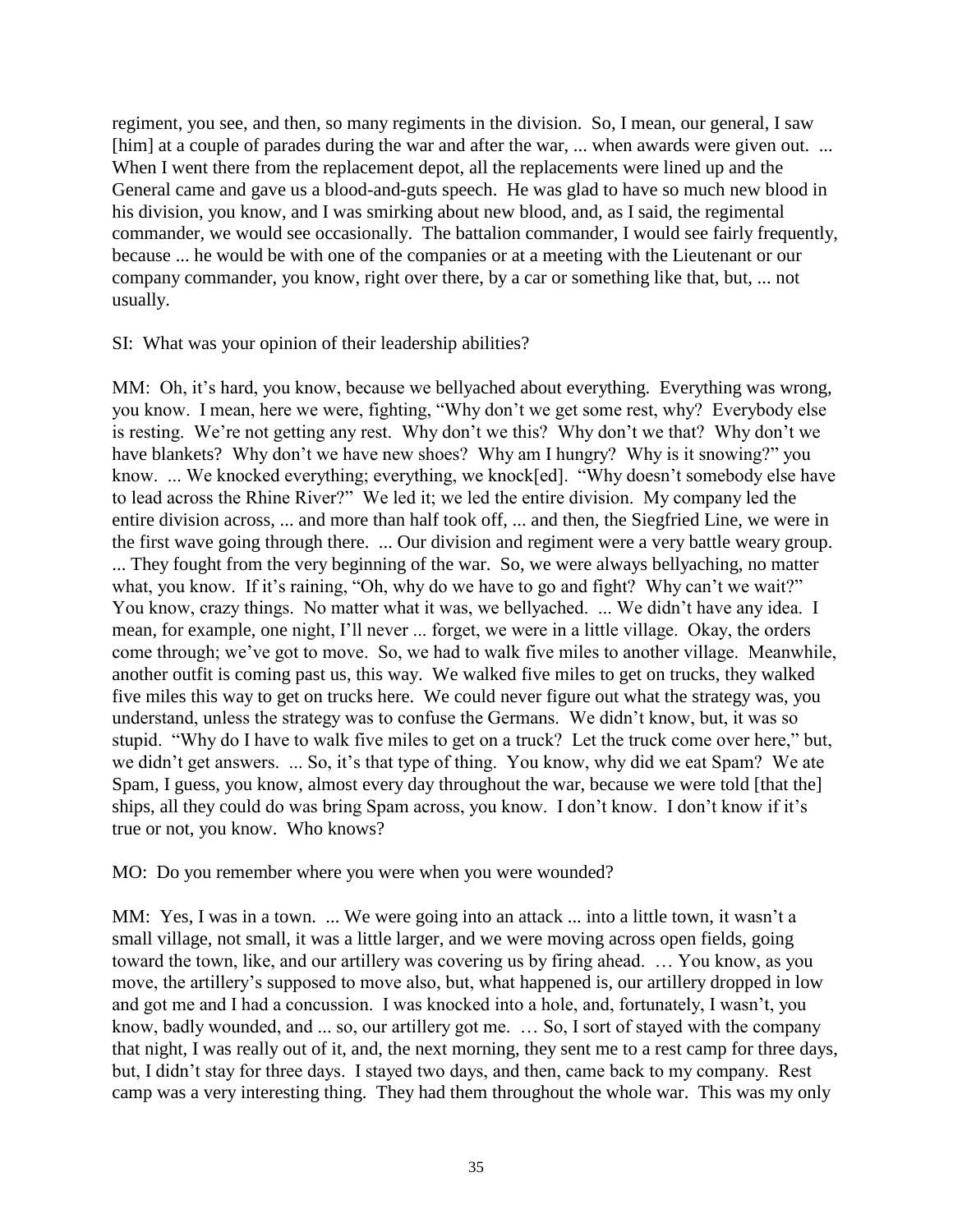experience. ... You know, you'd go and … it'd almost be like, I don't know, a spa, you know. You'd have a clean bed, and you'd eat meals, and I guess they had alcohol, and they had houses of prostitution all over the place, and so on, and so forth, ... but, I was not interested in any of that. … On the second day that I was there, I got word that my sergeant had been killed. He was in one of those houses ... in that village, upstairs, and a tank shell came right through the wall and killed him. … He and I had gotten to like each other and we had a very good understanding. He was a very interesting guy, and so, because he got killed, I went back to the company. I was very depressed about it. I can also tell you one other story that had to do with him. When we were in Strasbourg, on the Rhine River, we had gotten into, probably, what had been a German barracks or a uniform factory combine, I don't remember. We had cots and we had great sleeping bags. ... For a couple of days, it was really like going away to camp. It was really nice. I came into my room, ... the first day or second day, and I saw a ... yarmulke on my bed; right in the center of my bed, somebody had put a yarmulke. So, I said, "Who did this?" and they were all there, my whole bunch of guys, no one. I knew it was him, ... because this was a very clever maneuver for a guy who wants to show some anti-Semitism, but, in a very clever way, you know; [he] puts a yarmulke in the middle of my cot. So, I stood there, ... these were all my closest people, and I said, "Who was it?" and I said, "If one of you steps forward, I'm gonna kick the hell out of you." None of them did. No one ever told me who did it, but, I knew it was him, because ... he was clever. Well, we became very good friends, and I felt bad when he was killed, but, you see, this anti-Semitism is very interesting, because most of these people were anti-Semitic, but, under war conditions, you ... are beyond that, although some people didn't have it so easily. … There was one guy that I had met, I think in the States, here, before I went overseas, and he kept popping up wherever. Remember, I told you, different people would pop up at different times, on boats or trucks, and some of the same people, but, not always, and this one guy was always there. … In fact, I was in a replacement depot with him, and we went to the same regiment together and same battalion, but, to different companies, and I saw him after, I don't know, the first couple of weeks [in] combat, and I saw him. He was Jewish. ... We happened to see each other, I don't know where, and he came over to me and says, "Boy, do I have trouble." I says, "What's the matter?" He says, "Well, ... [in] the company, the first day, … they put me in the third squad," or whatever it was, "and it's … a Polish guy, a sergeant, and he comes over to me and he says, 'Listen, I want you to know something, Jew. I'm gonna be pissing on your grave.'" ... He says, "I am terrified. I don't know what to do. There's nothing I can do. ... I can't leave the company; I can't do anything." I didn't see him for, I don't know, a few months and [I] ran into him again. He was happy, happy, happy. He says, "You know, that sergeant got killed," and he was so happy, because he was terrified, terrified the whole time, that he was gonna get shot in the back. It's bad enough to worry about being [killed], and there was no reason for this, except this man's hatred. So, that was another little incident. I don't know what else to tell you. ...

SI: As your unit advanced into Germany, since you spoke German and sometimes served as an interpreter, did you ever negotiate the surrender of the towns that you advanced on?

MM: Not necessarily. You don't negotiate a surrender, but, I was handy, very handy. I told you [how] they sent me out for food. [laughter] ... I would, you know, interview prisoners and so on. ... It was a useful thing, but, I mean, I was not on a big level, though. I was not [with the] regiment [headquarters], where the intelligence officers would be dealing with me or something.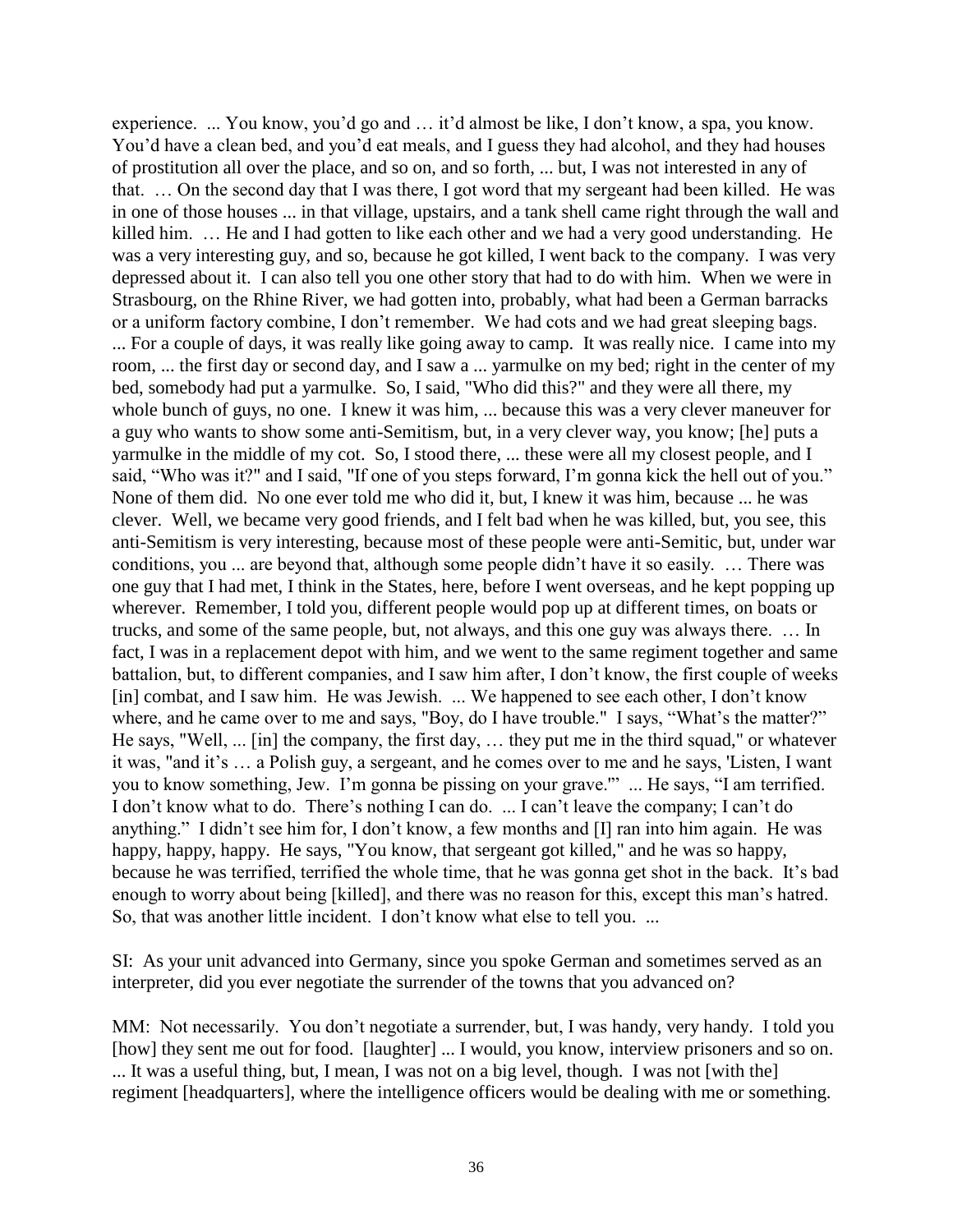... You know, I was on a company level, so, you know, [I handled] things like talking to local people and the prisoners and so on. I would be useful for that. That's about it.

SI: What did you learn from the local people?

MM: You had every kind. I mean, some of them ... you would just see. ... You know, we'd take a village and go into the house, and you'd hear some[thing], and you'd see the families down in the basement, hiding or something like that. We wouldn't bother these people and nothing like that, and, you know, wherever you met civilians, they were always, quote, "pro-American." They were always "anti-Nazi," no matter where they were, which was a lot of hogwash, but, you know, a lot of universal things, you know. People would show you pictures of the kids and asked you where you're from. "Oh, I got a sister that lives in Philadelphia," you know, things like that, and so on. I once went into, … I forgot where it was, a little village, and there, sitting on the mantle above the fireplace is a postcard, and I look at it, it's a very, very familiar picture, because it is a picture of the Markel Bank in Hazleton, Pennsylvania, in the area that my mother grew up and I have relatives. … Whenever we used to go there, as we came across the mountain, the first thing we would see is this, it was a big sign on top of the bank, and it was one of those, like, a fluorescent [sign] or something, and, at night, it would be lit up, and, in the daytime, you could just see it, and that was the picture on this postcard. So, I spoke to the family, she had a sister or something who lived in Hazleton, you know, and it meant something to me, because I spent a great deal of time [there] over the years, 'cause my relatives were up there, my mother's family. I'd say that, you know, we would always grab whatever we could. I once found a camera and a bunch of film and, for the rest of the war, I was taking pictures like absolutely crazy, wonderful pictures, battle pictures, ... I mean, priceless pictures, and then, after the war, we ended up in Salzburg, Austria, and I took the pictures in, and I found out that the camera was defective; not one picture came out. I had taken ten rolls of battle pictures of all kinds, and even [of] Daniel, the little orphan. Not one picture ever came out. ...

MO: Did you ever get in contact with your brother while you were overseas?

MM: Oh, yes. That's an interesting story. I'm glad you mentioned it. … Remember, I told you we were in the Vosges Mountains in the middle of winter, it was bitter cold, and we were living in holes, and I had a hole all by myself, but, then, the Captain, we had a captain at that time, he was the one, by the way, who eventually got killed at the chateau, and he was one of my favorites. He was a very nice person. He had a hole which was larger, and they, you know, put logs over it and stuff, so that it was more comfortable, and he had this heater ... unit, and, in his hole, we also had the telephone switchboard, which went out to all our platoons, you see, and, also, went to battalion, and regiment, and so on. So, we had to take turns manning that switchboard, and the Captain would be sleeping right here, I mean, it's a small hole, and the company sergeant would also sleep there sometimes, too, so that the two of them were sleeping there one night, and I was in the hole, taking care of the switchboard, and we were talking, and it's so dark and cold. The Captain had been an art teacher, it's interesting, and here he was, a captain in an infantry unit. So, we're talking, and then, they finally dozed off, and I'm sitting by this switchboard, it must have been around midnight. The phone rings and I answer it the usual way, which is, "Charlie Company, Meyers speaking," and I hear from ... the other end,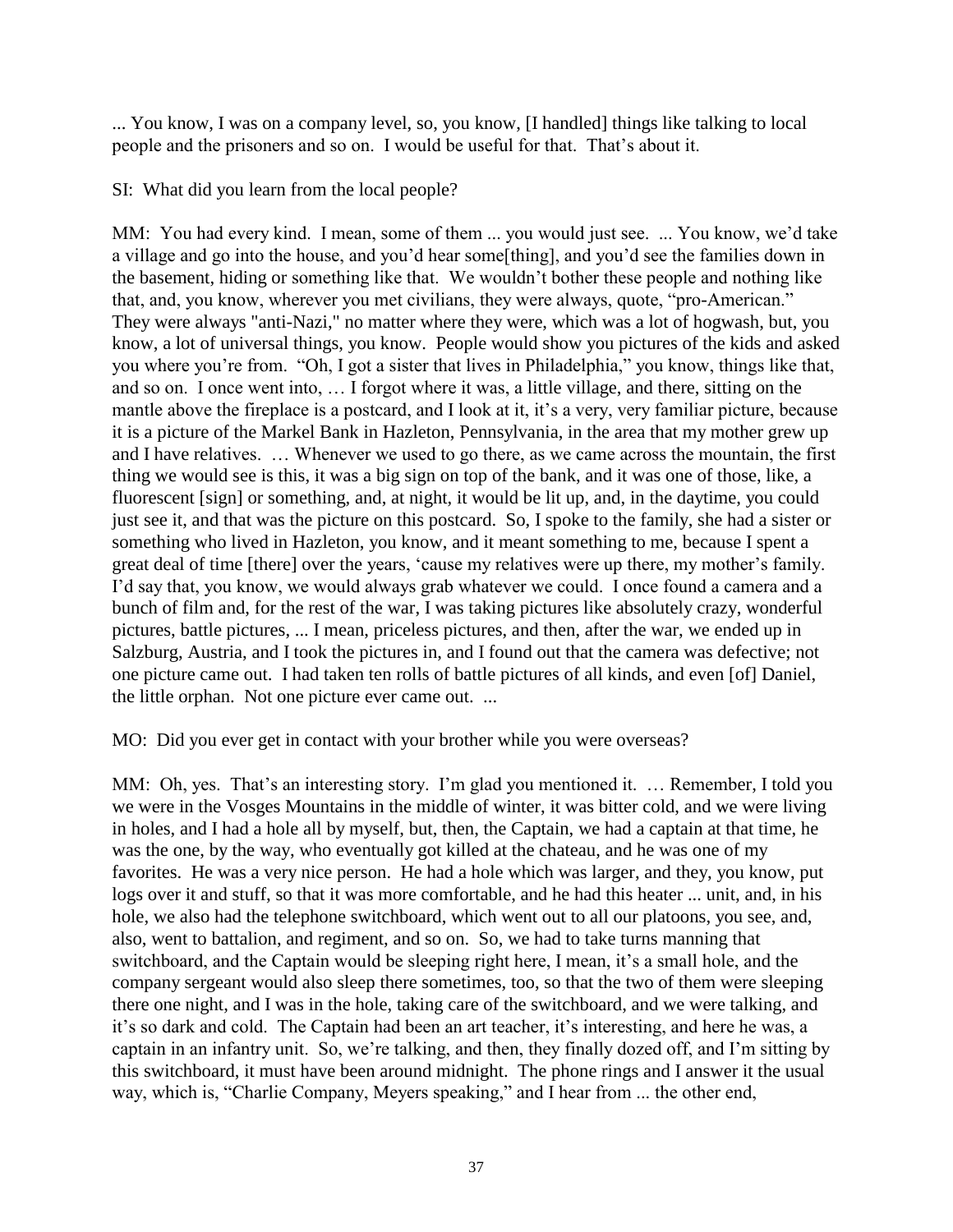"Meyers?" I say, "Yes, Meyers speaking," you know. "Hello, Kid." I says, "Hello, Kid? Who is this?" He says, "Don't you know your brother?" This was on the Army switchboard. I says, "Where in the world are you?" He says, "I'm at the bottom of the mountain, in the town of Ribeauville," which was at the bottom of the mountain. I said, "What in the world are you doing there?" He says, "I came to visit you." He came across Europe, I forgot where he was, someplace in Paris or something, and he traced me across Europe. ... He got a pass, and he came looking for me, and he got that far. I said, "Well, you stay there. Don't you come here." He says, "Well, how about in the morning?" I says, "Jeez, I don't want you to come up." I says, "All right, come up with the jeep tomorrow morning. There's a food supply jeep [that] comes up." … We were in a defensive position, which means we walked around and so on. Every once in awhile, a shell would come over and, every once in a while, a shell would go the other way, nothing, but, occasionally, people would get hit or killed, but, it wasn't a lot, and, at night, there'd be patrol action. They would try to sneak through our lines, we would try to sneak through theirs, but, it was … just intermittent, and, actually, you know, [if] it was a beautiful, sunny day, we would sit around there, eat, and smoke, and talk. So, the next morning, he comes up and he's really spit-and-polish. He's a lieutenant in the Air Corps, you know, and so, I walk him up the mountain with me, and I was very uncomfortable the whole time he was there, because I'm an infantry man, I'm sort of used to this kind of living, he's not, and I took him around, showed him [the front]. I says, "The Germans are about fifty yards over there." He says, "Why are you standing there?" ... [laughter] So, he had a wonderful sleeping bag, so, he slept the night with me in my hole, and then, I got rid of him the next morning. So, he stayed one night. It was interesting, because *Stars and Stripes,* which ... was the Army newspaper, got wind of that, and they wrote it in the *Stars and Stripes,* all over the world, and ... they told the story about it. The *Courier News*, which I don't know if you know, is a local paper, they got the story all crazy and the story was as follows: that my brother, in the Air Corps, was flying over, and he parachuted out, and he landed in my hole, [laughter] and he stayed there for ten days. Of course, this was not the true story, but, it was wonderful. It got a lot of publicity and people ... all over town were calling my mother and saying, "My God, what a miracle, that he should jump out of a plane and land right in with Maurice." That was the story. ... We had a first cousin who was very close to us and he was in one of my sister divisions; he was in the 45th Division, which was a sister of [the] Third. There was the 45th, the Third, and the 36th, and they were sister outfits. They always fought together. My brother looked up my cousin in Italy once. You know, he would do that. He would wander around finding people. [laughter] ... That was it.

SI: As a radioman, how often did you have to fire your weapon?

MM: ... Very rarely, if ever. I was not supposed to be firing a weapon. The weapon was more or less for defense, you know, if I needed it, because I didn't have time for that. I had to take care of what I had to do, which was take care of the radio.

SI: Did you follow an officer around for most of the time?

MM: Yes, I had to be with him most of the time, yes, and he'd be over here and he'd be over there, and … wherever he went, you had to go, unless ... it was the other guy's turn. There were four of us, so, you know, sometimes I'd be carrying the radio. Other times, ... you were just sort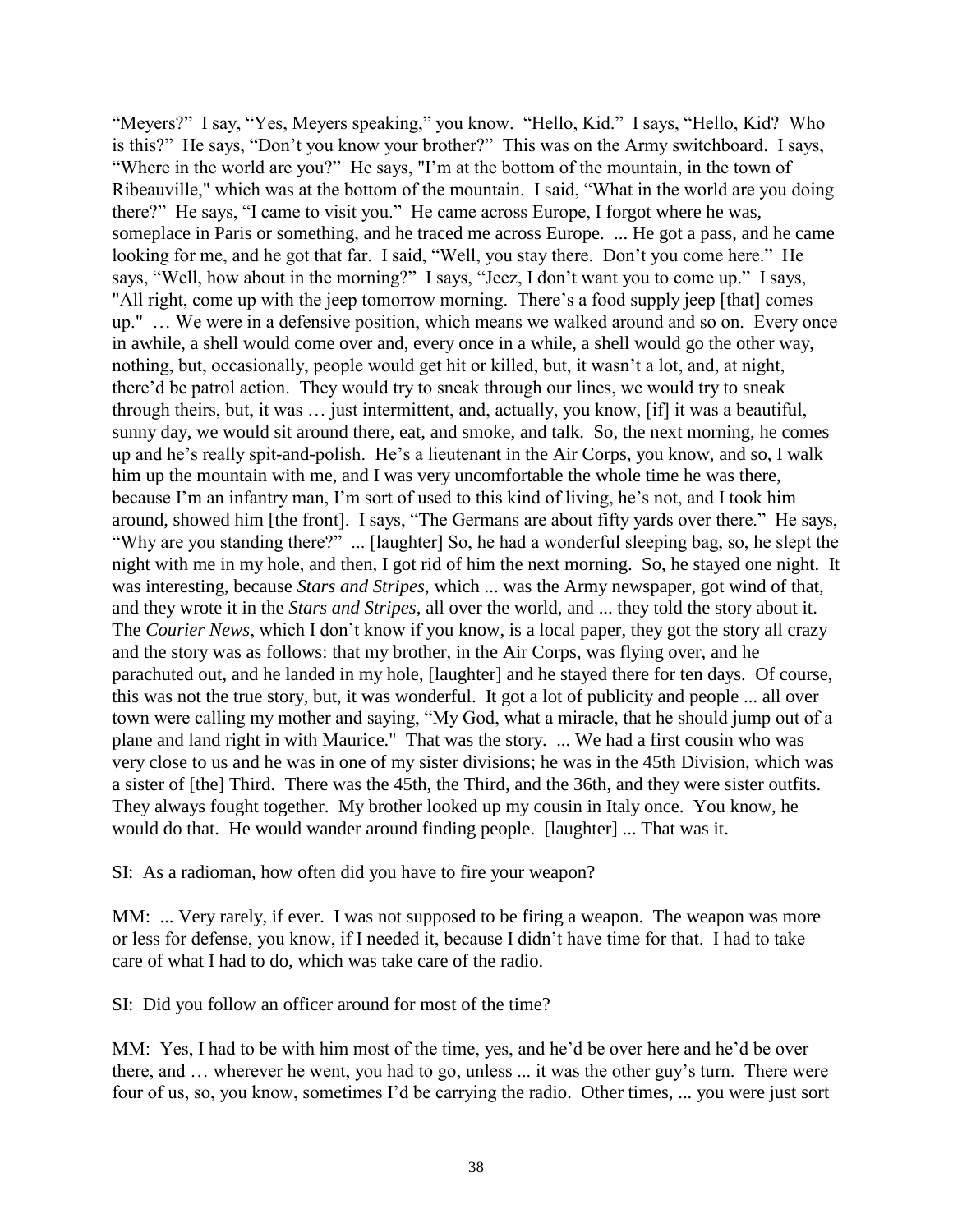of hanging around, you know, with the radio guy, the other three guys. ... We were in the communication platoon, they called it.

SI: Which presented the greatest threat to your unit, direct enemy attacks, shelling or mines?

MM: Yes.

SI: Which one was the worst?

MM: Well, artillery was always a very bad threat. Mines, when it happened, … in fact, the very first day, I didn't tell you about my very first day of combat. I told you about how it ended, that I dug a foxhole and it caved in on me. It started [at] about four, five o'clock in the morning, and we crossed this little river, called the Meurthe River, and ... we got across this thing, and I said to my buddy, I says, "Boy, war isn't bad at all. There's nothing. ... I haven't even heard a shot," and, you know, I was sort of lulling myself into a dream, it was like a dream, anyway, "What am I doing here?" you know, and we go across this little area, and then, we find ourselves in a wide open, like a pool table, area, and a signal comes back, "Okay, everybody lie down," you know, and so, we were laying there on this field, and I don't know what's going on, you know, I'm new at this, this is my [first day]. So, I'm laying down, and a few guys I see are digging holes, but, I didn't dig any [hole]. There's no fighting, why should I be digging a hole? All of a sudden, in comes a rain of mortar shells on us, and all hell breaks loose, and these mortar shells are coming in, and they're moving up and down, right across, there's one guy over to my right, I didn't know who it was, and I'm calling over to him. Oh, a shell comes in right on top of the two of us, and he's over maybe where that chair is, and I call over and say, "Hey, are you all right?" ... and I saw he was dead. So, I turned the other way, more shells are coming in. There's a guy over here who I knew, his name was Lowell, and I said, "Lowell, how you doing?" He says, "I'm hit." He starts laughing hysterically. He couldn't stop laughing. He was hit by a shell, and I don't know whatever happened, he lived, but, I never saw him again, and I'm in-between these [guys], and they're [the Germans are] bracketing, and I am terrified. I'm digging with my nose into the earth and it was just the most horrifying experience. I can't even tell you how horrifying it was, and I didn't know what to do, how to do it, I was just terrified. These shells are coming in, ... you know, just like that, and, after a while, it let up a little, and then, I heard a sergeant, or a lieutenant, or something, [say], "Okay, men, let's go, let's go," and people are jumping up and moving forward, and … I don't know what the hell I'm doing, so, I'm going that way, too. By that time, it had gotten light enough, and I saw ... [that] some of my buddies were already across this field, and they were at like a bank that goes up to a road, you know, coming across the field, and they were standing there, and people were standing there, there were bodies all over the place, and they're hollering at me and hollering. Finally, I understood what they're saying. They're hollering, "There's mines," and I was in the middle of a mine field. ... I just kept walking and people were getting blown [up] and killed all over the field. I walked right through this mine field. I came up to them and they said, "Boy, are you lucky," ... and I says, "Who's got a cigarette?" I don't even know if I smoked, and I took a cigarette, and, as I lit it, I hear a swoosh, and I looked down, and right between my feet is a mortal shell, and it didn't go off, right between my two feet. This is like seven o'clock in the morning and ... I says, "What more can happen?" The day has just started, you know, ... and I says, "This is ridiculous." You know, it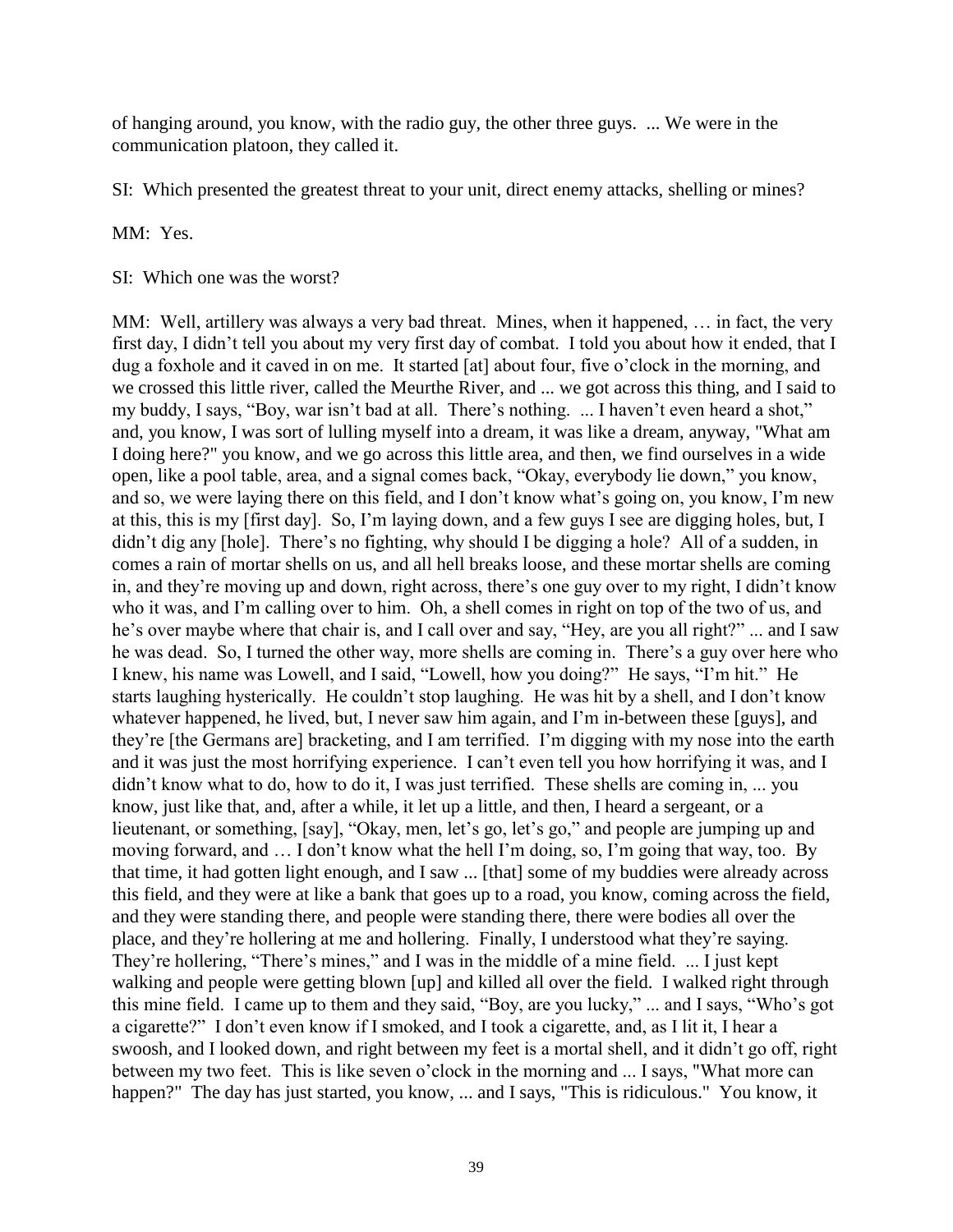was almost humorous, seven o'clock in the morning and [I've] almost been killed like six times already, and then, for the rest of the day, we were schlepping around, fighting here, fighting there. We didn't know what the hell we were doing. ... No one explains things to you, you know, that they're gonna be shooting at you from here. I mean, you just go, and our planes are coming over, strafing the Germans, and we're being rained on. Did you ever think of what happens to the shells, I mean, the cartridges, when planes are firing, what happens to the cartridges? They drop. Well, it was like raining down on us. ... "Oh, that's what they do," and these cartridges were falling on our helmets, fortunately, ... and then, I told you how the day ended, and that was some horrendous twenty-four hours. ... That was the first day, right.

SI: Would you say that this was the extreme of combat?

MM: Well, that was, yes. ... As a full day, it was ... really a full day. You know, a typical day is so hard to say, because, you see, through my eyes, and, in fact, when I wrote my book, it's written from a personal view, ... I'm not talking about divisions moving and, you know, the Russian Front and all this stuff. I'm talking about one little guy in one little company, you know, on a day-to-day, night-to-night basis, and it's a different view than what the newspapers show or, you know, what the movies show. ... It's on a personal level, you see. Each night, I had to sleep someplace. Each day, I had to eat something, you know. It was sugar cubes or chicken. So, things happen to a person in a war that the view is a lot different than the grand plan, you know, and I think that's interesting. That's, I guess, what you're trying to do.

SI: As you moved through Germany, your unit probably encountered large numbers of prisoners.

MM: Yes, yes.

SI: Did your unit handle any large scale surrenders?

MM: No, no. ... We just would shuttle the prisoners to the rear, to other people. I can tell you an interesting story that happened one night. We were moving on a dark road, we were going someplace to attack something, and, all of a sudden, somebody found this one German wandering around and captured him, and they brought me up to talk to him, and I did, and I asked him if there was other, you know, soldiers around, if there were tanks around, and so on, and so forth, and we're talking, and he takes out pictures of his kids and, you know, all this stuff, which, you know, I didn't want to get involved with. The point that I wanted to make was, you see, we, as a fighting company, didn't have room for prisoners. ... Prisoners had to be shuttled to the rear and, therefore, the Captain had to send one of our guys with him to take him back. So, the Captain called this one fellow, who was a veteran of quite a while, he was a little guy, a young fellow, but, he was a veteran, and he told him to take him back, and he says, "Oh, Captain, you're gonna send me all alone?" The Captain answered, "Yes, you [have] got to take him back." Well, he took him back as far as we know, we don't know what happened, but, I know that he was back with us a lot sooner than I had figured that he would be. So, the assumption that you would make might be that he got rid of that prisoner on the way, which is a good assumption, although I have no proof, and I think it happened, probably, very frequently, but, I have no proof for it, but, it's something that I remembered, because he just ... moved too fast.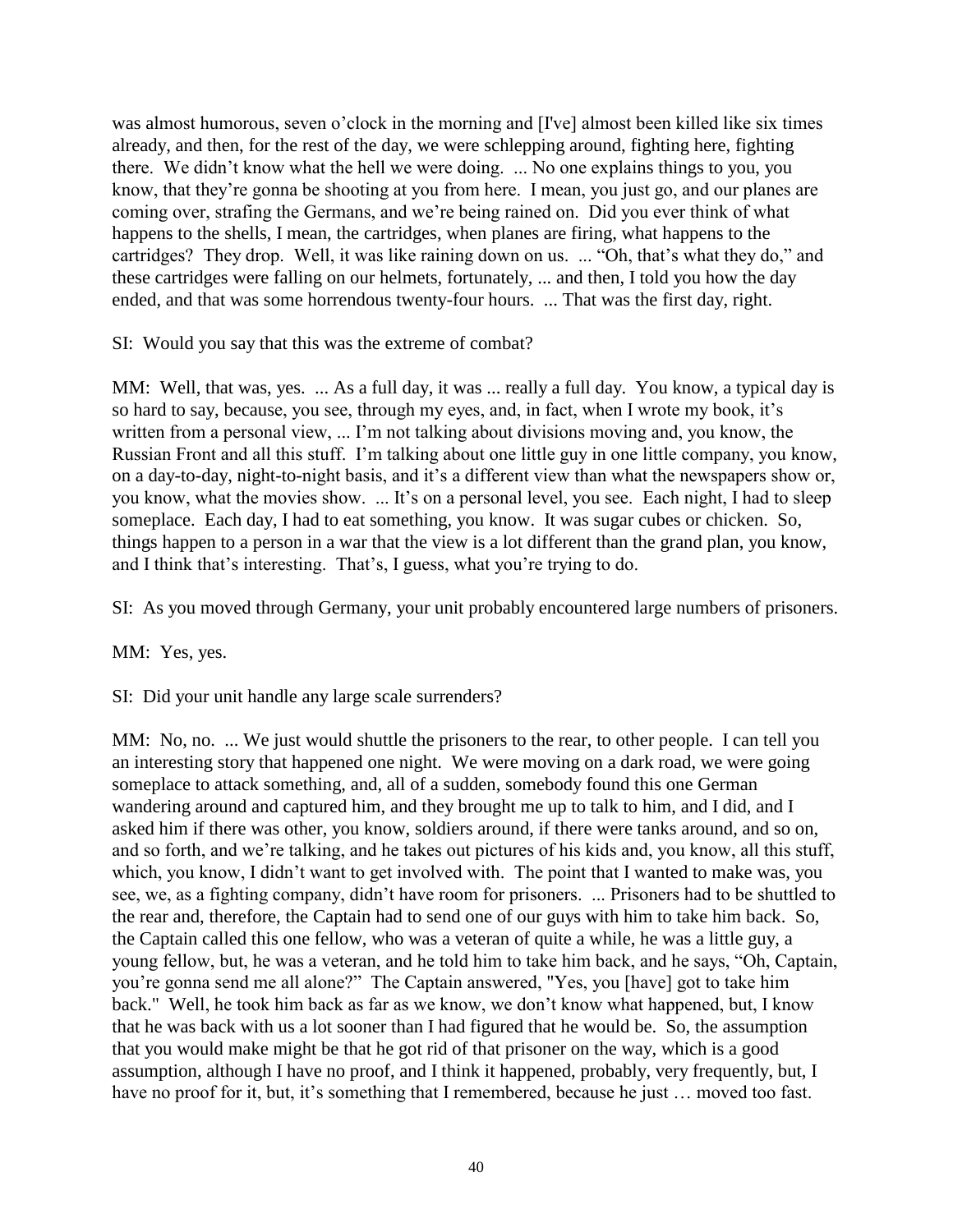He couldn't have made two miles, going and coming, in the time that he was back. So, whatever that means, it means.

SI: Did you encounter any slave labor or concentration camps?

MM: No, no, no.

SI: Did you see any displaced persons wandering around?

MM: We saw a lot of people wandering around, right, but, I didn't know who these people were. I personally had no knowledge, for example, of the concentration camps, death camps, and what the Jews were going through. I had no knowledge of this, I don't think, until after the war, and then, I heard about it right away. I was devastated, but, during the war, I didn't hear the word[s] "concentration camp," or "Holocaust," or, you know, anything happening to Jews. I didn't see any, but, we saw a lot of people, whether some of them were liberated Jews, or Poles, or whatever they were, wandering. Europe was just covered with people wandering around, from late in the war right on ... to the end of the war. People were wandering around, going from place to place. Some of these were obviously, you know, soldiers who were trying to escape and so on, but, you know, I was not in that position ... to be involved with that type of thing. There were authorities who were … sorting out some of these people, you know, to catch spies and so on, but, ... not at my level.

SI: As the war drew to a close, were you part of the final push into Austria?

MM: ... Well, yes. I was in the hospital, though. ... I don't know when it was, but, I guess it was in April or something, I must have torn my ... Achilles tendon on my left foot and I kept walking and walking. Finally, I ... couldn't walk anymore, the whole foot was swollen, and I couldn't stand up, so, they sent me to a hospital, and I was off my feet for about a week-and-a-half, and, finally, it got better just with rest. ... Then, the problem was, I was supposed to go back to my company, but, because the war, at that point, was going so well and so fast, they couldn't give us any trucks to take people like me back, so, ... I went to a replacement depot and stayed there. … A lot of guys were going AWOL from the replacement depot to go back to their companies, so that they wouldn't miss out [on] the end of the war. I had no idea where my outfit was, so, I stayed there, and we were in tents, and, of course, it was peaceful, and then, ... the war ended on a certain day, and everybody started running around, firing their weapons, and I crawled under my bunk and let all these lunatics fire. I didn't want to get killed that day. ... So, finally, eventually, they sent trucks, and I caught up to my outfit in Salzburg, Austria, and I was in the occupation. That was it. My outfit took, I wasn't with them, … Berchtesgaden and Nuremberg, Munich, and that was it.

SI: You were then assigned to the Army of Occupation.

MM: Yes, then, from there, ... well, a lot of people were discharged at that point and some were sent ... to the Orient, I'm not sure, to fight Japan, 'cause the war was still going on there, and our division was sent up into Germany, and we were divided into little towns, just in the occupation,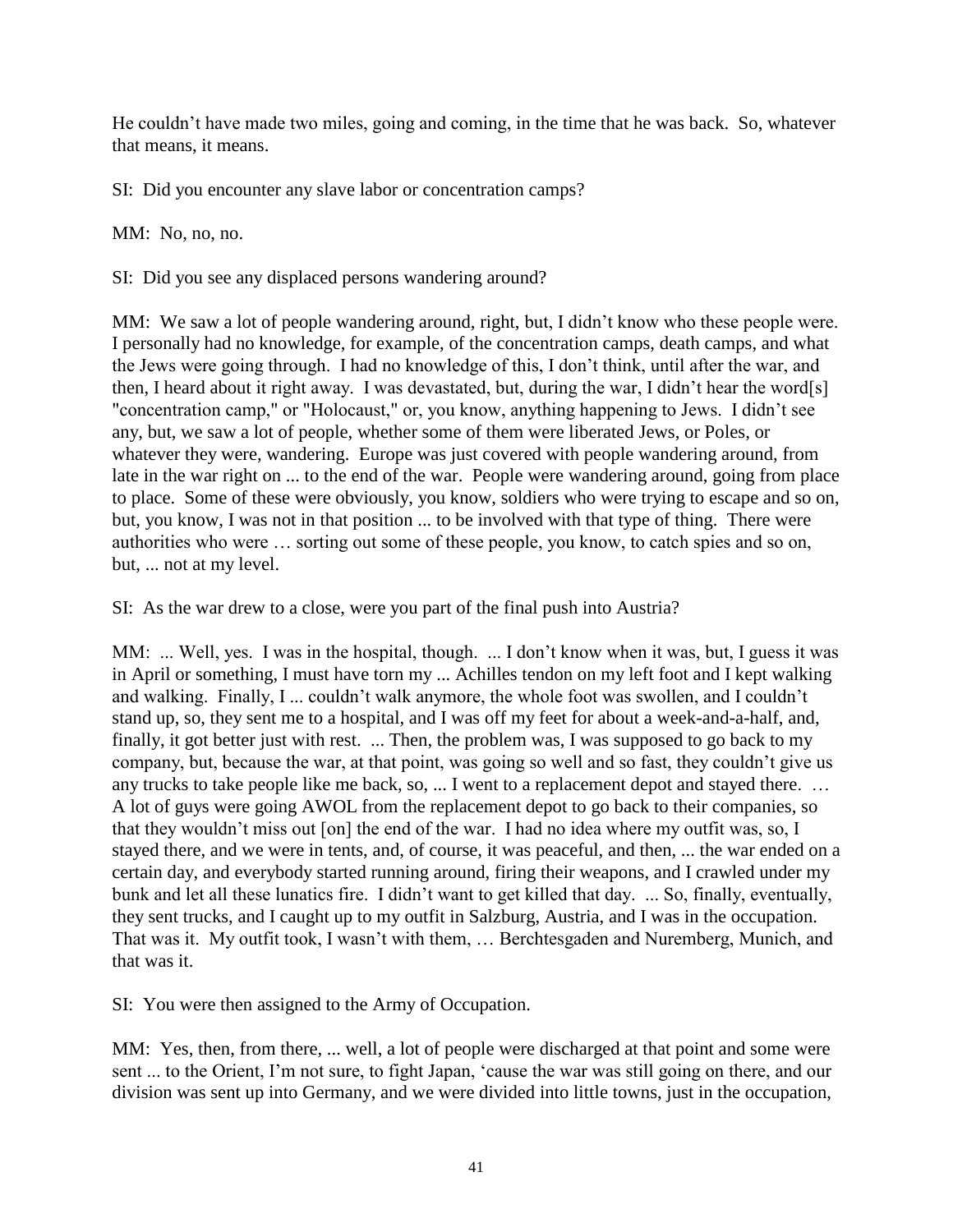and that's where I finished [my service], until about, I don't know, September, October of '45, and I had enough points, so, I was sent to Stuttgart to join another outfit, which was coming home, and ... that was the end of it.

SI: After V-E Day, were you concerned that you might be sent to the Pacific Theater for the invasion of Japan?

MM: Yes. There was ... always that, yes. I didn't give much thought to it, to be very honest, ... you know. We were so happy to have the war over that I wasn't worried about new problems and whatever would be, would be. ... I guess, we had a feeling that the war wouldn't last in the Orient. I don't know, I don't know, actually. .... That was a fear, or not a fear, but, it was a worry, but, you know, ... I wasn't hysterical about it and it never came close, by the way, you know.

SI: What was the name of the town that you helped occupy?

MM: I was in a little village called Herringen, ... which is in Kreis Hersfeld, which is like a province of Hersfeld, and it was right along the border with the Russian Zone, so, we had a lot of displaced people.

------------------------END OF TAPE TWO, SIDE TWO--------------------------------

MM: … Coming from the Russian Zone into the American Zone to get away from the Russians, and, also, some of them were spies, some of them were infiltrators, all kinds of people, and we were right on the border there, and that was, I guess, ... the main job of our company. At that particular point, I was ... a mail clerk, they made me a mail clerk, so, ... I was okay. I didn't have to pull guard duty or things like that.

SI: Did your unit ever have any encounters with the Russians?

MM: Yes, they did. There were some meetings and stuff, you know, that type of thing. I had one personal thing, a personal experience. No, it wasn't then though. ... When I was transferred and on my way home, you might say, to Stuttgart, it came up that I had an Army driver's license. Remember, I told you about this jeep business, which is completely blank. … I drove a truck before I went into the Army, an Army truck, so, I had an Army driver's license, which was very unique. So, when I was in Stuttgart, they made me a jeep driver, and I had a lot of fun doing that, because I got around, you know, I had wheels. So, ... one day, they asked for volunteers to take a train full of Russian displaced people back to the border of the Russian Zone, and they were going to go right to the village, right where I had been. So, I had a girlfriend there, so that was a great opportunity. So, a lieutenant and I, and a couple of other GIs, went down to load up this train with Russian displaced people. They were a rowdy bunch. I don't know where they came from, I don't know what the make up was, but, … we put my jeep on a flat car, which was right in back of the engine, and the Lieutenant had a car inside some place, and the rest of the train were these boxcars full of Russians. So, I slept in my jeep, right in back of this coal burning thing, so, you can imagine how much fun that was, in the middle of winter, [to] be sitting in an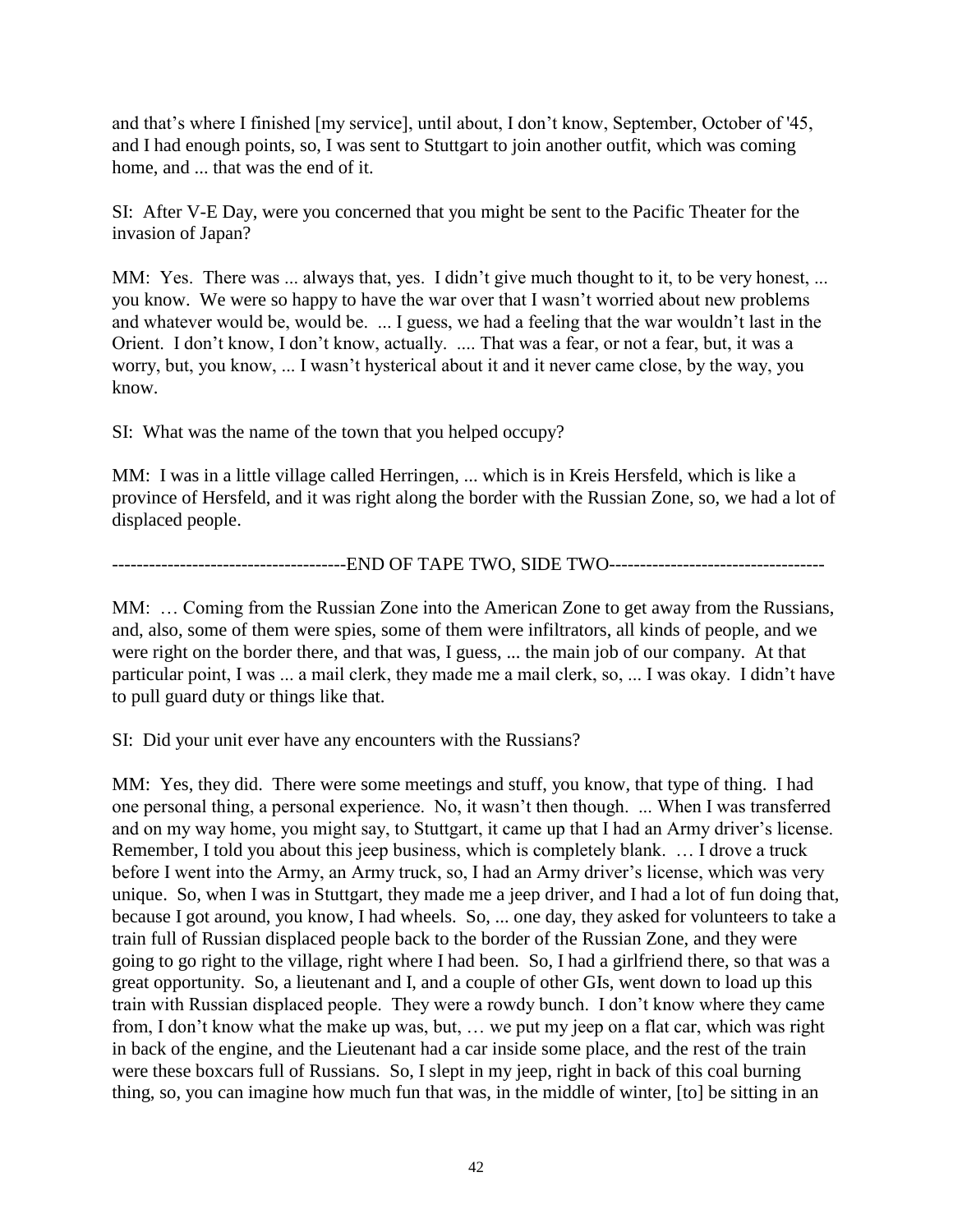open jeep in back of a ... sooty train. Before we started, the Russians are all teasing me, ... the women are, and they're drinking vodka like crazy, and they're firing guns, they're going home, you know, and they were inviting me to come into the boxcars and drink with them, and I wouldn't do it, you know. So, they were calling me, "Baby," and things like that, but, I didn't want to get involved with this. We took them there and turned them over to the Russian authorities. That was the one trip I had to go to that zone, again. From then on, I had nothing else. So, there were meetings with the Russians, there was always incidents, but, ... not on my level. I had nothing to do with it.

SI: Were there any fears, since we are now moving into the early Cold War period, that we might have to fight the Russians?

MM: Not fears, but, there was annoyances. ... Let's put it this way, I remember that they were actually afraid of some of the Russian agents infiltrating across the zones, you know. That was a concern, even at that point, and then, of course, the idea that some of the Nazis were escaping, too, you know, as civilians, but, ... these were, again, not on my level. ...

SI: When did you return to the United States?

MM: I came back in January 1946. I left Europe on ... New Year's Eve of 1945. In other words, ... New Year's Eve, we left Marseilles by Victory ship and came home in January.

SI: Did you receive any special welcome home? Did fireboats greet your ship?

MM: Nothing. ... It was like, who was it? T.S. Elliot, "That's the way the world ends, not with a bang, but, with a whimper," or something. That's the way the war ended for most of us. It was nothing, nothing at all, very quiet, very nothing. I had one last incident, which I might as well [tell you about], on the Victory ship coming home. I came home ... with an outfit that I did not fight with, but, I was just assigned to, and it was a regimental company from the 100th Division. I resented a lot of these guys all the time, because they were very gung-ho, but, they had done little, if any, real fighting. I got along all right with them when we were in Stuttgart, and there was no problem. Some of them were, you know, friendlier than others. There was one particular sergeant who, I guess, we got along, he was a tech sergeant, and I just didn't like him altogether, and, I guess, he didn't care for me, but, we had very little to do with each other. We were doing a lot of gambling on this boat coming home. It was almost like a casino on the water and everybody wanted to get off the boat a millionaire, because everybody got paid before we got on the boat. So, there was a lot of money on every boat and we all had fantasies, "If I'd be the only one to clean out everybody on this boat, I'd be rich." So, everybody was gambling, night and day. ... I'm shooting craps one day and that sergeant came and said, "Meyers, you have to stand guard now." I says, "Stand guard, for what?" He says, "You got to stand on Deck B at the bottom of the stairs." I says, "Are you crazy? For what?" He says, "Because I said so." So, I said, "What are we standing guard for? ... I'm in the middle of a crap game," and he says, "You better do what I said, you Jew bastard," and, with that, I went for him, and all I could remember is, they got me off of him just when I had him half-strangled. I would have killed him, and he never said another word to me again, and I don't know whatever happened to him. I had no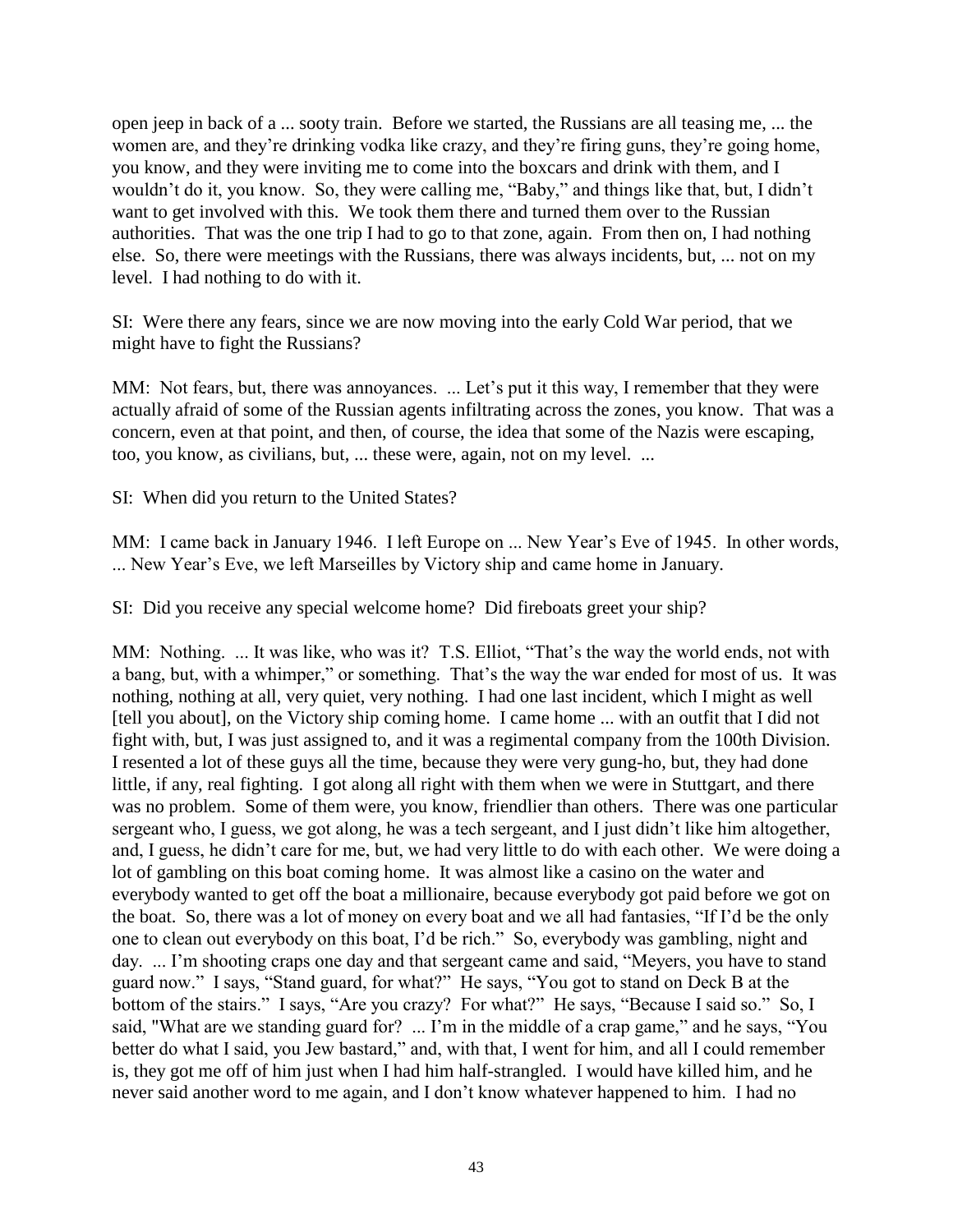interest in him, but, that was, I guess, … the last memento of that type of thing in the war. He was a big guy, too, but, I had no fear in those days. That was it.

MO: Did you go straight home once you were discharged?

MM: Yes, yes, yes.

MO: Did you plan on going back to school?

MM: No. You know, it's interesting, because you're asking for fanfare and this and that. It was so ridiculous how all of this story ends, is, I'm at Fort Monmouth, and you go through a bunch of different desks, and you fill [out] these papers, and you fill out those papers, and then, you sign this, you sign that, and he says, "Okay, you can go now," and you walk out, and you look for a bus, you know. You go to the train station and you get a train that's heading toward where you live, and I found out that you have to change, which I knew, and I ended up on a commuter train coming from New York to Plainfield, where people that I knew and grew up with were on that train, commuting, you know, and here I am, on the biggest day of my life, you know, and it was just a regular day, you see. ... You get on the train, and you look around, and there's no one playing instruments, there's no one flying flags, and you're here, and that was it. It was just nothing, if you know what I mean. It was just, "Whissst." It's a strange feeling, very strange, because I even said to myself, "God, there's something so weird about [the fact that] I'm leaving a world that I don't even believe I was in, you know, the war, and, here, I'm looking around, it's just a regular day. You know, it's a sunny, shining [day]. People are on a train." I went home, period. That was it, end of story, except, my French family keeps me going.

SI: Did you experience any difficulties readjusting to civilian life?

MM: The biggest adjustment that I had was the fact that I felt a tremendous loss of those years, … since I had finally made up my mind, I wanted to go to college. Remember, I had no college. I had only the three months at Indiana, so, I went to NYU, and I went through and got my degree in about eighteen months or so. … I would take two courses at a time, which was not legal, and cut from class-to-class, you know, ... and I got through, … but, the point was, I couldn't get into medical school, and I've always been very angry about that. … There was a GI Bill of Rights, I don't know if you know that, and that [said that] everybody was entitled to thirty-six months, which means four years of schooling. ... Knowing that medical school was far more expensive than college, [I] paid my own way in college, and then, couldn't get into medical school. … By the time I did get into medical school, the statute of limitation had passed, and I got nothing, and, I remember, senators tried to help me, different people, and no one could help, because the statute was gone. So, I had to pay for medical school, too. So, I lost out on thirty-six months of schooling, which was worth a lot of money. I never got that. So, I felt bad and I felt very bitter about it. Here I was, decorated, and, … you know, [I] got shafted in the long run, you know, but, that's life, and then, an uncle of mine came out one day, ... he was a very wealthy man, and he says, "Remember one thing, all those medals that you got and a nickel will get you on the subway in New York." He was telling me something of the real world and that's exactly what it was; end of story. ...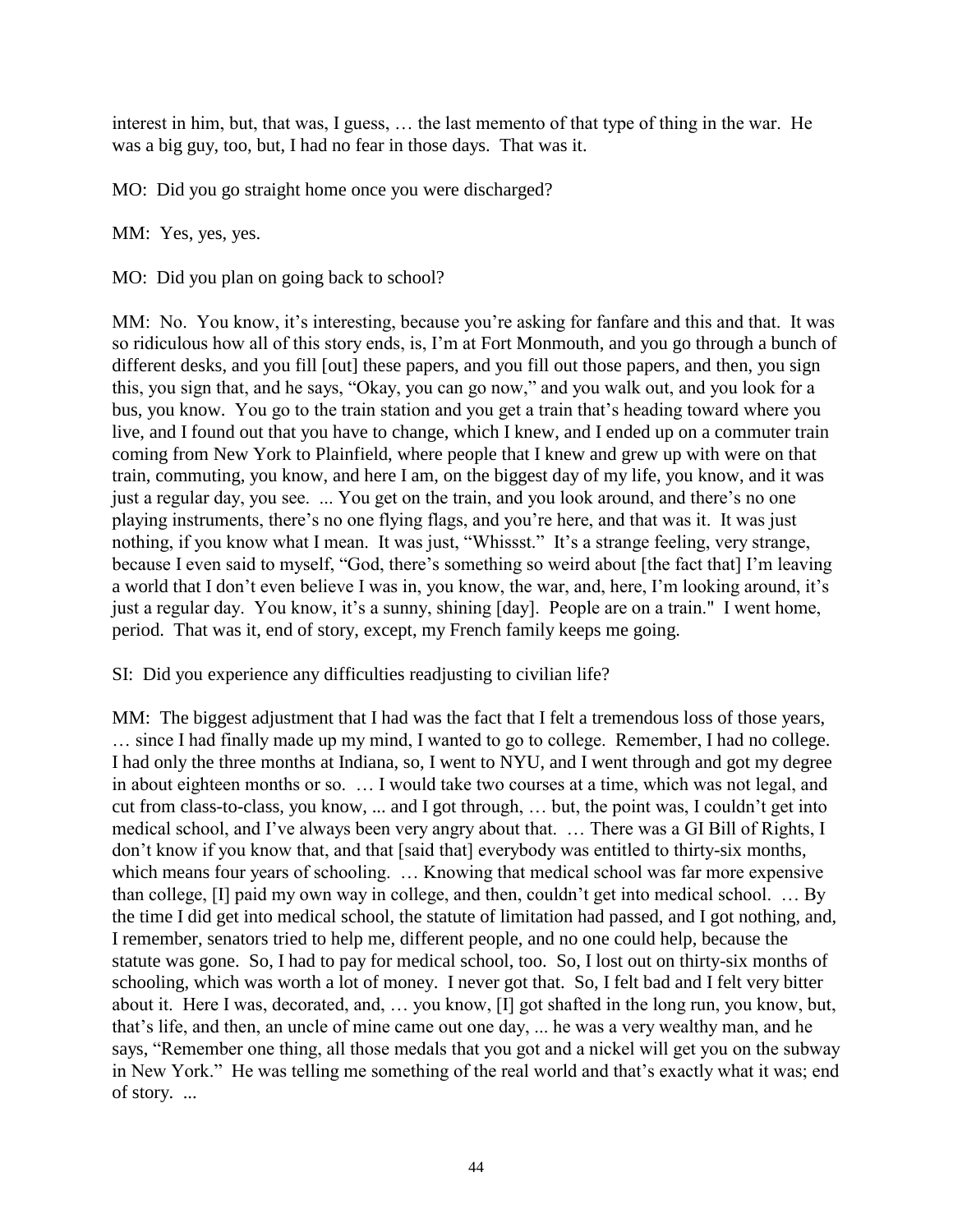SI: What was your major at NYU?

MM: Biology.

SI: Were most of the students at NYU veterans or non-veterans?

MM: You mean at NYU at that time?

SI: Yes.

MM: Well, yes, there were a lot of veterans. It's a large school, and it's very impersonal, and you sink or swim. It's a very cold blooded place to be. I took courses at Rutgers, too, in Newark, yes, yes, but, NYU is a place, I imagine it still is, I don't know, that is a wonderful place for somebody who does not need hand-holding, you know, with counselors and teachers after school and helping us. ... I got nothing there except an education of, you know, the courses I was taking. I've never been happy with that. I've never considered myself, you know, anything belonging there, and they gave me no help when it came to medical school, to get into medical school, none at all.

SI: You mentioned that you did not get into medical school because of the quota system.

MM: I think it was two things. Number one, there was a quota, because New Jersey had ... no medical school. All these western and Mid-Western colleges were sort of sick and tired of taking New Jersey people and they would, in essence, tell you to go to your own medical school. There was none. So, we would count on New York medical schools, and they had tremendous quotas, and so, you put all these things [together], and, plus, the fact that there was a tremendous number of applicants, … and it's not a very good picture. So, the only way I got into medical school was when New Jersey opened the first medical school, Seton Hall College of Medicine. ... I was in the charter class, and that's the only way I went, but, otherwise, I couldn't. I tried for eight years. I couldn't get in.

SI: What did you do in the interim?

MM: I had various jobs and I was in businesses and various things like that.

MO: Which courses did you take at Rutgers?

MM: Qualitative analysis, yes. I can't remember his name, he was a very nice guy, in Newark. You wouldn't know him anyway. That's about it. ...

SI: What was your opinion of Seton Hall Medical School?

MM: It was quite an experience, again, for the same reason, no, for a different reason. It was a brand new school. All the professors were on the job. ... We didn't have a bunch of fellows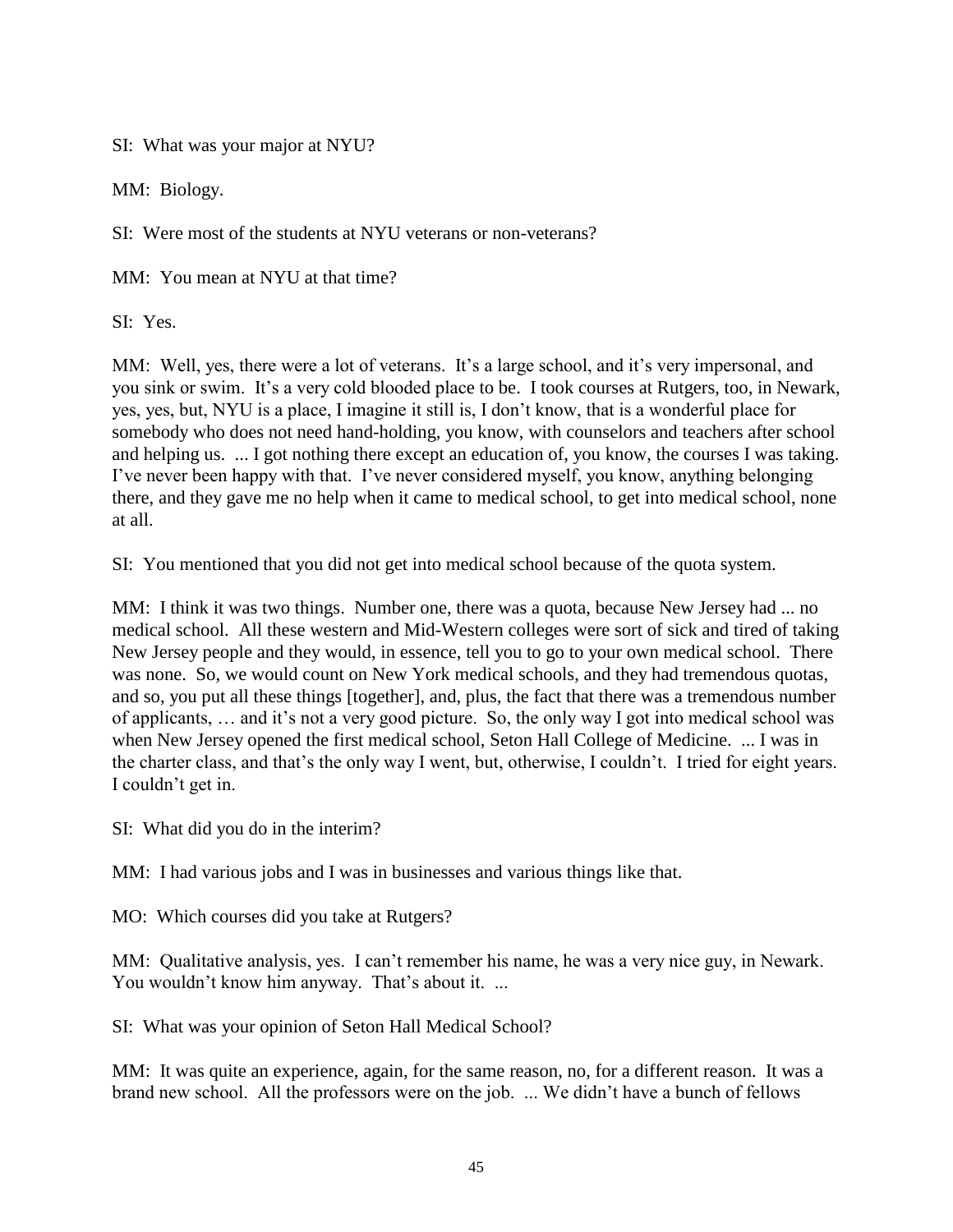doing the work and the professors sitting, you know, writing the papers. They, themselves, were on a day-to-day basis with us, which was very good, and we got tremendous clinical training, because we were in a big city hospital in Jersey City, and because of [the fact that] … you knew everybody. The staff, you knew one name, and then, he'd have one or two people, but, they were small departments, where you have, now, twenty, thirty, fifty people, but, we knew everybody, and everybody knew each of us, and it was a good experience, but, it was very, very hard work, because we didn't have a lot of things, like all the laboratory equipment we would need and things. So, we would be borrowing from this lab, from that lab, and, you know, when we were finally seeing clinical patients in the hospital, we would go on different floors to steal from the other floors, the stuff that we needed, you know, to do blood counts, etc. We didn't have any, so, we'd go to another floor, steal theirs, and then, they'd have to go someplace and steal theirs. Things like that happened because we weren't set up completely, but, I think, basically, it was a wonderful education, very nice, very good, no complaints.

MO: Which field of medicine did you choose to specialize in?

MM: Internal medicine. ... That's adult medicine.

MO: You set up a practice in Plainfield.

MM: Plainfield and North Plainfield, yes.

SI: Was it difficult to set up an office there?

MM: No, no, it wasn't at all, because I was living there, you know, and it was sort of all I had ever thought of doing. I couldn't see … picking up and leaving. You know, I had a family. I had a family when I graduated, when I went to medical school, and children, and so, I couldn't pick up and leave, and it was just assumed [that] I would practice in Plainfield. I always assumed that.

SI: Was it difficult to enter medical school after being out of school for eight years?

MM: Oh, yes, it was, but, I was a pretty good student, and, in retrospect, when I got to know some of the professors at the medical school, years later, we spoke about it, and, you know, ... they had taken me for only one reason, because they wanted to experiment on an older student. They wanted to see what somebody like me could do. I was the oldest one in the school. I may still be the oldest graduate, I don't know, but, he said they watched me very carefully to see if I would make it, and I did. ... So, our class was a very mixed class, anyway. ... We had women, which was, you know, not that it was so unusual, but, we had women, we had blacks, we had Jews, we had Hispanics. We had such a mixed class, it was unbelievable, and a guy like me, which was unusual. So, it was sort of an experimental class. We lost about ... eight or ten people, but, I think it was a good education. I really thought so.

SI: Did you have to work after school to support your family?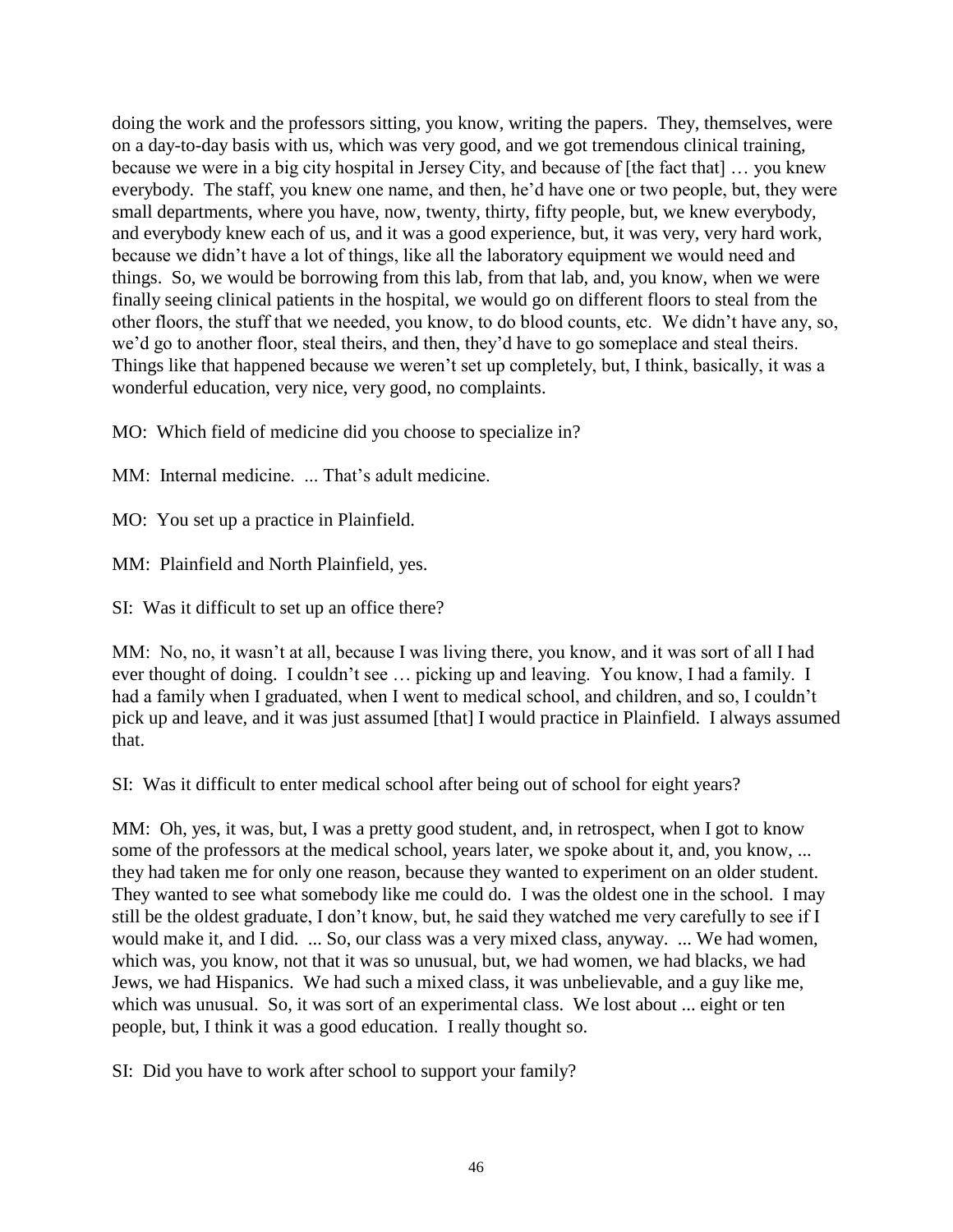MM: Well, no. My parents, my father and my father-in-law, both helped us. I think I worked ... in a shoe store, occasionally, on a Saturday or something, but, I didn't support ... myself, that's for sure. They had to help me, but, that was agreed to before I went. There was no point. I couldn't support a family.

MO: Did you meet your wife after the war?

MM: Yes. ... We got married in '49, 1949. No, I met her on a blind date, more or less. She was an old Rutgers gal. ... She used to hang around all the fraternities. ... She lived in New Brunswick, and then, ... Metuchen, when I married her. So, what else?

SI: Were you aware of the controversy between the Seton Hall Medical School and the Rutgers Medical School?

MM: Controversy?

SI: There was a conflict over state funding.

MM: ... I have no idea. I have no feelings. As far as I'm concerned, they're two branches of the same school, but, I don't know, politically, how they're set up. I really don't. I know that Seton Hall was first, though, this was way before, and then, much later, New Brunswick opened. So, I don't know the structure.

SI: When you went to school, it was still controlled by Seton Hall, correct?

MM: Yes, and then, I don't remember what year, whether it was after I graduated, or shortly after I graduated, or before, I don't recall, maybe you know the year that Seton Hall sold it or gave it to the state, I don't remember what year, and then, we became, in fact, my diploma, I think, says, "New Jersey College of Medicine and Dentistry," something like that. ... No, I know very little about the politics of it.

SI: What was it like for you to raise a family at this time?

MM: Well, it was very difficult. ... It was very hard. When I started medical school, I had two children; when I finished, I had three, and it was not easy. ... In fact, it's been, I don't know, a resentment of mine, or whatever it is, but, it was very tough on my family, extremely tough, and I don't think we ever outgrew it, and, as a result, we lost one child, and we have two, and ... they've suffered a great deal by the fact that I was absent very much. You know, I built a study in the basement [when] we lived in Plainfield, and I spent all my time there, but, it was hard. It was very hard for the family, extremely hard, and it's one of my, what's the word? ... regrets, but, I don't know any other way I could have done it. It was either give up, not go to medical school, or have to put the family through this, and it was very, very tough. I don't advise it for everybody. I don't advise it now, in retrospect, for myself, but, it's history and that's it. You give up an awful lot to do what I did, a tremendous amount.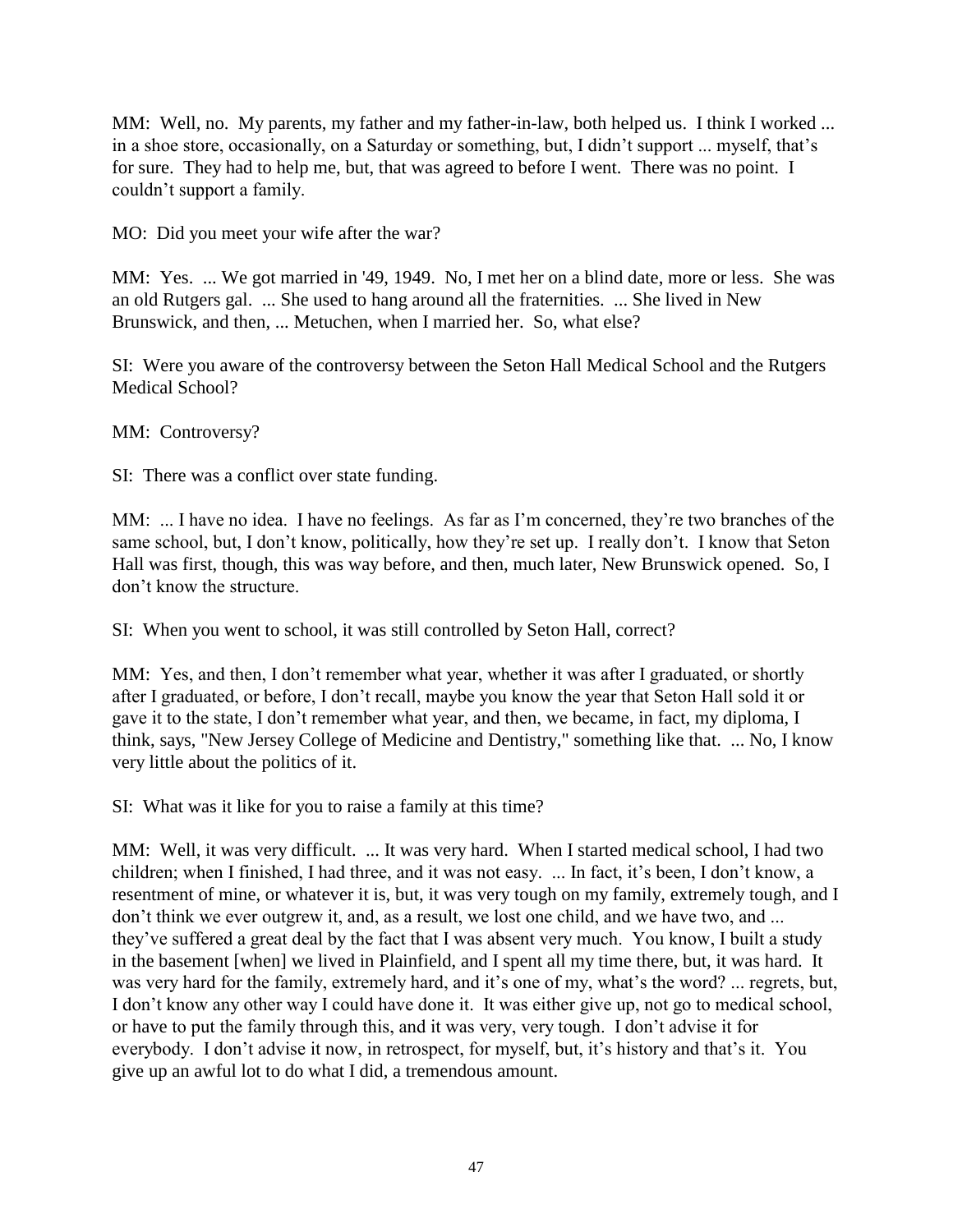SI: Did you ever join any veterans' associations?

MM: Yes, I'm not active in any. ... I don't remember if I used to belong to the VFW or not, and then, ... off and on. I belong now to the Jewish War Veterans. I don't remember, you know, over these years, I may have, I don't remember. I'm not active, though.

MO: Did your son ever serve in the military?

MM: No, no, no. He's a school teacher. He teaches in Elizabeth and, no, he never [did], thank goodness. … He was draftable during the Vietnam War, but, he wasn't called up. You know, they had numbers. He was never called up. My daughter ... lives in New York, and she's married to a jazz saxophonist, and they live a very interesting life. She's a psychiatric social worker, and they have one adopted child, and that's my only grandchild, and my son and daughter-in-law do not have children. That's about it.

SI: Unlike most men that we have interviewed, you have also completed your memoirs. When did you begin to "revisit" the war? Was it difficult to talk about some of your memories?

MM: ... No, no, no. I don't know, I guess there was no opportunity, for many years, to talk about it, and then, ... I went back and started writing the book and all this type of thing. … I don't know, you know, it's funny, the war is over fifty years ago and it's funny how things are coming out now. It's almost like fifty years, or thereabout, is a period of time that things need to sort of clarify. Why, twenty years ago, didn't we hear about a lot of this stuff? We never heard about it. Now, fifty years later, we're hearing about a lot of this stuff with the Swiss banks, and art work, and various things of the Holocaust, and various things in Switzerland, various things in Bulgaria, and various [things] all over the world. There's things now that you hear that, for fifty years, you didn't hear about. Why? I don't know. So, it's the same thing, you know. I do more talking about the war now than I did twenty, thirty years ago. It may have to do with the fact that I wrote the book, I don't know, and that people like you, all of a sudden, are interested. Why ... weren't [they] interested twenty, thirty years ago? They didn't do this. Why not? It's interesting. It's a different generation, and you don't know most of it, so, you want to find out, I think. Is that right?

SI: Yes.

MM: And yet, why, twenty, thirty years ago, it was closer and no one wanted to do it. Why not?

SI: Is there anything that we forgot to ask?

MM: ... I don't know if I can think of any[thing]. I didn't miss much, I don't think. Well, I enjoyed this. It was a good way to put stuff on record. I'd like to get my book published. That's what I'd like to do.

SI: Thank you. This interview might make a good oral supplement to your book.